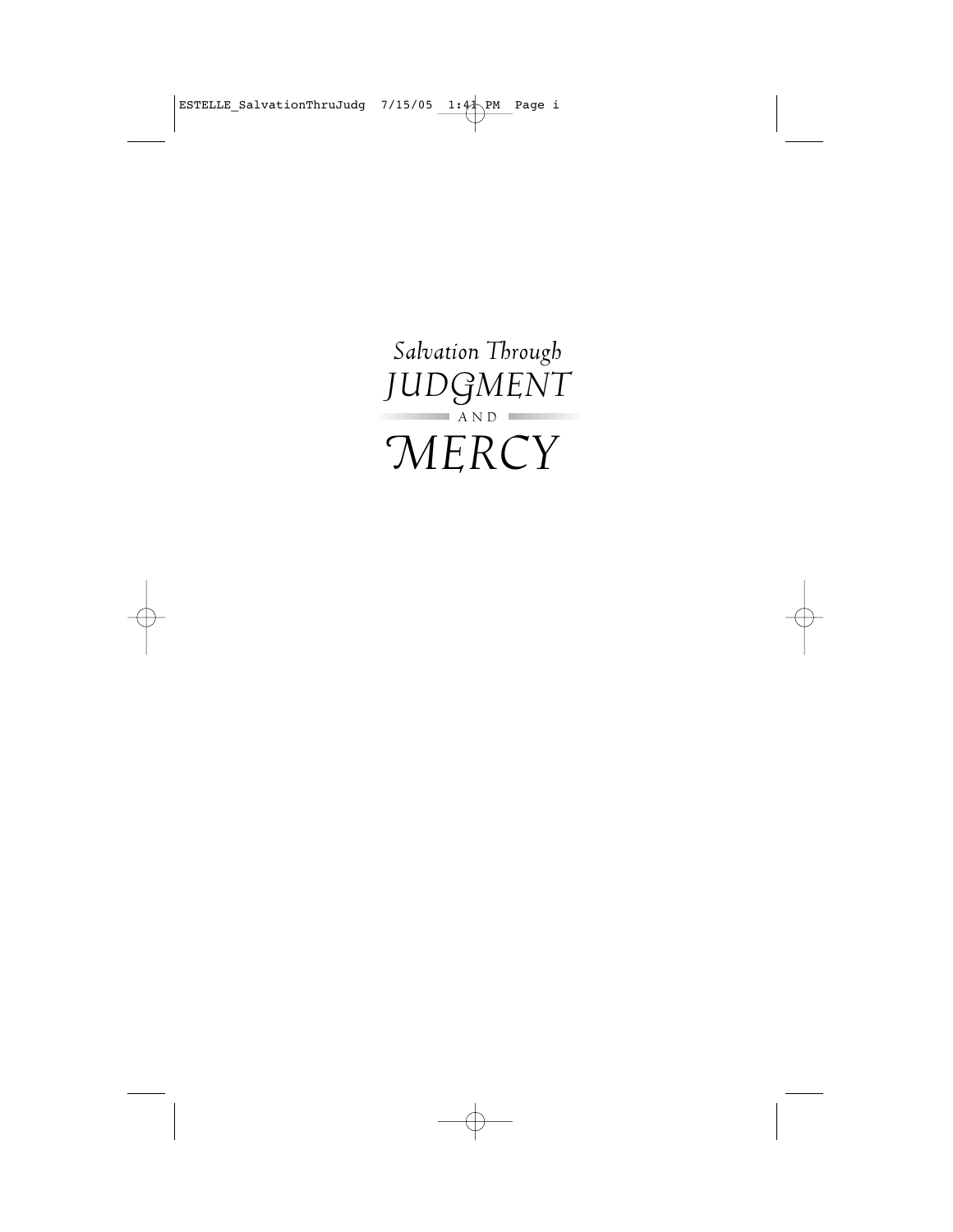ESTELLE\_SalvationThruJudg\_amended cr pg:DUG( $\clubsuit$ ), Living in the Grip 6/5/09 12:13 PM Page ii

**T he Gospel According to THE OLD TESTAMENT**



A series of studies on the lives of Old Testament characters, written for laypeople and pastors, and designed to encourage Christ-centered reading, teaching, and preaching of the Old Testament.

> TREMPER LONGMAN III J. ALAN GROVES

> > *Series Editors*

*After God's Own Heart*, by Mark J. Boda  *Crying Out for Vindication*, by David R. Jackson *Faith in the Face of Apostasy*, by Raymond B. Dillard *From Famine to Fullness*, by Dean R. Ulrich *Hope in the Midst of a Hostile World*, by George M. Schwab *Immanuel In Our Place*, by Tremper Longman III *Living in the Gap Between Promise and Reality*, by Iain M. Duguid *Living in the Grip of Relentless Grace*, by Iain M. Duguid *Love Divine and Unfailing*, by Michael P. V. Barrett *Salvation Through Judgment and Mercy*, by Bryan D. Estelle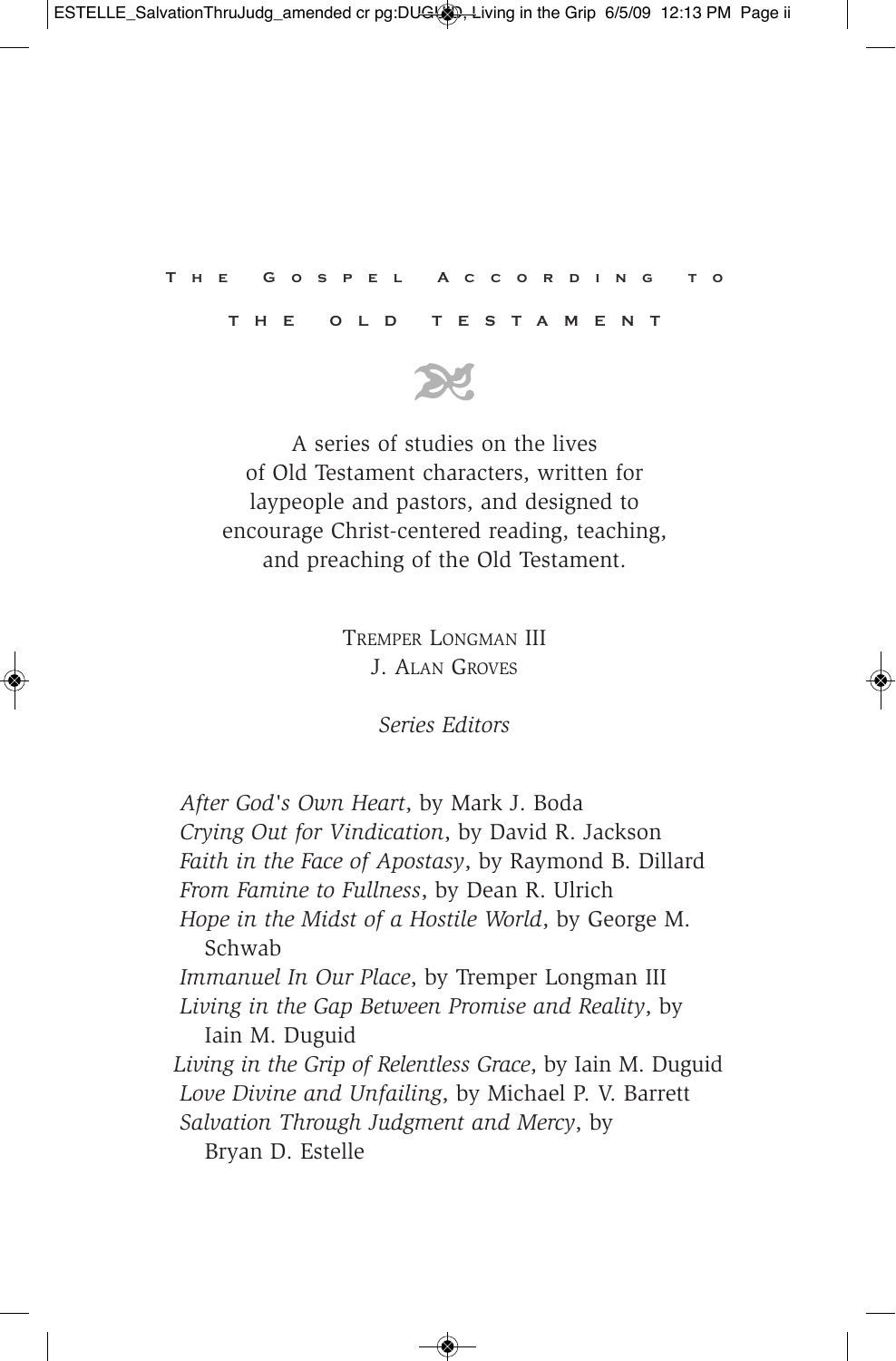$\fbox{ESTELLE\_SalvationThruJudg} \quad \ \, 7/15/05 \underbrace{-1:4}_{\quad \ \ \, \rightarrow \ \ \, \textrm{PM}} \quad \ \ \, \textrm{Page}\ \, \text{iii}$ 



**The Gospel According to jonah**

bryan d. estelle

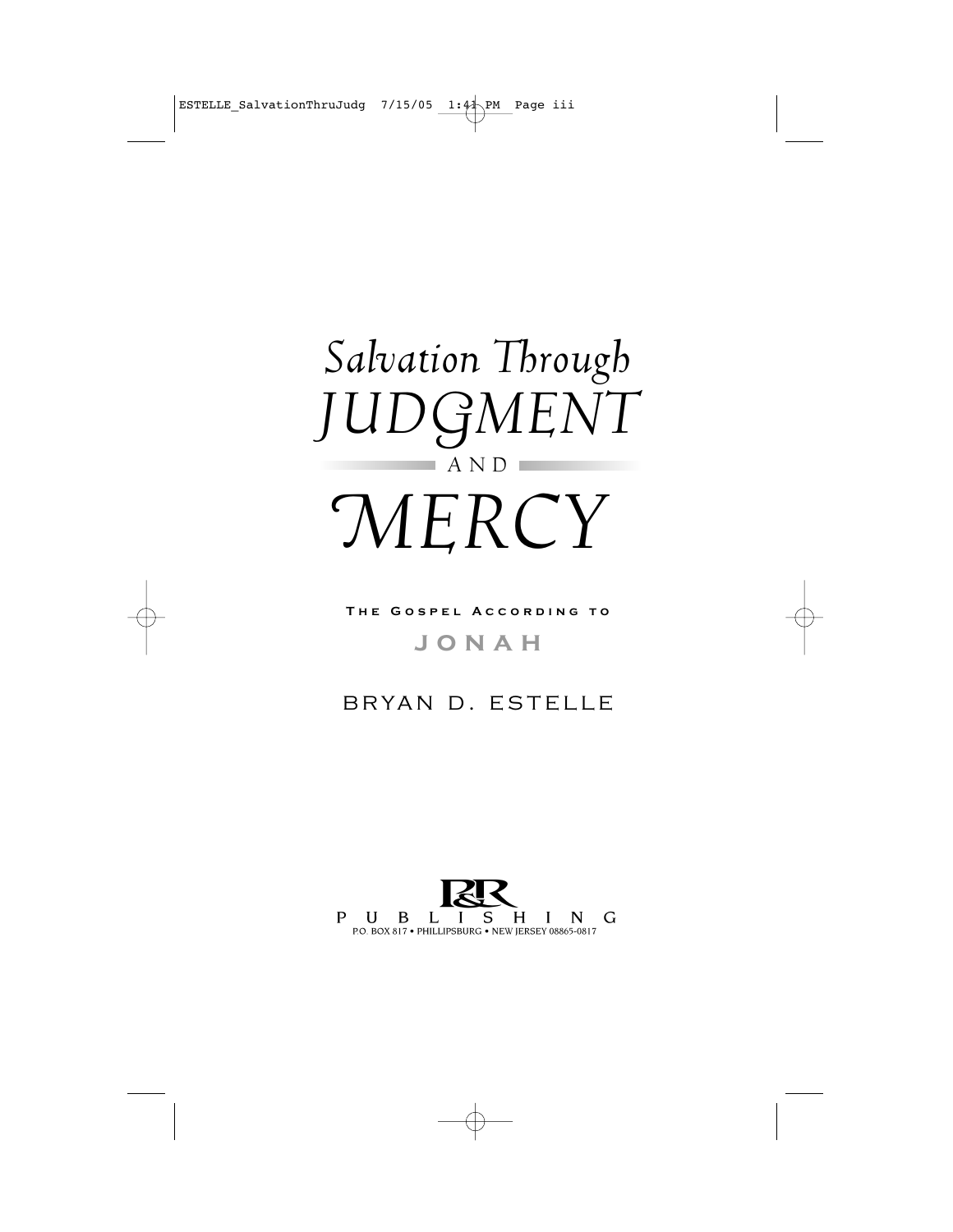ESTELLE\_SalvationThruJudg  $7/15/05$  1:44 PM Page iv

#### © 2005 by Bryan D. Estelle

All rights reserved. No part of this book may be reproduced, stored in a retrieval system, or transmitted in any form or by any means—electronic, mechanical, photocopy, recording, or otherwise—except for brief quotations for the purpose of review or comment, without the prior permission of the publisher, P&R Publishing Company, P.O. Box 817, Phillipsburg, New Jersey 08865-0817.

Unless otherwise indicated, all Scripture quotations are from the Holy Bible, New International Version®. NIV®. Copyright © 1973, 1978, 1984 by International Bible Society. Used by permission of Zondervan Publishing House. All rights reserved.

Scripture quotations marked RSV are from The Holy Bible, Revised Standard Version, ©1946, 1952, 1971 the Division of Christian Education of the National Council of the Churches of Christ in the United States of America.

Italics within Scripture quotations indicate emphasis added.

*Page design by Tobias Design*

*Typesetting by Lakeside Design Plus*

Printed in the United States of America

#### **Library of Congress Cataloging-in-Publication Data**

Estelle, Bryan D., 1959– Salvation through judgment and mercy : the Gospel according to Jonah / Bryan D. Estelle. p. cm. — (The Gospel according to the Old Testament) Includes bibliographical references (p. ) and index. ISBN-13: 978-0-87552-656-0 (pbk.) ISBN-10: 0-87552-656-X (pbk.)

1. Salvation. 2. Bible. O.T. Jonah—Criticism, interpretation, etc. I. Title. II. Series.

BS1605.6.S25E88 2005 224'.9206—dc22

2005047403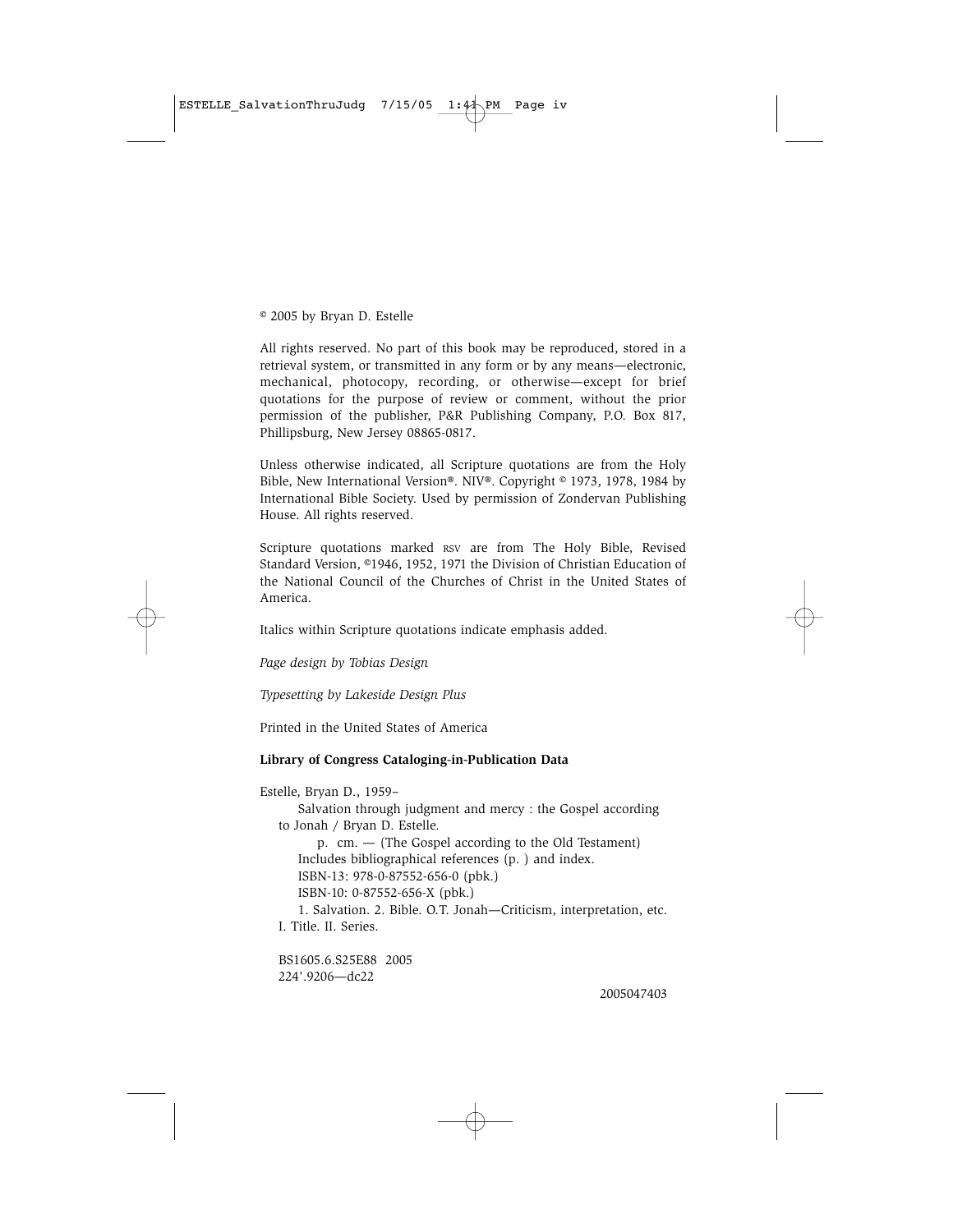$\left|\texttt{ESTELLE\_SalvationThruJudy} \quad 7/15/05 \underbrace{1:4}_{\texttt{20}} \texttt{PM} \quad \texttt{Page v} \right|$ 

## **CONTENTS**

|    | Foreword                                                                                                                                                                                    | vii |
|----|---------------------------------------------------------------------------------------------------------------------------------------------------------------------------------------------|-----|
|    | Acknowledgments                                                                                                                                                                             | xi  |
|    | Introduction                                                                                                                                                                                | 1   |
|    | 1. Orientation<br>Date and Composition<br>The Distinctiveness of Israel and Covenant Infidelity<br>The Message of the Book of Jonah                                                         | 9   |
|    | 2. The Runaway Prophet $(1:1-3)$<br>Jonah the Prophet and the Representative of Israel<br>Nineveh the Great City<br>God's Command and Jonah's Response                                      | 31  |
|    | 3. Pandemonium Aboard the Ship (1:4–6)                                                                                                                                                      | 39  |
|    | 4. Prophet Overboard (1:7–16)<br>The Structure of Chapter 1<br>Determining God's Will<br>Prophet Overboard: Death Wish or Heroic Compassion?                                                | 47  |
|    | 5. Into the Fish's Belly (1:17)<br>The Function of the Fish<br>Lessons on Typology<br>The Sign of Jonah: Old Testament Typology in the Light<br>of the New Testament<br>A Song of "Silence" | 63  |
| 6. | Prayer from the Depths: Part $1$ (2:1–6a)<br>Jonah's Descent: A Watery Grave?<br>Jesus in the Realm of Death                                                                                | 77  |
| 7. | Prayer from the Depths: Part 2 (2:6b–9)<br>Jonah's Water Ordeal<br>Jonah Redivivus: Jonah's Ascent                                                                                          | 91  |

**v**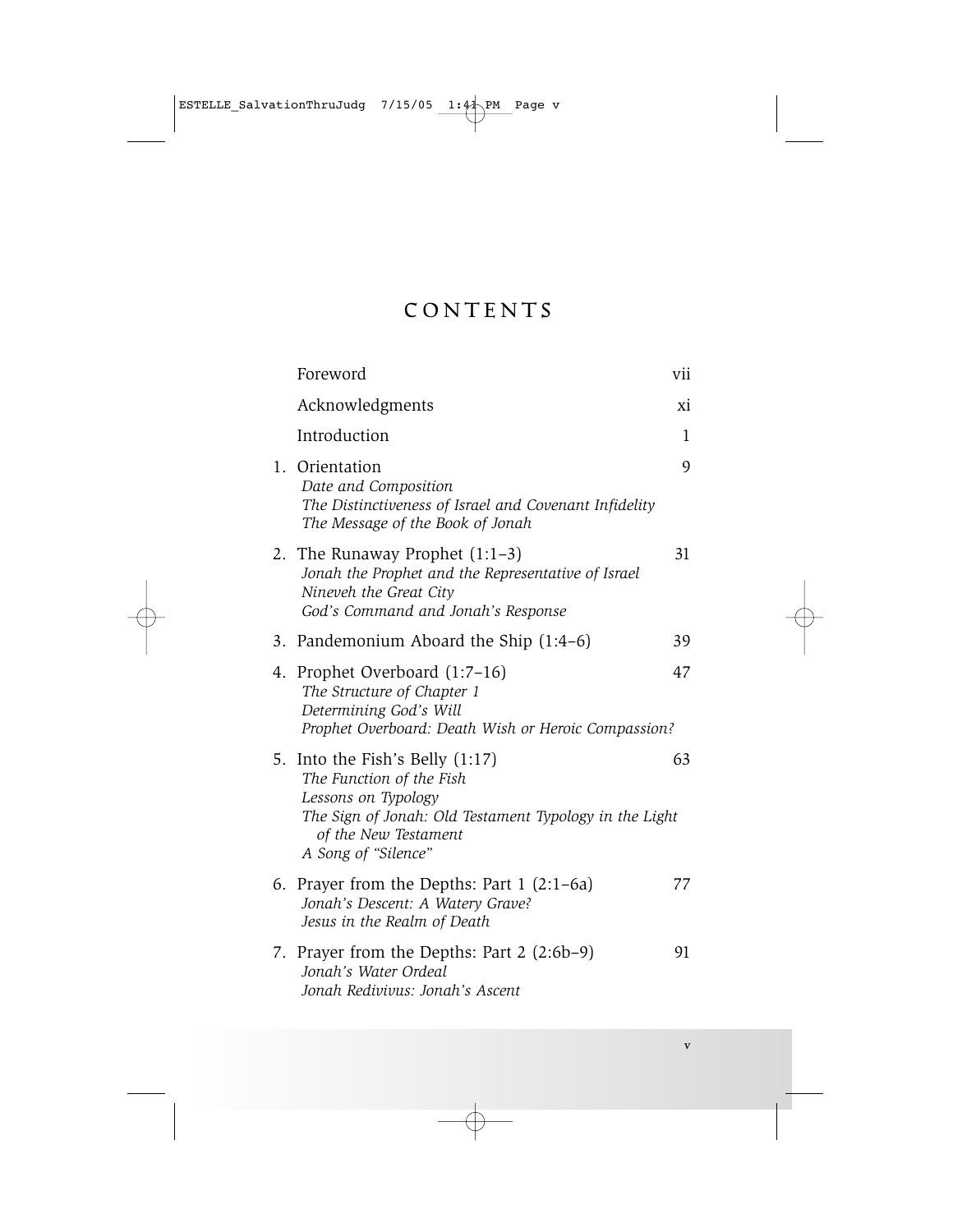$\fbox{\tt \tt ESTELLE\_SalvationThruJudg \quad 7/15/05 \_\_1:4\&\_- \texttt{PM} \quad \texttt{Page vi}}$ 

|    | 8. Lessons on Repentance (2:10-3:10)<br>Jonah's Repentance<br>Nineveh's Repentance<br>God's Repentance | 103 |
|----|--------------------------------------------------------------------------------------------------------|-----|
| 9. | The Final Debate $(4:1-11)$<br>Jonah's Frustration<br>God's Reply                                      | 123 |
|    | Postscript                                                                                             | 137 |
|    | <b>Notes</b>                                                                                           | 139 |
|    | For Further Reading                                                                                    | 149 |
|    | Index of Scripture                                                                                     | 155 |

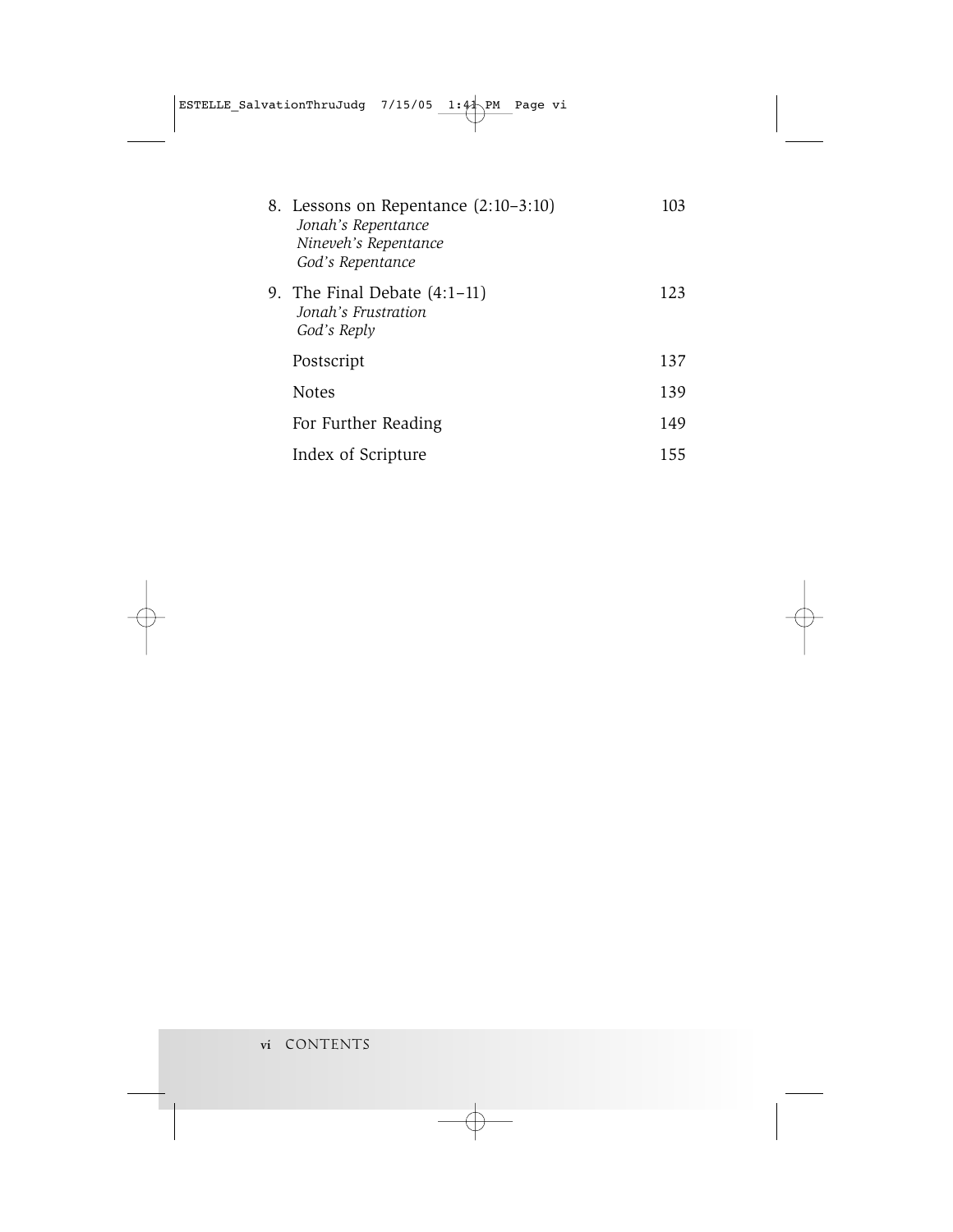## **FOREWORD**

# A

*The New Testament is in the Old concealed; the Old Testament is in the New revealed. —Augustine*

Concerning this salvation, the prophets, who spoke of the grace that was to come to you, searched intently and with the greatest care, trying to find out the time and circumstances to which the Spirit of Christ in them was pointing when he predicted the sufferings of Christ and the glories that would follow. It was revealed to them that they were not serving themselves but you, when they spoke of the things that have now been told you by those who have preached the gospel to you by the Holy Spirit sent from heaven. Even angels long to look into these things. (1 Peter 1:10–12)

"In addition, some of our women amazed us. They went to the tomb early this morning but didn't find his body. They came and told us that they had seen a vision of angels, who said he was alive. Then some of our companions went to the tomb and found it just as the women had said, but him they did not see." He said to them, "How foolish you are, and how slow of heart to believe all that the prophets have spoken! Did not the Christ have to suffer these things and then enter his glory?" And beginning with Moses and all the Prophets, he explained to them what was said in all the Scriptures concerning himself. (Luke 24:22–27)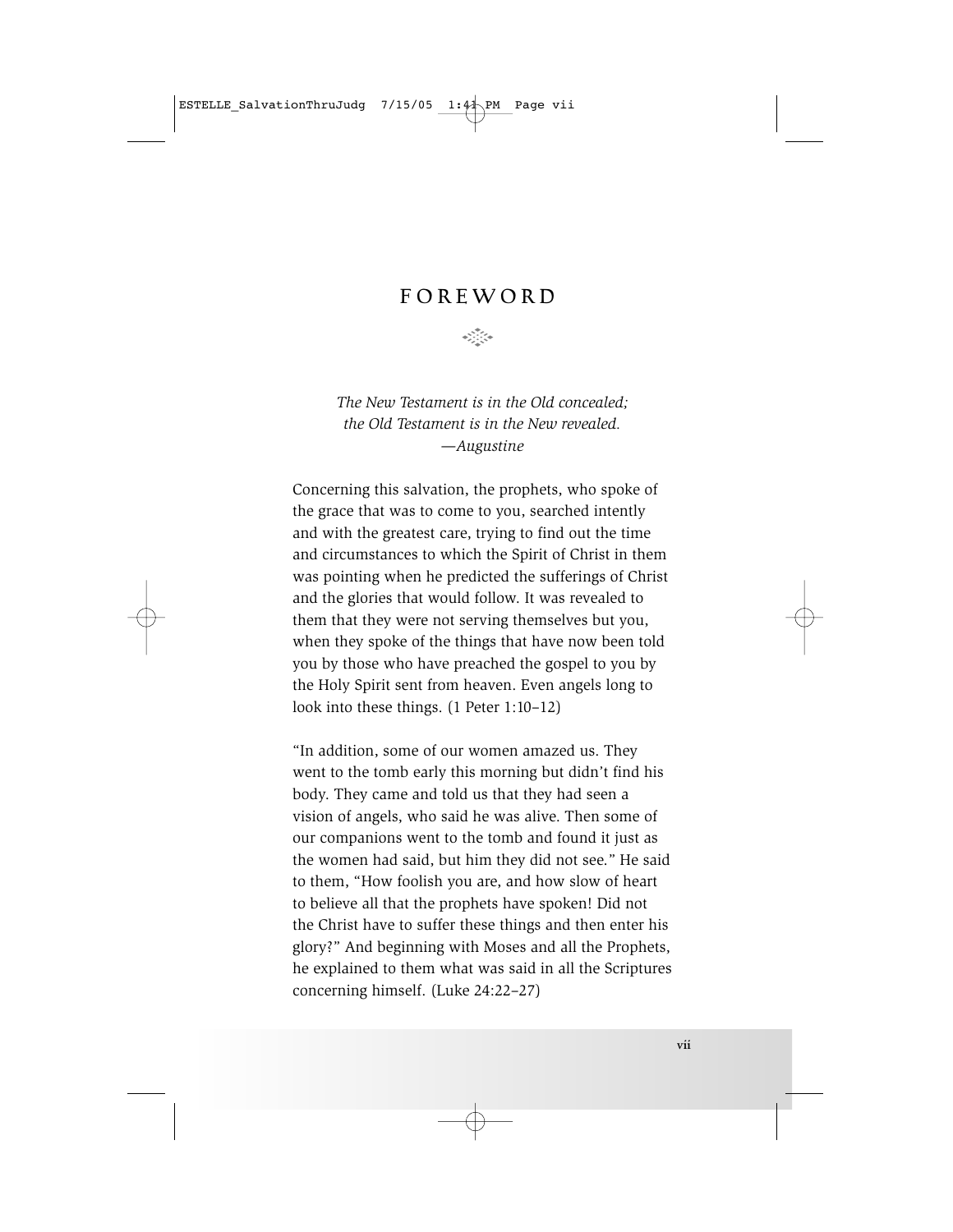The prophets searched. Angels longed to see. And the disciples didn't understand. But Moses, the prophets, and all the Old Testament Scriptures had spoken about it—that Jesus would come, suffer, and then be glorified. God began to tell a story in the Old Testament, the ending of which the audience eagerly anticipated. But the Old Testament audience was left hanging. The plot was laid out but the climax was delayed. The unfinished story begged an ending. In Christ, God has provided the climax to the Old Testament story. Jesus did not arrive unannounced; his coming was declared *in advance* in the Old Testament, not just in explicit prophecies of the Messiah but by means of the stories of all of the events, characters, and circumstances in the Old Testament. God was telling a larger, overarching, unified story. From the account of creation in Genesis to the final stories of the return from exile, God progressively unfolded his plan of salvation. And the Old Testament account of that plan always pointed in some way to Christ.

## **AIMS OF THIS SERIES**

The Gospel According to the Old Testament Series is committed to the proposition that the Bible, both Old and New Testaments, is a unified revelation of God, and that its thematic unity is found in Christ. The individual books of the Old Testament exhibit diverse genres, styles, and individual theologies, but tying them all together is the constant foreshadowing of, and pointing forward to, Christ. Believing in the fundamentally Christocentric nature of the Old Testament, as well as the New Testament, we offer this series of studies in the Old Testament with the following aims:

■ to lay out the pervasiveness of the revelation of Christ in the Old Testament

**viii** FOREWORD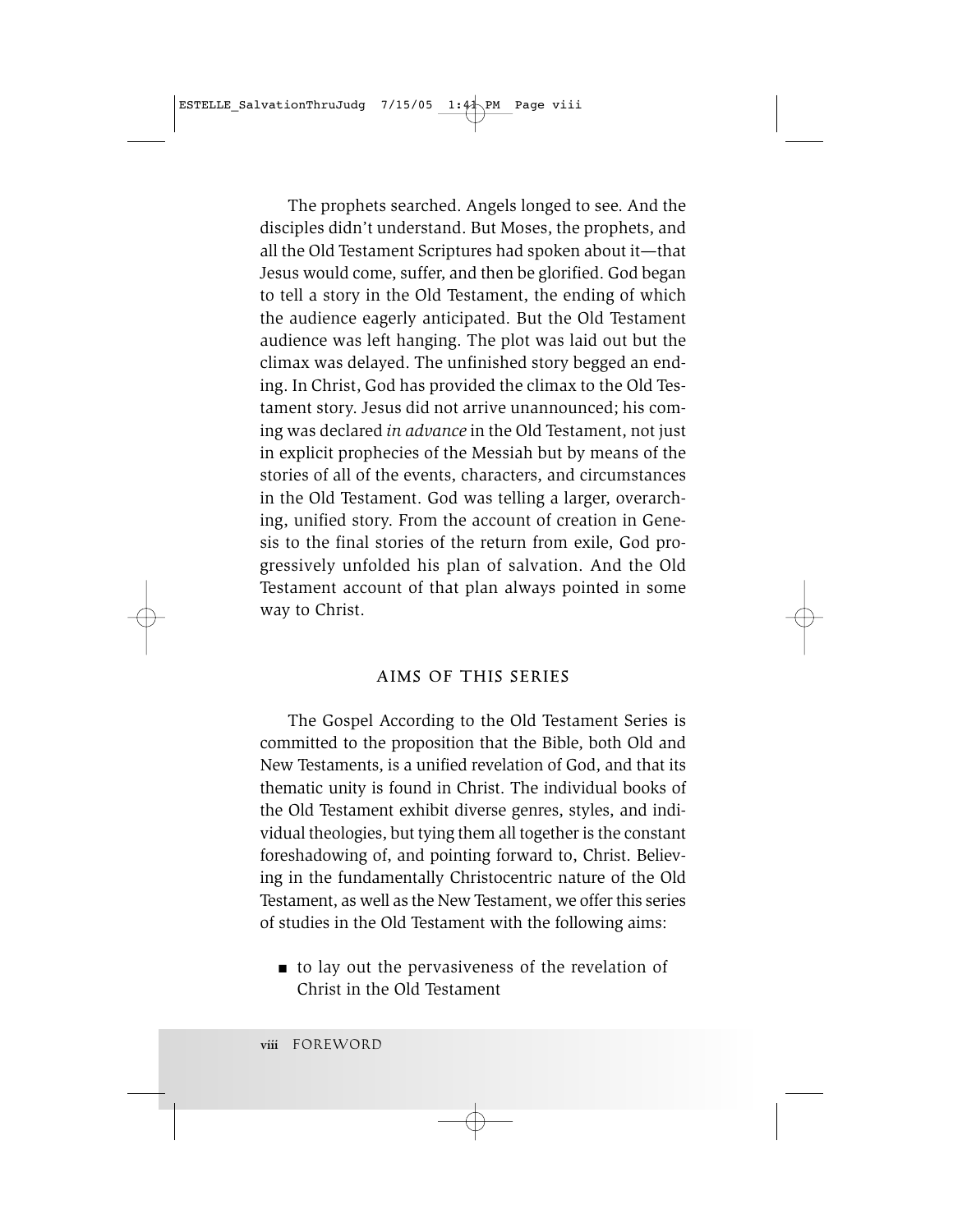ESTELLE\_SalvationThruJudg  $7/15/05$  1:41 PM Page ix

- to promote a Christ-centered reading of the Old Testament
- to encourage Christ-centered preaching and teaching from the Old Testament

To these ends, the volumes in this series are written for pastors and laypeople, not scholars.

While such a series could take a number of different shapes, we have decided, in most cases, to focus individual volumes on Old Testament figures—people—rather than books or themes. Some books, of course, will receive major attention in connection with their authors or main characters (e.g., Daniel or Isaiah). Also, certain themes will be emphasized in connection with particular figures.

It is our hope and prayer that this series will revive interest in and study of the Old Testament as readers recognize that the Old Testament points forward to Jesus Christ.

> TREMPER LONGMAN III J. ALAN GROVES

> > FOREWORD **ix**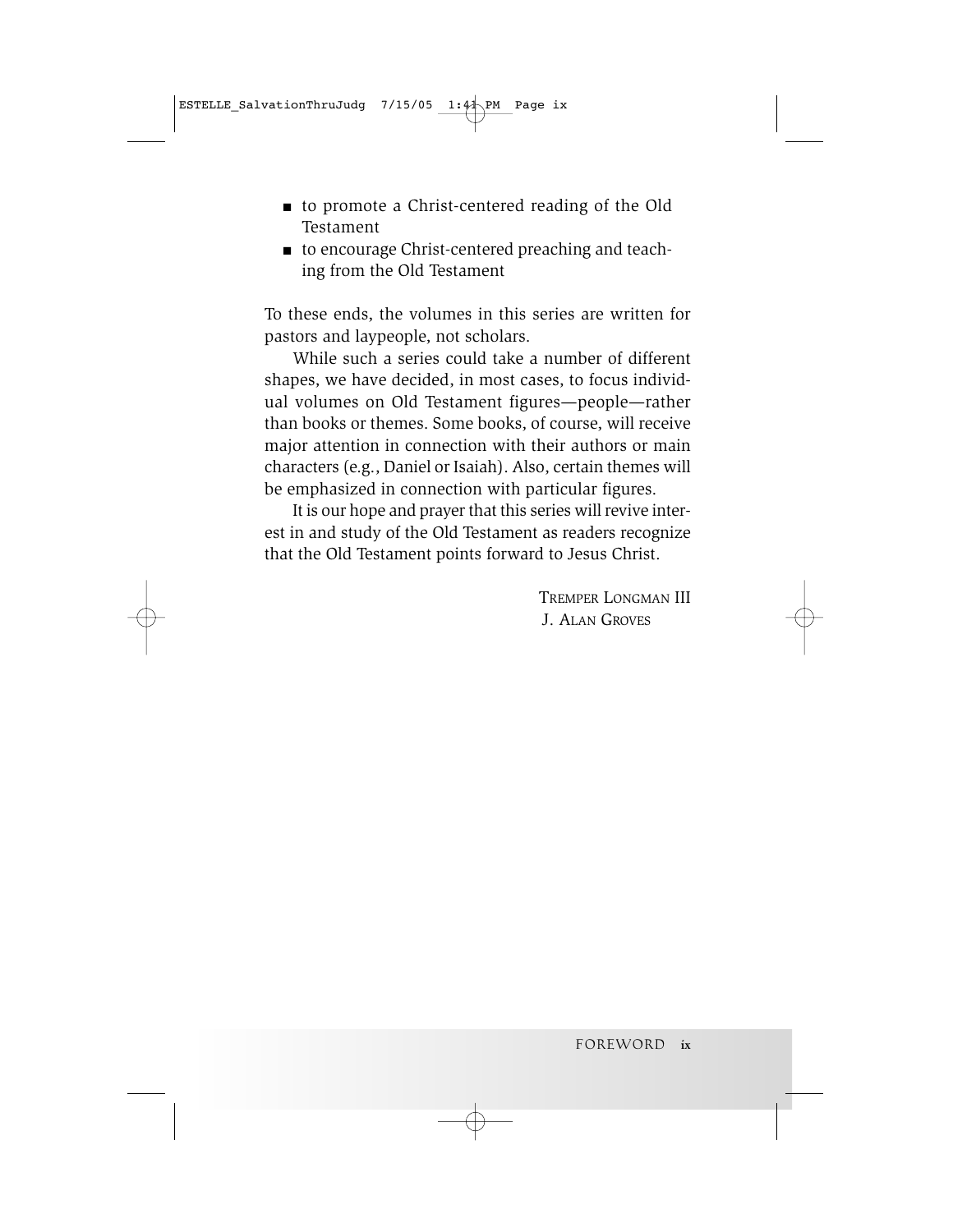ESTELLE\_SalvationThruJudg 7/15/05  $1:4$  PM Page x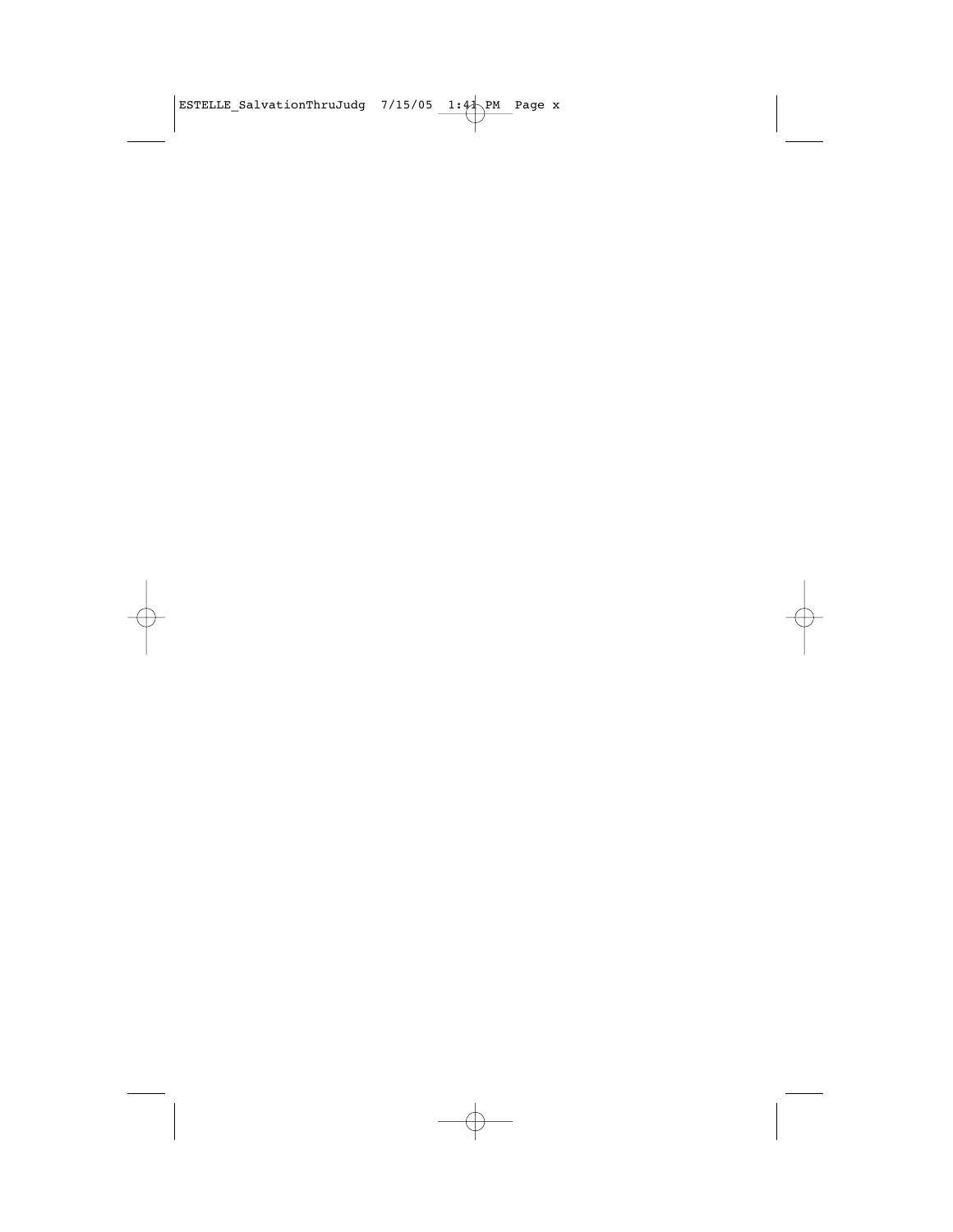## **ACKNOWLEDGMENTS**

A

It is now my pleasure and joy to thank many who have helped me on this project. I am well aware that this book has been a cooperative work. I am grateful to my colleagues at Westminster Seminary in California and the board of trustees for granting me a sabbatical in the fall of 2004. Much of the writing of this book took place during that time.

A number of people read part or all of this manuscript. Tremper Longman III was not only a helpful editor throughout the process, but he matched my diffidence with unexpected encouragement. My wife Lisa read the introductory chapter and asked a number of good questions that sent me back to the computer in order to strive for clarity. Without her, and the encouragement of my children, Sean, David, and Kaitlin, this project never would have seen the light of day.

Several colleagues at the seminary, Iain Duguid, Julius Kim, and David VanDrunen, read portions of the manuscript and made helpful suggestions. James Lund (our steadfast librarian) and his assistant Judith Riddell kept interlibrary loan books and articles coming on this project and many others. One of my students, Brent England, read the entire manuscript and saved me from a number of errors.

I must thank the editors of P&R Publishing for their thorough reading of this work. I am indebted to them for a number of excellent suggestions on style.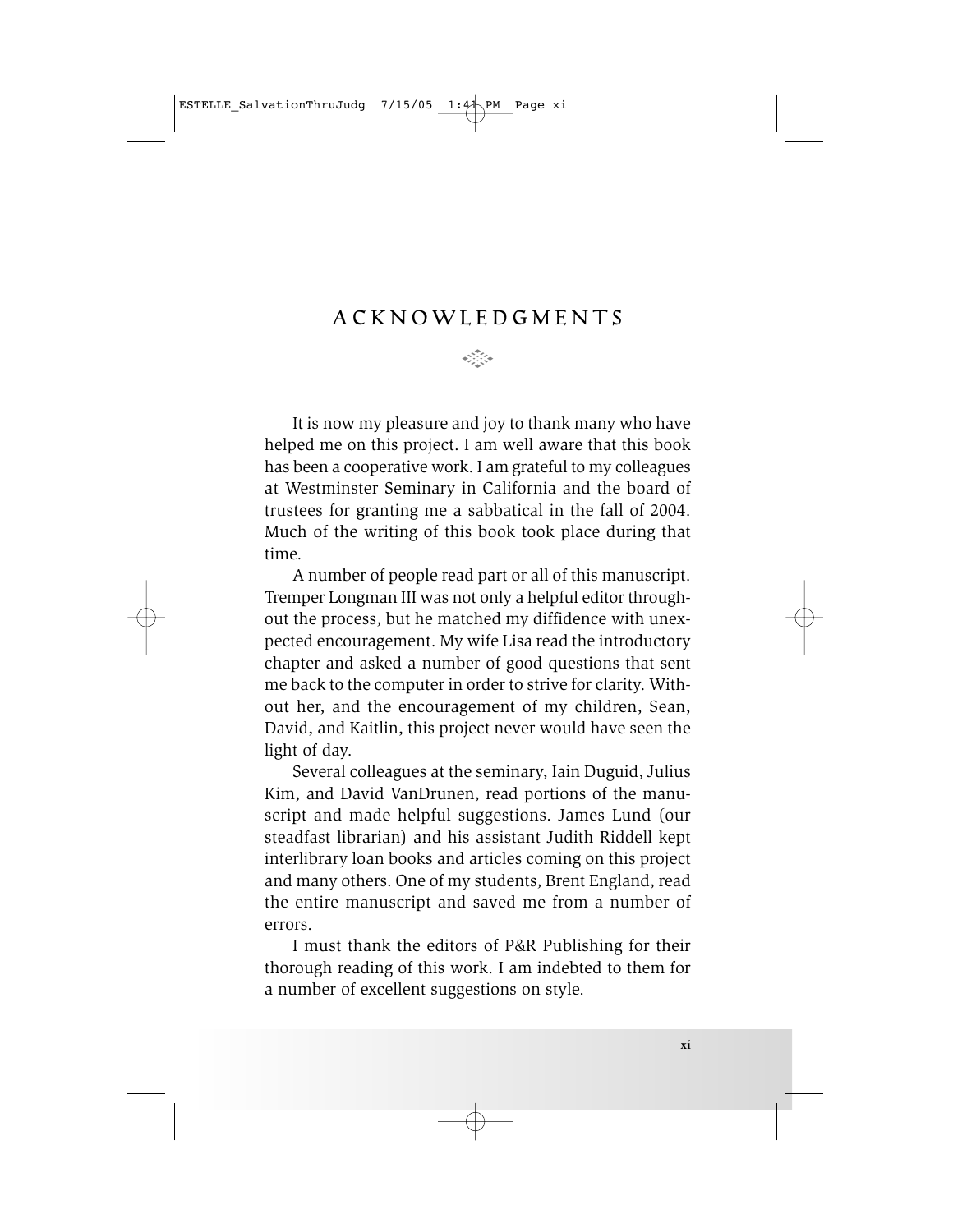Kelli Garvey, a member of Knox Orthodox Presbyterian Church, was a tenacious reader, editor, and friend throughout the process of writing. Her support was representative of the broader clan at Knox OPC. I would also like to thank a graduate student at Westminster Seminary, Clayton Willis, for his assistance with computer-related problems. On this project, and others as well, I want to acknowledge my indebtedness.

This, my first book, is dedicated to a man who throughout my life has demonstrably echoed God's character to me. To my father, Walter Estelle, I dedicate this labor.

#### **xii** ACKNOWLEDGMENTS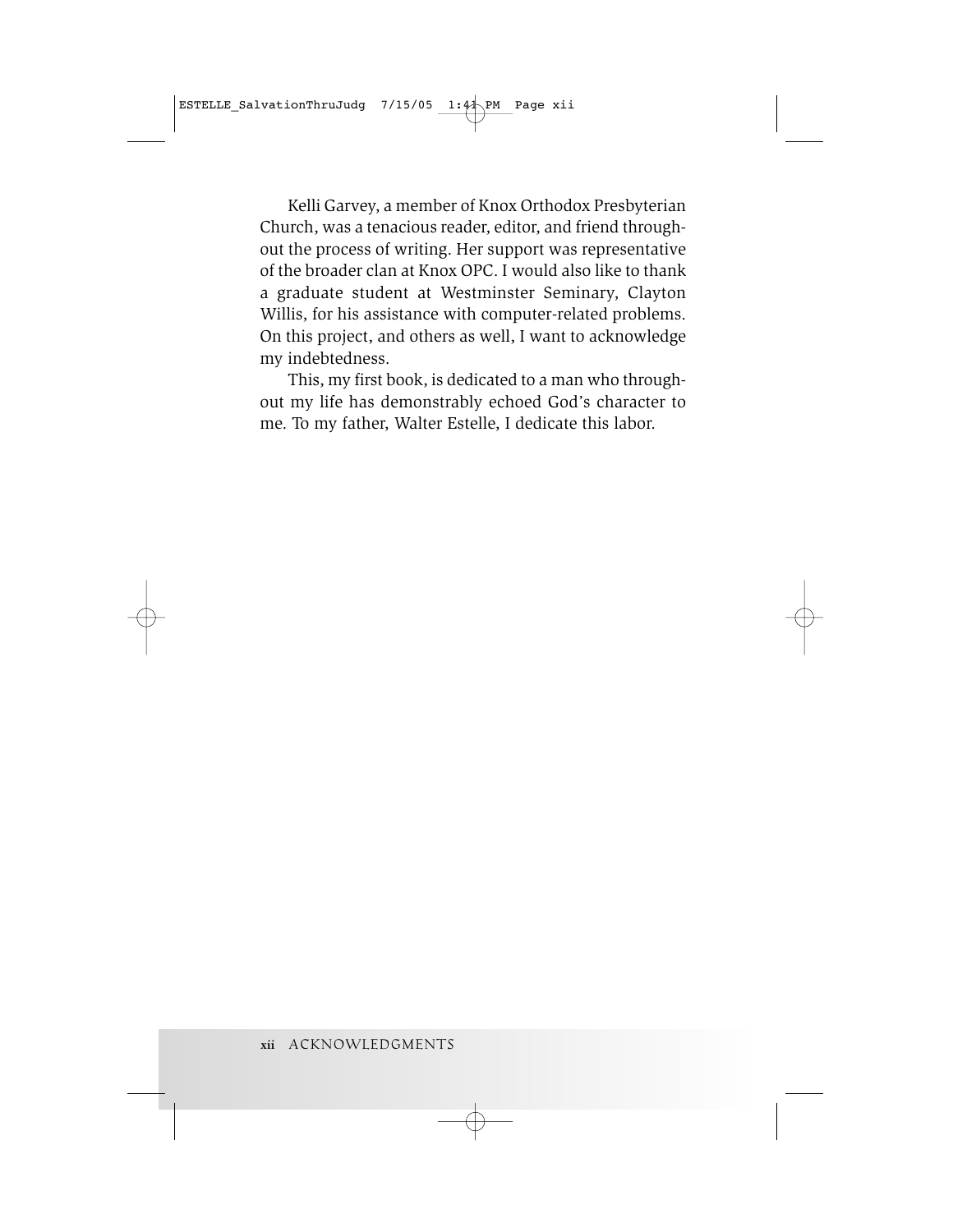## **INTRODUCTION**

# A

Shipmates, this book containing only four chapters—four yarns—is one of the smallest strands in the mighty cable of the Scriptures. Yet what depths of the soul does Jonah's deep sealine sound! What a pregnant lesson to us is this prophet! What a noble thing is that canticle in the fish's belly! How billow-like and boisterously grand! (Herman Melville, *Moby Dick*)

You diligently study the Scriptures because you think that by them you possess eternal life. These are the Scriptures that testify about me. (John 5:39)

In spite of its brevity, the book of Jonah is not easy to interpret. Although the story is clear and simple enough for a child to grasp, a feature that helps to explain its popularity in the Sunday school curriculum and vacation Bible schools throughout the world, a personal letter by Augustine of Hippo sums up well the difficulties contained in this little book: "What he asks about the resurrection of the dead could be settled. . . . But if he thinks to solve all such questions as . . . those about Jonah . . . he little knows the limitations of human life or his own."<sup>1</sup>

Reading the book in Hebrew (something at which Augustine, in spite of his brilliance, did not excel) will not serve to simplify the difficulties because the book's artistry is complex and richly displayed. Below the surface sim-

**1**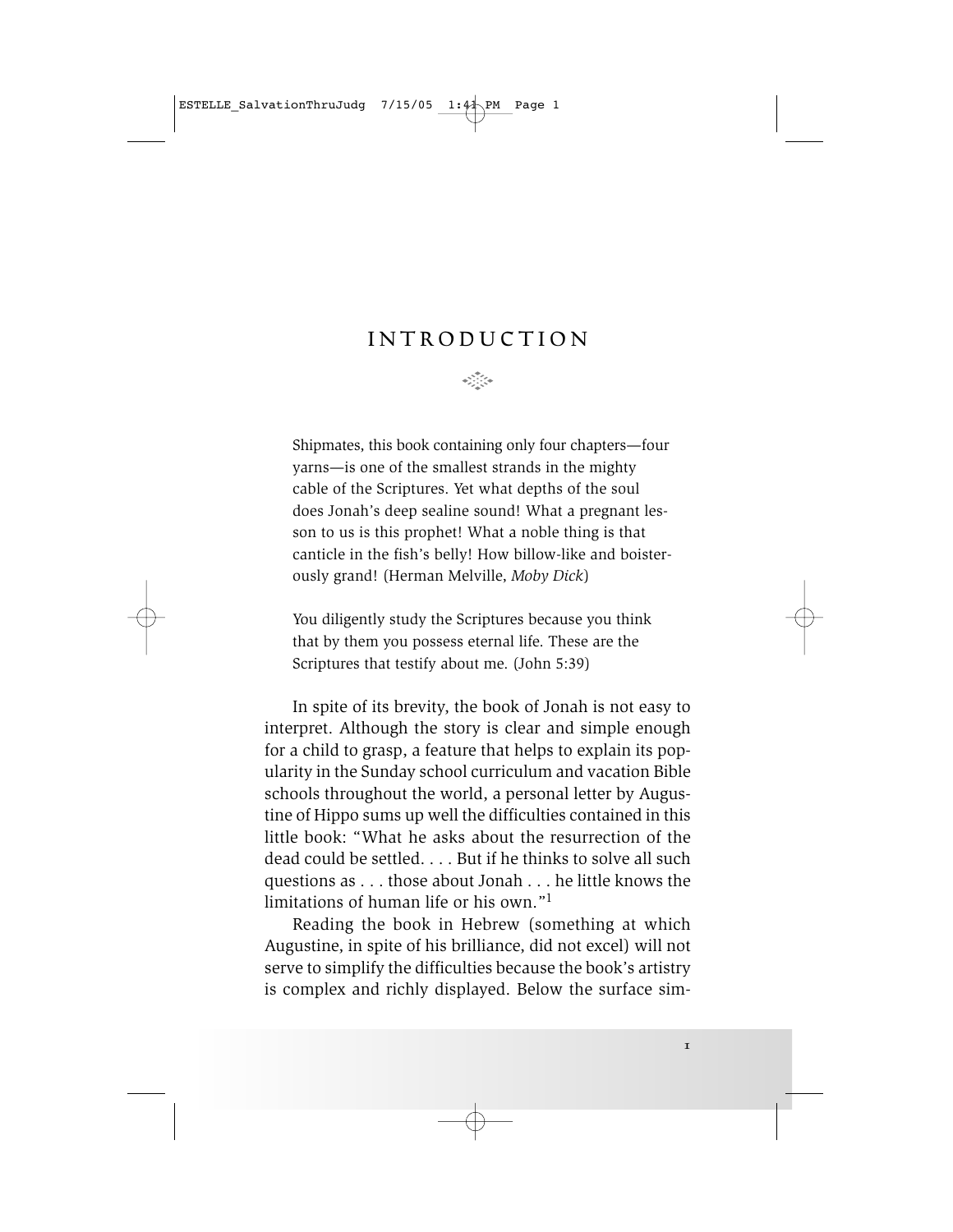plicity of this biblical book, the prophecy of Jonah is an extremely subtle and complex piece of work. I continue to bump up against the reality that easy answers are not forthcoming; rather, the original author, a very thoughtful and skilled author indeed, kept questions alive for his audience. Therefore, we should not reduce this story to one simple theological message. The story of Jonah, in fact, evokes questions that will probably not find answers even after repeatedly rereading the book.

This is often what makes a classic: wonderful literary artistry mixed with many layers of meaning that motivate reading a book more than just once. Consequently, a person ought to read a classic thoughtfully, slowly, and repeatedly. A classic endures the test of time. The book of Jonah is a classic.

Reading Jonah is like standing before a great mountain. Having trained hard and being well prepared for the climb, one might assume that a successful ascent (as well as the descent) is assured. Such an attitude, as every experienced mountain climber knows, is foolhardy. And like great mountains, great books command respect. The poet William Blake said that great things happen when men and mountains meet; how much more so when people with the right orientation encounter great books.

There are numerous books and commentaries on Jonah readily available, so why write another? I believe there is room for another book on Jonah, specifically a book that fits into the aims of this series. What is necessary for today are commentaries and books that responsibly present the biblical writings in their canonical context. The present need in the church is for books that promote responsible Christ-centered reading, preaching, and teaching of the Old Testament. E. J. Young recognized years ago that the main message of Jonah is focused on Christ: "The fundamental purpose of the book of Jonah is not found in its missionary or universalistic teaching. It is rather to show that Jonah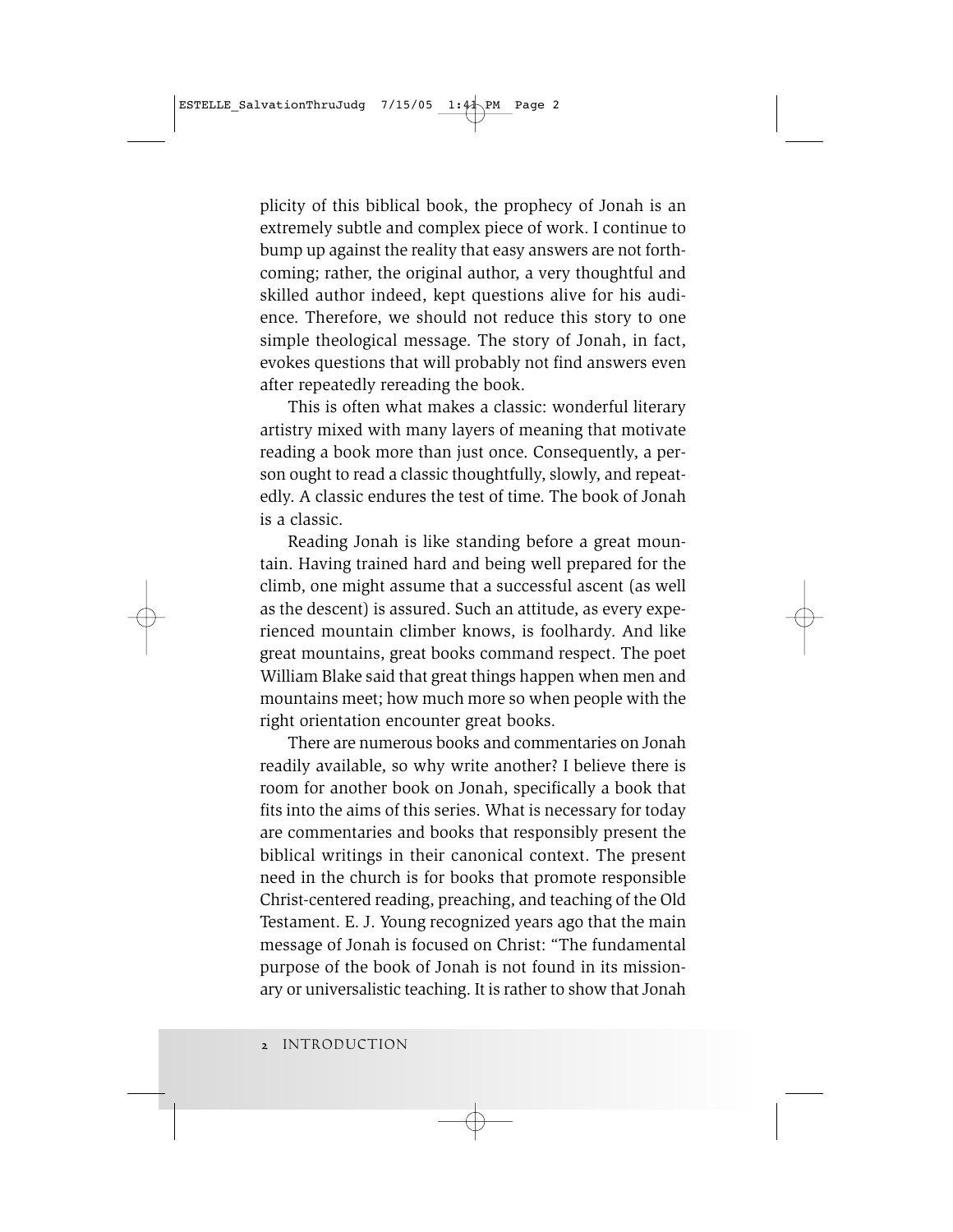being cast into the depths of Sheol and yet brought up alive is an illustration of the death of the Messiah for sins not His own and of the Messiah's resurrection."2

In spite of all the difficulties alluded to previously, we must give the book of Jonah a Christian reading. Jonah, first and foremost, plain and simple, has this most important message for the Christian church today: *Christ, the risen One who is greater than Jonah, brings salvation through judgment and mercy to his people, those inside and outside of Israel who call on his name.* What is foreshadowed and illustrated in Jonah becomes reality in Christ.

Acknowledging this up front gives recognition to one of the most fundamental points of theological method. Indeed, since Christ is the focal event of all salvation history and since we read the books of the Bible following that climactic event, we must read Jonah through Christocentric glasses. After surveying in great detail Jesus' own use of the Old Testament, R. T. France summed this up well: "Jesus understood the Old Testament Christologically: in its essential principles, and even in its details, it foreshadows the Messiah whom it promises. The whole theological system of the Old Testament points forward to his work, and in his coming the whole Old Testament economy finds its perfection and fulfillment."<sup>3</sup> This conclusion does not deny the fact that the Old Testament is theocentric (God-centered); it merely points the spotlight exactly where the thrice-holy God was delighted to place it: on Christ.

Notice also the phraseology above: "salvation through judgment and mercy." As the great Princeton theologian Charles Hodge has said, it is important not to merge justice into benevolence. Other Reformed theologians have emphasized the importance of not representing mercy to the neglect of justice. This is especially important in our own culture because there is such a strong trend to suppress the concepts of divine judgment and justice to the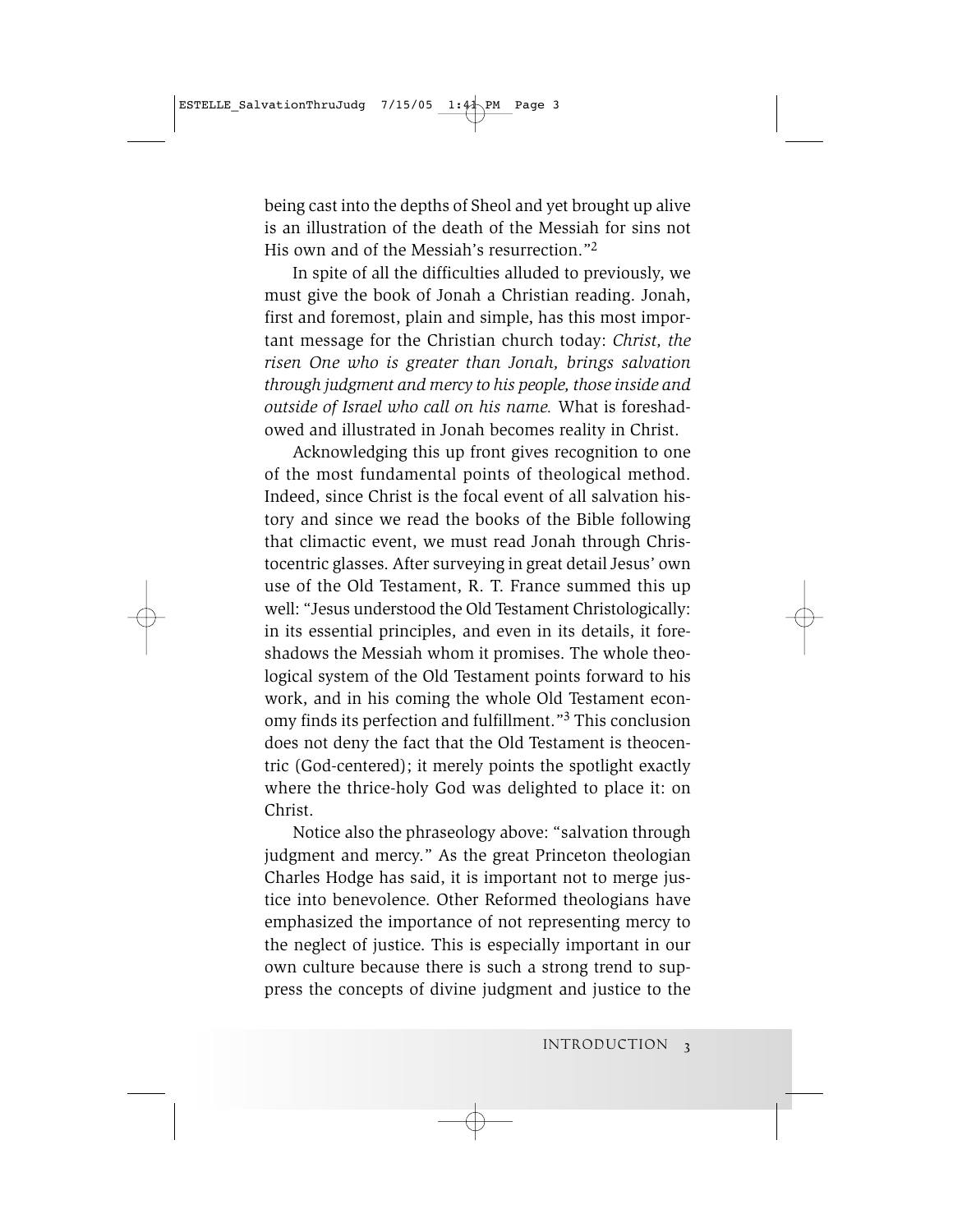point that mercy and compassion become watered down into nothing more than sentimentality. Both themes, judgment and mercy, must be held forth.

With regard to mercy, we will note the mercy of Israel's God as evidenced by his treatment of so many characters in the book of Jonah: the sailors, Jonah himself, the Ninevites, and the animals as well! By saying that this is a central message I do not mean to oversimplify the book. Indeed, it is premature to state what the central message of the book is without plowing through the details of the book first. The reader will have that opportunity in the pages that follow.

In fact, much more will be said in the following chapters to unpack this general theme of the Christocentric (Christ-centered) nature of Jonah. Although I affirm that the Old Testament is Christocentric, that does not mean that every Christocentric reading of an Old Testament text is a legitimate one. There have been times in the history of the church (and the practice has not completely passed away) when Christ-centered readings of Old Testament texts have run amuck. Some preachers and teachers are too quick to make the typological jump from the Old Testament without responsibly informing their audiences how they got there.

Jerome (an early Latin church father, born about 347 A.D.), for example, suggested that "Jonah is like Christ because Christ fled the heavens to come to Tarshish, that is, 'the sea of this world,' and Jonah in flight is a sign of the incarnate Christ, who 'abandons his father's house and country, and becomes flesh.'"4 Augustine interpreted the worm that devours the plant in chapter 4 as Christ, since in him the privileges of the Old Covenant are devoured. Despite such unfettered imaginative freedom, it does not follow that we should be bashful about observing the pervasiveness of Christ in the book of Jonah or in other Old Testament books.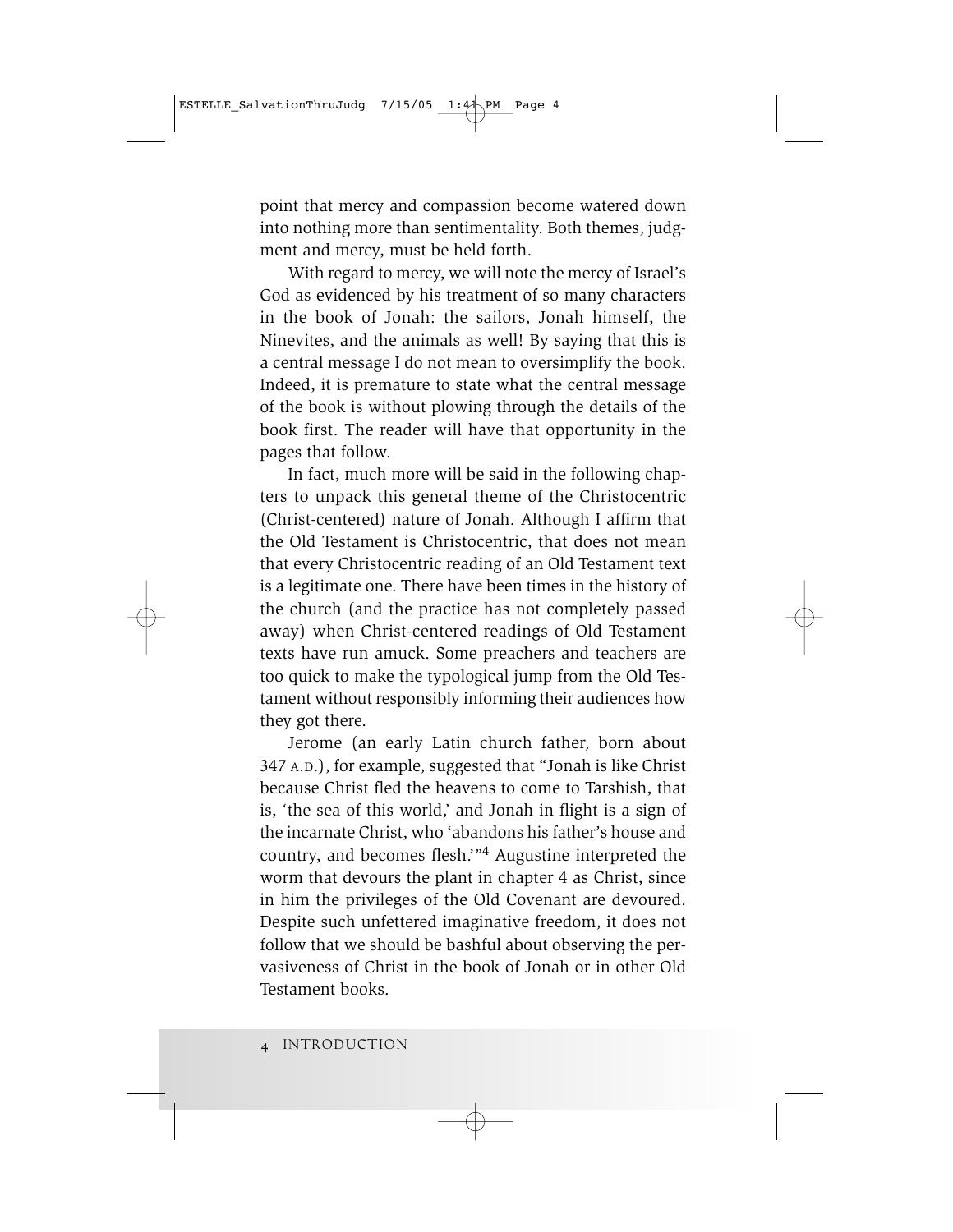Some very modern commentators warn against the Christian colonization of the book of Jonah. Such a warning, it seems to me, is enslaved to the discourse of power structures (a very modern manner of interpretation) when it comes to reading texts rather than being truly in touch with the pulse of Scripture. It is true that we must take care not to foist an unwarranted understanding upon the text of Scripture. Nevertheless, what is needed is a thoughtful approach toward a Christocentric understanding of the book of Jonah.

With this goal in mind, Scripture must be understood as an organic unity. The Hebrew Bible is not a selfcontained unit, for there is the expectation of fulfillment throughout. This truth necessitates that one will find the ultimate meaning of the Old Testament, that is, the Hebrew Scriptures, in the New Testament. More precisely, the interpretation of any given particular text must be considered in the light of its canonical context within Scripture itself. This is not the first step in understanding a text, but it is a necessary step. Nor is this approach to be practiced in such a way that it does injury to the individual character of books of the Old Testament. With this caveat in mind, the following pages will situate the book of Jonah in its canonical context and examine its Christocentric focus. Discovering Christ in the Old Testament literature takes work and is not easy. Applications must be made slowly and carefully. In short, such an approach must not be overly facile.

A few more introductory comments will aid the reader. The book is written first and foremost for pastors and laypeople, not for the guild of professional biblical scholars. Therefore, although the reader will notice in places that I have presented different possible interpretations, in the main I have taken pains not to obscure the text by evaluating every competing opinion on the passage under consideration. I have written with pastors especially in mind since this is the aim of this series, and since I have received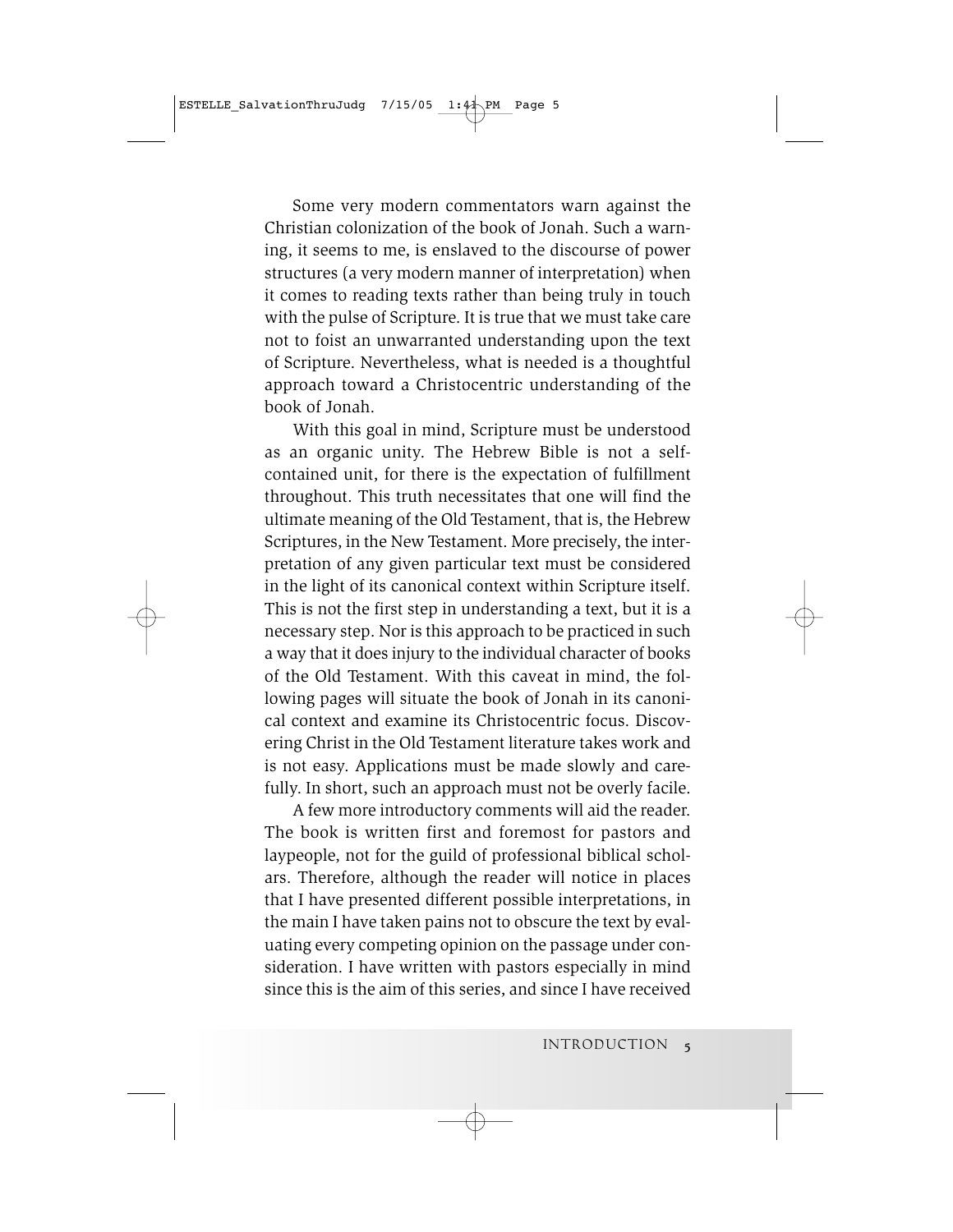many requests from our knights in the pulpit for help on this little book. But this book was written also with laypeople in mind. This aim is equally important. Some parts will probably stretch certain readers because of their difficulty. I am a great believer in education, however, and hope that any exertion on the reader's part because I've not been clear enough will reap multiple dividends in the end. For example, chapter 1 has some important historical background to the book of Jonah. I've tried not to make it too cumbersome. If the reader will work through it, the rest of the book will probably make more sense.

I have included—unobtrusively, I trust—some comments about the Hebrew text so that the reader may have a greater appreciation for the beauty and meaning of this little masterpiece, the book of Jonah. Just as I desire to help my Hebrew students see in color as well as black and white when exposing them to the beauties of reading Scripture in the original language, I hope to do something similar for the general reader of this book. In other words, by including some simple comments about the Hebrew, I want to help the reader both smell the rose and see it, so to speak.

All dates for kings and rulers, whether inside or outside Israel, are taken from the excellent two-volume history of the ancient Near East by Amélie Kuhrt. I have also given a number of Scripture references where this is appropriate. Often when I am reading a book with Scripture references, I will pause in my reading and take time to look up those references in order to appreciate the point the author wishes to make. Generally I have found such a practice to be instructive and edifying. The Scripture references peppered throughout this book are given for similar reasons. The reader would do well to keep a Bible in hand.

Taking my cue from the Italian poet Vittorio Imbriani who quipped, "Traduttore, traditore," which roughly translated means something like "Every translator a traitor," I have left a few words from the Hebrew text of Jonah in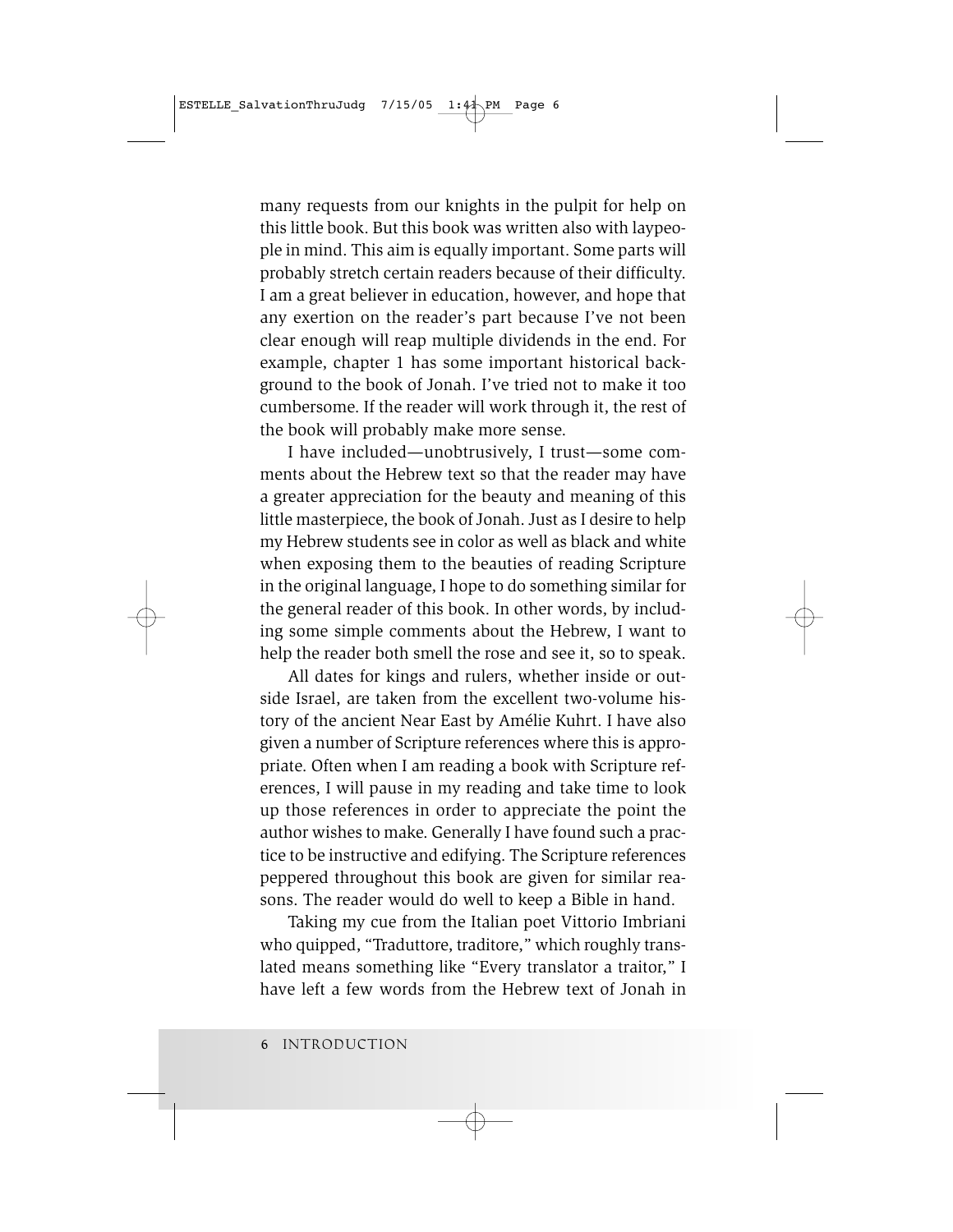simple transliteration because they defy translation. That is to say, something is always lost in translation. For example, the plant that quickly grows up over Jonah's head to provide shade for him is called a *qiqayon*. Commentators debate back and forth as to what this plant was or could have possibly been. In fact (if one can imagine it!), emotions ran so high concerning the translation of this word that a riot almost broke out in Augustine's day over translation preferences. I simply signal the transliteration to the reader when the word first appears, explain why I am choosing to leave it in transliteration, and then proceed to use the Hebrew word in the remainder of the book. The reader having been warned beforehand will have no difficulty following along. I have chosen this practice for only a few words that the reader will encounter in the book of Jonah.

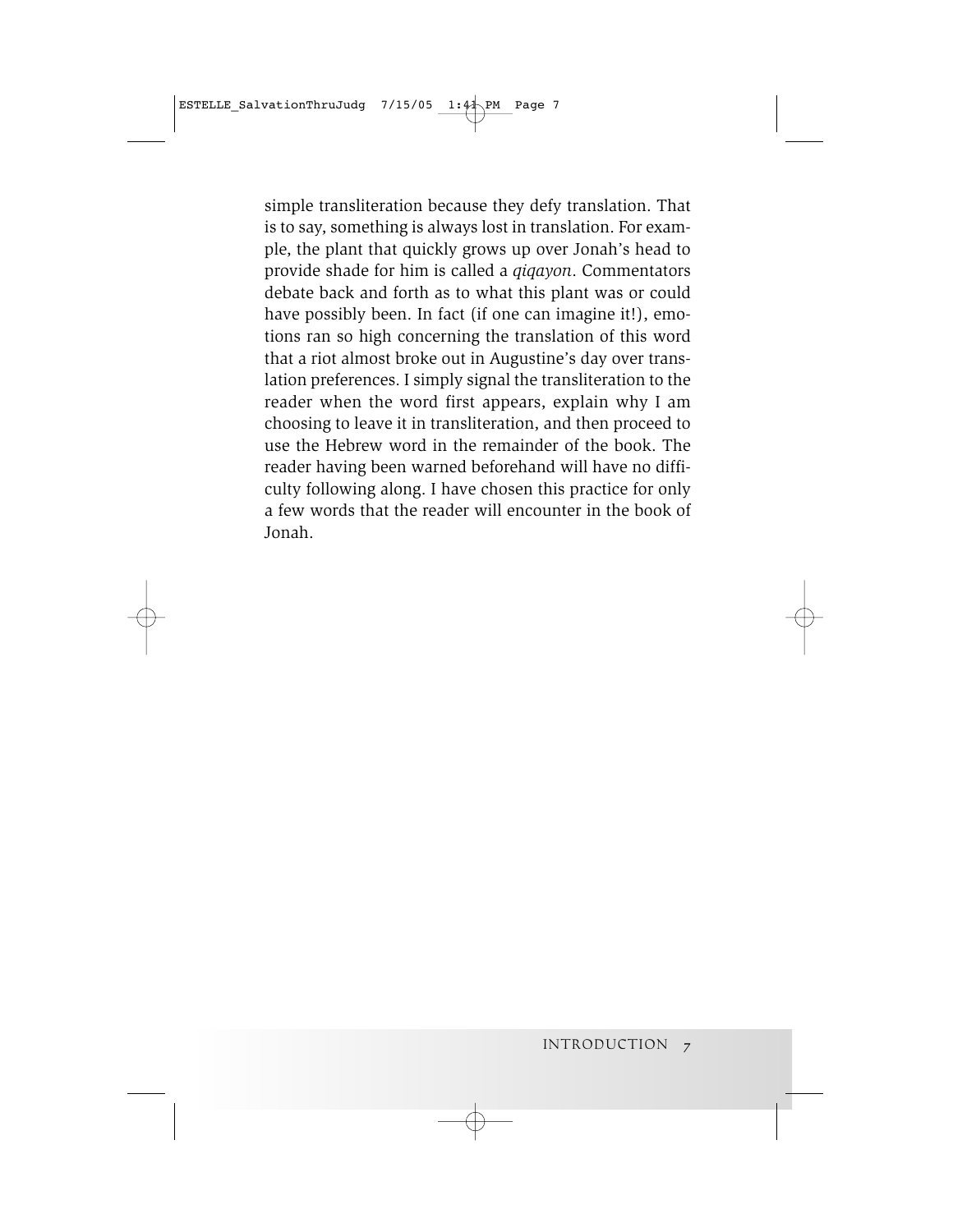ESTELLE\_SalvationThruJudg  $7/15/05$  1:41 PM Page 8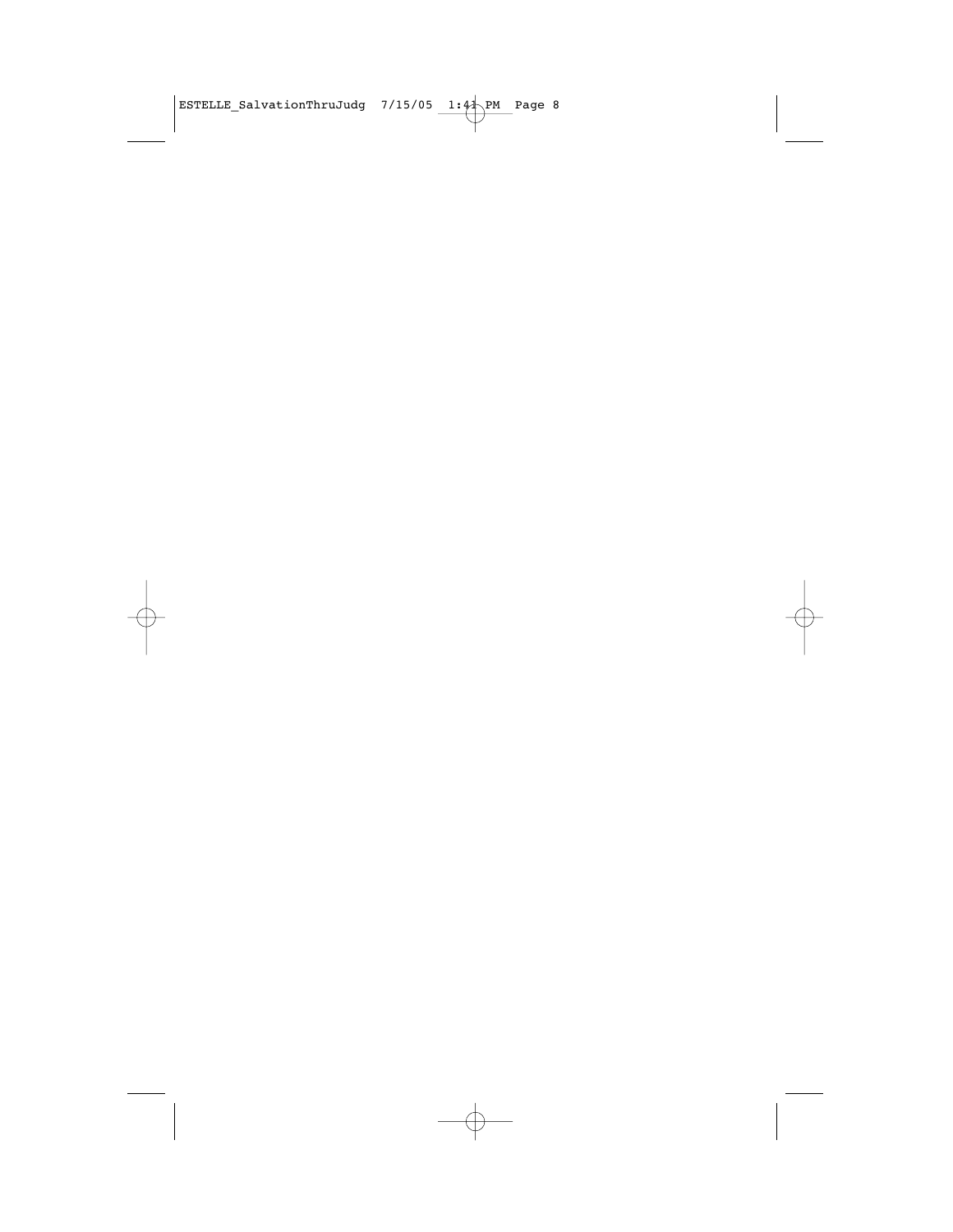ESTELLE\_SalvationThruJudg 7/15/05 1:44 PM Page 9

# 1

## **ORIENTATION**

A

Heaven have mercy on us all—Presbyterians and Pagans alike—for we are all somehow dreadfully cracked about the head, and sadly need mending. (Herman Melville, *Moby Dick*)

The word of the LORD came to Jonah son of Amittai . . . (Jonah 1:1)

## **DATE AND COMPOSITION**

Modern men and women often possess an arrogant attitude toward the people who have gone before them. This is especially the case with respect to antiquity. C. S. Lewis called this the chronological fallacy: a mode of thinking that is dismissive of ideas simply because they are not new. Ancient men and women, it is alleged, had no capacity for abstraction and metaphor and must have been simpletons accepting everything in a literalistic manner. Doubtless, it is assumed by many as well that the ancients had no facility for beauty, aesthetics, or superior taste. Such notions betray an arrogance that is pitiable in many modern minds.

**9**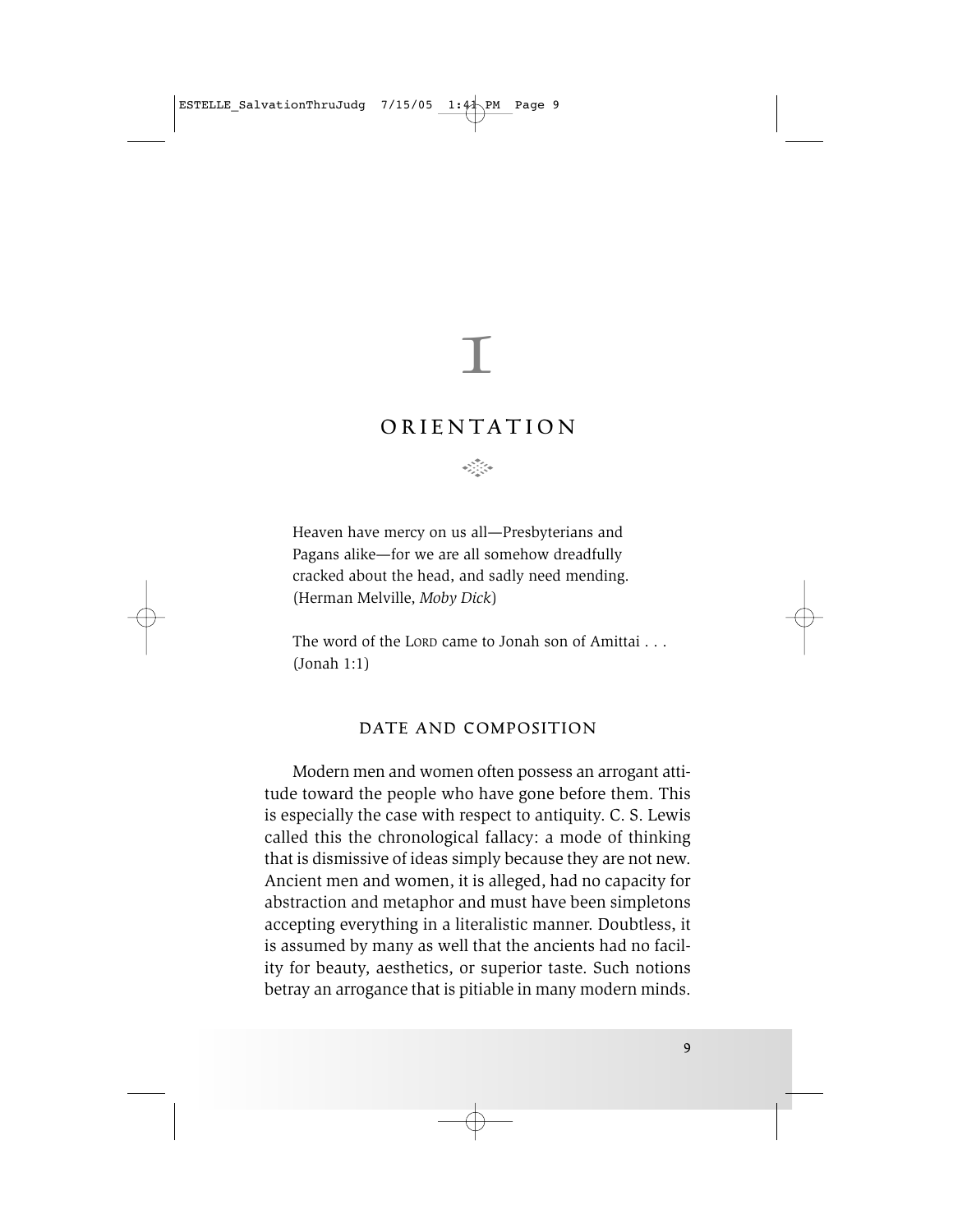We live in an age that often does not appreciate the past and the lessons to be learned there. That requires sitting still for long periods of reading, not something in which our culture is very proficient. Our hectic velocity of life drives us to search the Internet for information while gaining only a superficial knowledge about many things, but is this natural? Studying the past, let alone the art of writing about past events, requires slow and careful reading and is essential to a proper understanding of the Bible.

This very common modern neglect impoverishes our cultural lives, and when it spills over into our reading of the Bible, it will impoverish our appreciation of the riches of Scripture as well. Understanding the Bible correctly entails that we exert a little effort to understand the past, even a very ancient past.

For its mere forty-eight verses, the book of Jonah has attracted a stunning amount of attention from the scholarly community. Yet, despite all the discussion, very little consensus exists on introductory matters such as when Jonah was written. Dating a biblical book, if one is confidently able to do so, is important because dating could alter the interpretation of the book's contents.

From the perspective of the book of Jonah as it comes to us, the events related are portrayed as occurring in the eighth century B.C. In other words, this is the historical context in which the author wished to portray the events he describes. The biblical narrative here is often very selective, artistically arranged, and didactic. In other words, it is not merely a journalistic reporting of events; on the contrary, the narrative is describing and interpreting the events that are being reported. It is typical in this day to pit historical narration over and against artistic literary arrangement. Consider, for example, the following questions asked by one recent commentator on Jonah: "Is it [i.e., Jonah] a prophetic story like those of Elijah, clearly intending to narrate actual facts? Or is it a fictional tale like that of Job,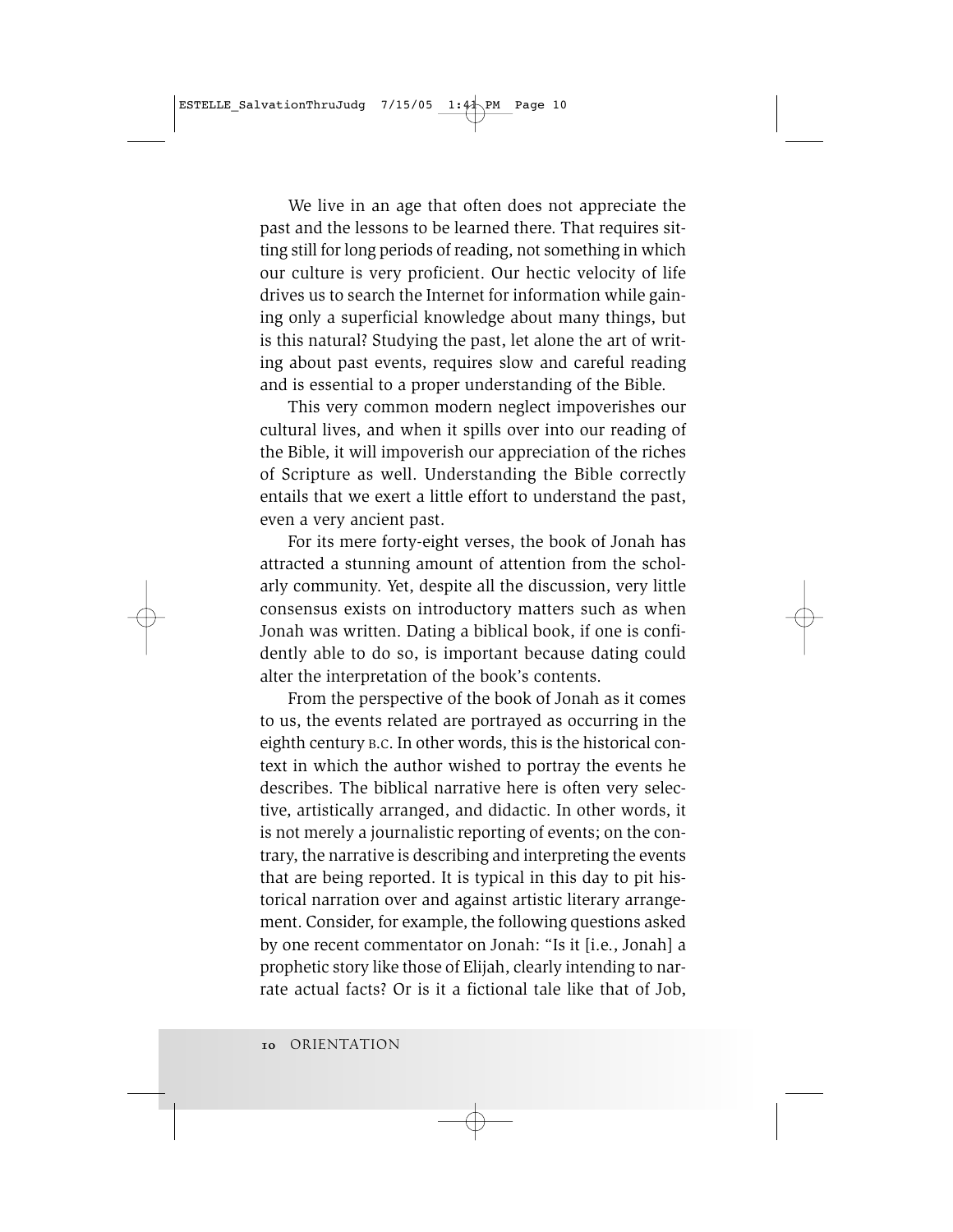intended to express theological verities in artistic language?"<sup>1</sup> Many commentators recognize that Jonah has similarities with the records of Elijah and Elisha. Even so, this kind of statement is problematic at a number of levels that space limitations do not allow me to discuss at the present time. However, at least one thing this statement seems to be doing (among others) is placing the issues of historical narration and artistic representation on the horns of an unnecessary dilemma. This is wrong, as we will see later.

We know the author wished to portray the events as occurring in the eighth century B.C. because of the very first verse, which alludes to "Jonah ben Amittai" (Jonah the son of Amittai). According to 2 Kings 14:25, the prophetic words of Jonah son of Amittai were fulfilled during the reign of King Jeroboam II (786–746 B.C.). Of course this does not prove that the prophet and the king were immediate contemporaries. Nor does it prove that Jonah himself wrote the book of Jonah (*contra* E. J. Young). Nowhere does the book declare that Jonah wrote it. What can we say confidently, then, about the book's composition?

While the book has been dated as early as the eighth century, it definitely cannot be dated any later than the third century B.C. because it is mentioned in an apocryphal work entitled Ben Sira, usually dated to approximately 180 B.C. Attempts at reaching a firm conclusion about both the date and the composition of this little prophetical book are made more difficult by many other complex issues: our present knowledge of ancient languages, the genre to which the book belongs, historical awareness of the ancient world, and pinpointing the book's specific audience. If language alone were the sole criterion, then the book was probably composed during a late period, since the stage of Hebrew represented is most likely very late according to our current understanding of the development of Hebrew. However, dating books on linguistic criteria alone is a risky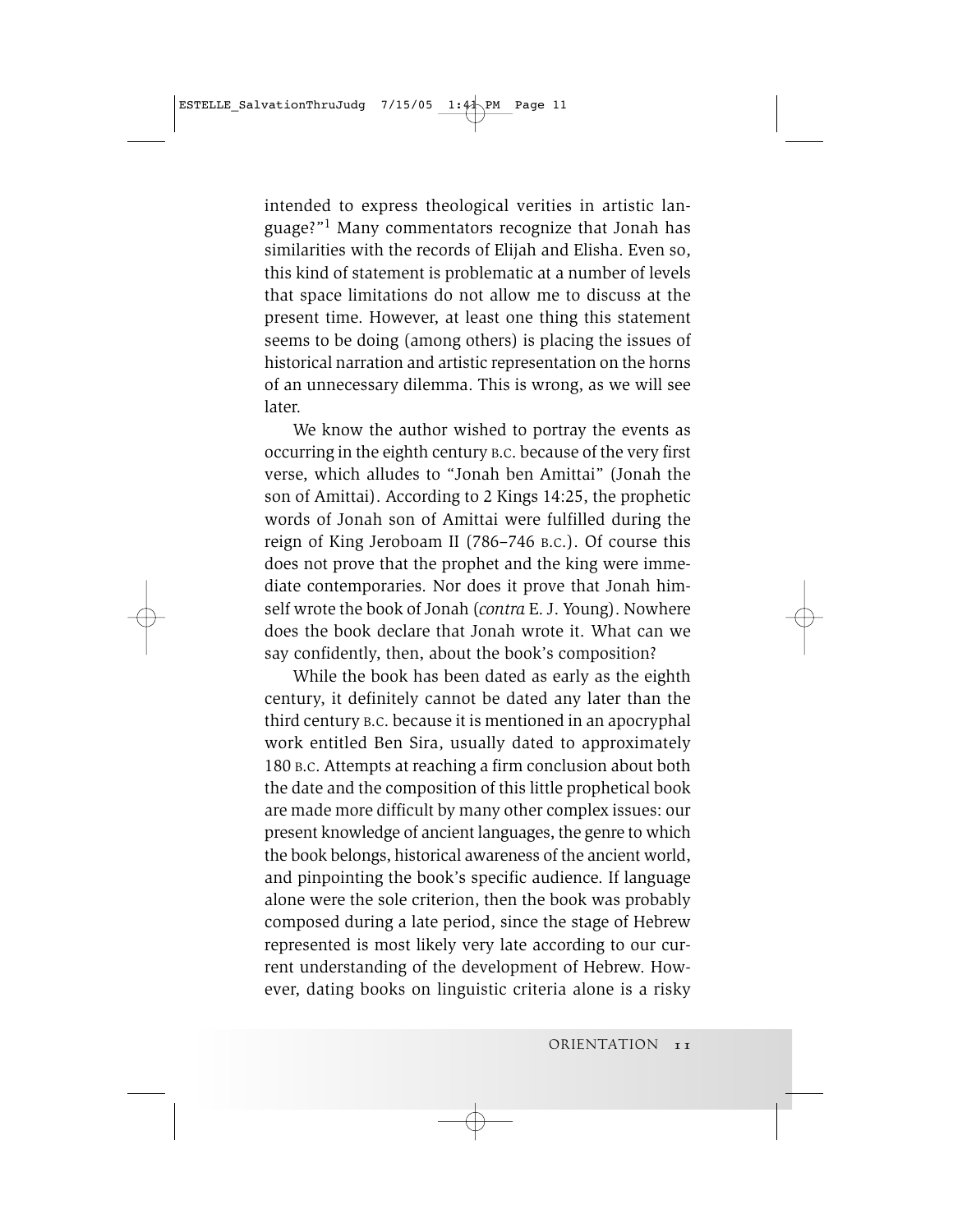endeavor, and the results of such studies are often debatable for a number of other reasons. In short, beyond the portrayal by the author (i.e., the events described occur during the eighth century B.C.), the book of Jonah does not assign a specific date or author to its composition.

So then, dating the composition of the book should not be an orthodox litmus test for a preacher or teacher of this masterful short story. The didactic message of this sacred history—a history which is also selective, artistic, and covenantal—communicates effectively and accurately despite the differences of opinion with respect to dating, authorship, and composition. Even so, a bird's-eye perspective of Israel's situation in the unfolding developments of God's plan for his people at the time represented in the biblical story may provide a very important interpretative grid through which a reader may understand the book of Jonah.

Although the author situates the book against a broad historical backdrop, some scholars have attempted to suggest a more precise date for the composition of the book of Jonah based on the probable presence of questions of theodicy.2 Theodicy is literally the "justification of God." Often the term arises in theological and philosophical discussions when the problem of evil and suffering is under consideration. Specifically, some scholars suggest possible dates for Jonah as sometime following the fall of the capital of the Northern Kingdom (i.e., 722 B.C.) when questions of theodicy probably surfaced. The remaining Israelites may have asked themselves if all this suffering could really be part of God's sovereign plan. Could Israel's own covenant God allow Assyria (Israel's enemy) to do this to God's chosen people?

While this is a possible scenario, the fact of the matter is that God's people have dealt with, and will have to wrestle with, questions of theodicy in every age. Suffering is part and parcel of the existence of God's pilgrim people in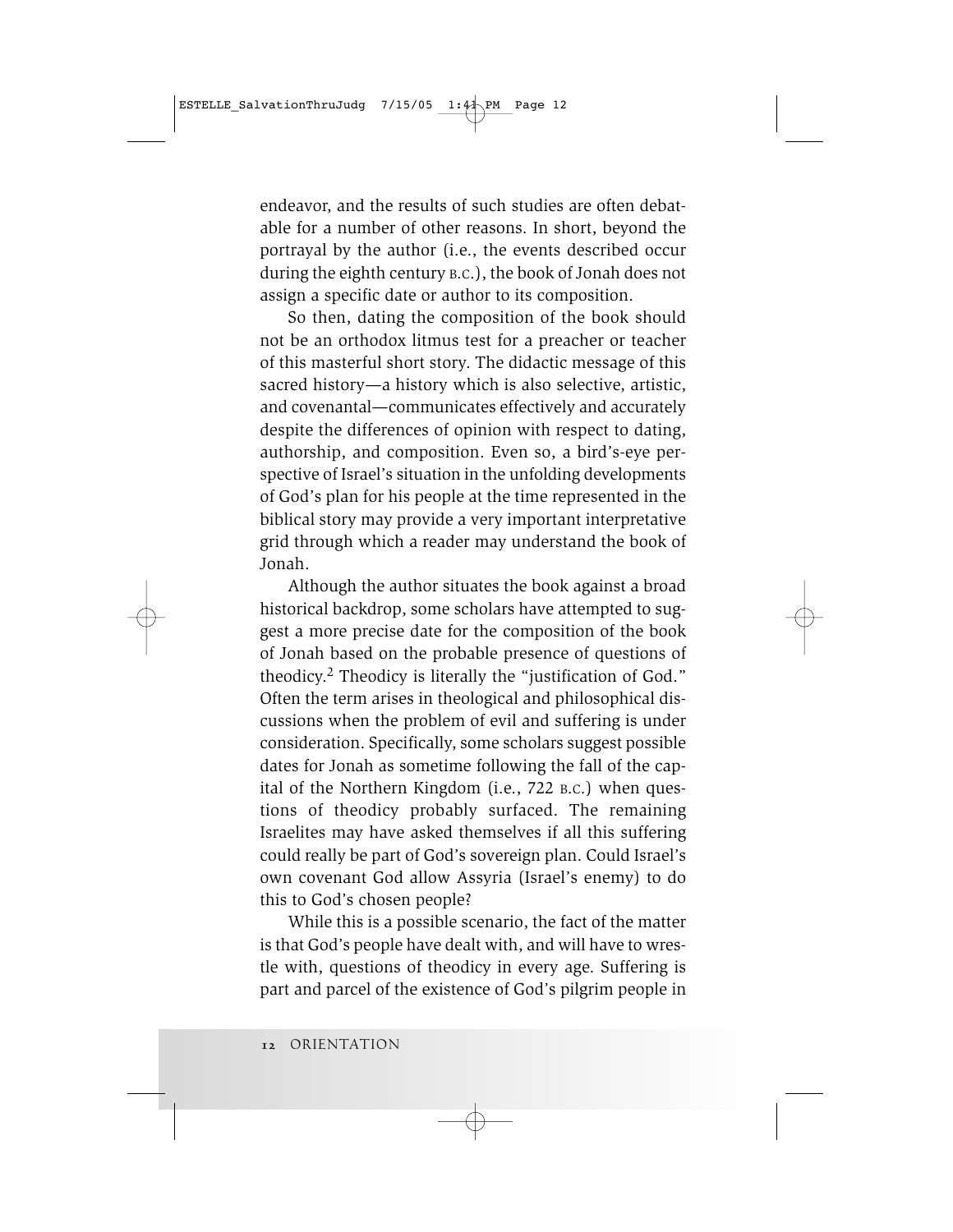this life. Furthermore, a precise date of composition is not crucial for our understanding of the book, nor does predicating an "early" date give further weight to the historical veracity of the material reported in the book. In the final analysis, the date of composition, although possibly enhancing our understanding of the book, does not matter a great deal to the ultimate theological message or the issue of the historicity of the book of Jonah. If that were the case, then "much of that which we read in our history books would rest on shaky ground indeed."3

Although these and other issues could be discussed in great detail, it is quite outside the aims of this series to do so (see the foreword by Tremper Longman and Alan Groves). Instead, broader features of the setting as portrayed by the author of the book of Jonah can and should be discussed.

First, the way in which Jonah is introduced in the Hebrew text indicates that the prophet was a figure who was already known to the audience or at least had been mentioned previously. In other words, Jonah is an established figure given the manner in which he is introduced in Hebrew idiom. This is an insuperable fact with which commentators wrestle in various ways.

Second, an appreciation of what Assyria (and hence Nineveh, the great city of the Assyrians) meant to Israel may help the reader understand the book of Jonah better. If we assume that the perspective of the book is the eighth century B.C., then Assyria probably had been, or currently was, and more than likely soon would be a threat against Israel. Since the book is portrayed from the perspective of the time when Jonah the son of Amittai mentioned in 2 Kings was probably active (in the reign of Jeroboam II, i.e., 786–746 B.C.), it is important to note that Assyria had already exacted tribute from another earlier Israelite king named Jehu (842–815 B.C.). In fact, Jeroboam II was the fourth king in Jehu's dynasty.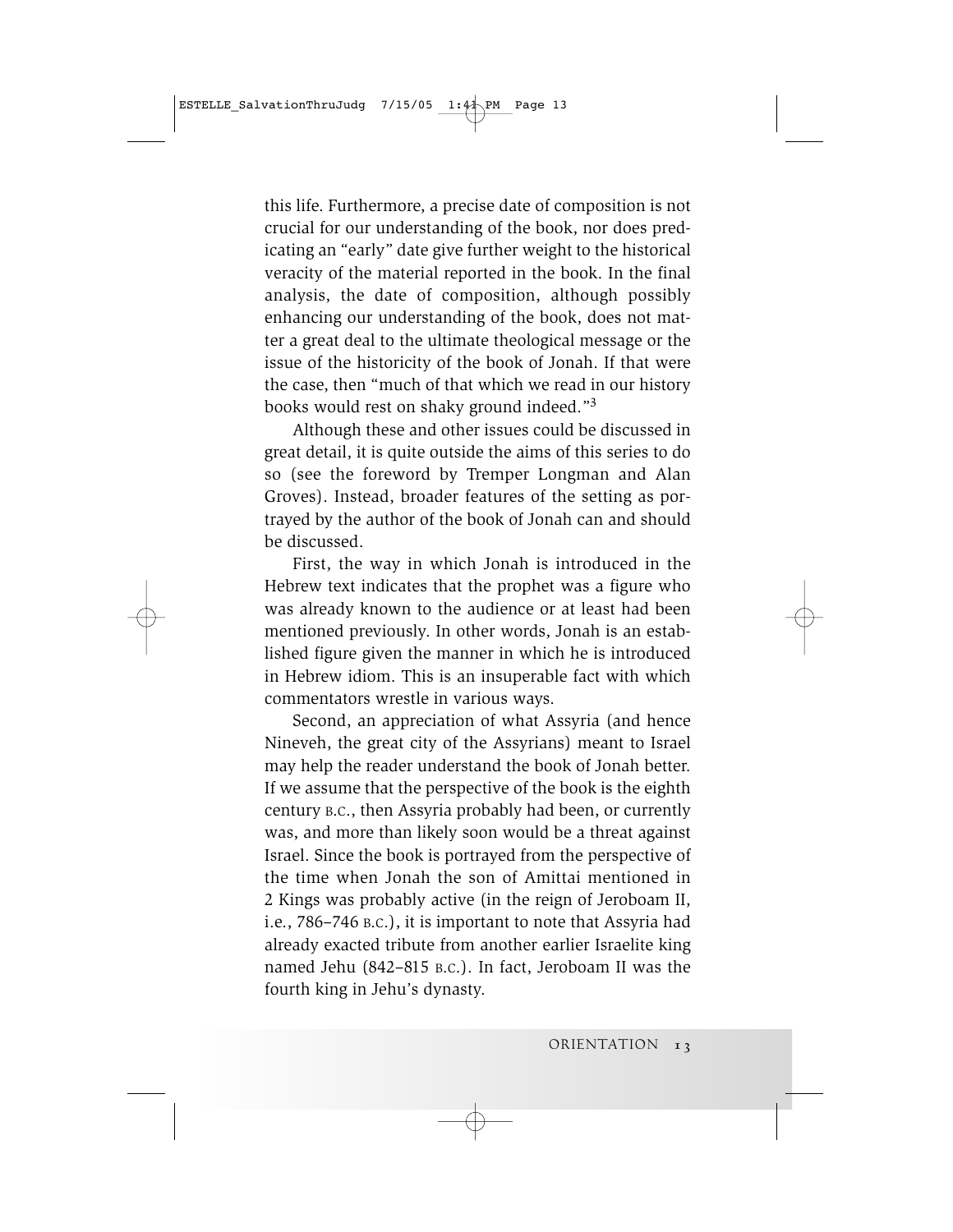Jehu, a king of Israel, eradicated (at least outwardly) Baal worship from Israel (see especially 2 Kings 9 and 10). Because of this work, God said he would reward Jehu's dynasty for four generations (i.e., down to Jeroboam II; 2 Kings 10:30). King Jehu is represented on the famous Black Obelisk of Shalmaneser III (858–824 B.C.) from Kalhu. This Assyrian obelisk is well preserved and may be seen at the British Museum in London (copies may be seen in some American universities as well). The obelisk serves as a symbol of Assyrian expansionistic policies shortly before the time in which Jonah prophesied. At one place on the obelisk the subjugation of Jehu is depicted. The obelisk reads in the Akkadian language, "I [Shalmaneser] received the tribute of the inhabitants of Tyre, Sidon, and of Jehu, son of Omri."4 The crucial point is this: Assyria as a threatening neighboring superpower during the eighth century B.C. was probably still a recent and ominous memory in the collective conscience of the Israelites.

Furthermore, even though Assyria's former power and glory had receded temporarily at the time of Jeroboam II's reign, the time at which some of Jonah's prophecies were fulfilled, the Assyrian superpower was soon to return to and even exceed its former position of power and expansion. The prophecies of Hosea and Amos, for example, predicted imminent disaster at the hands of the Assyrians. In fact, in 743 B.C. and the following years, when Tiglathpileser III (744–727 B.C.) and his sons Shalmaneser V (726–722) and Sargon II (721–705) reigned, there would be a reassertion of Assyrian power against neighbors to the west (e.g., Israel). As is well known, the Northern Kingdom of Israel and its capital Samaria were destined to fall to the mighty Assyrians in 722 B.C. It is well nigh impossible, therefore, to imagine that any Israelite during or after this time—including a period when Assyria receded from expansionistic policies to shore up her strongholds—would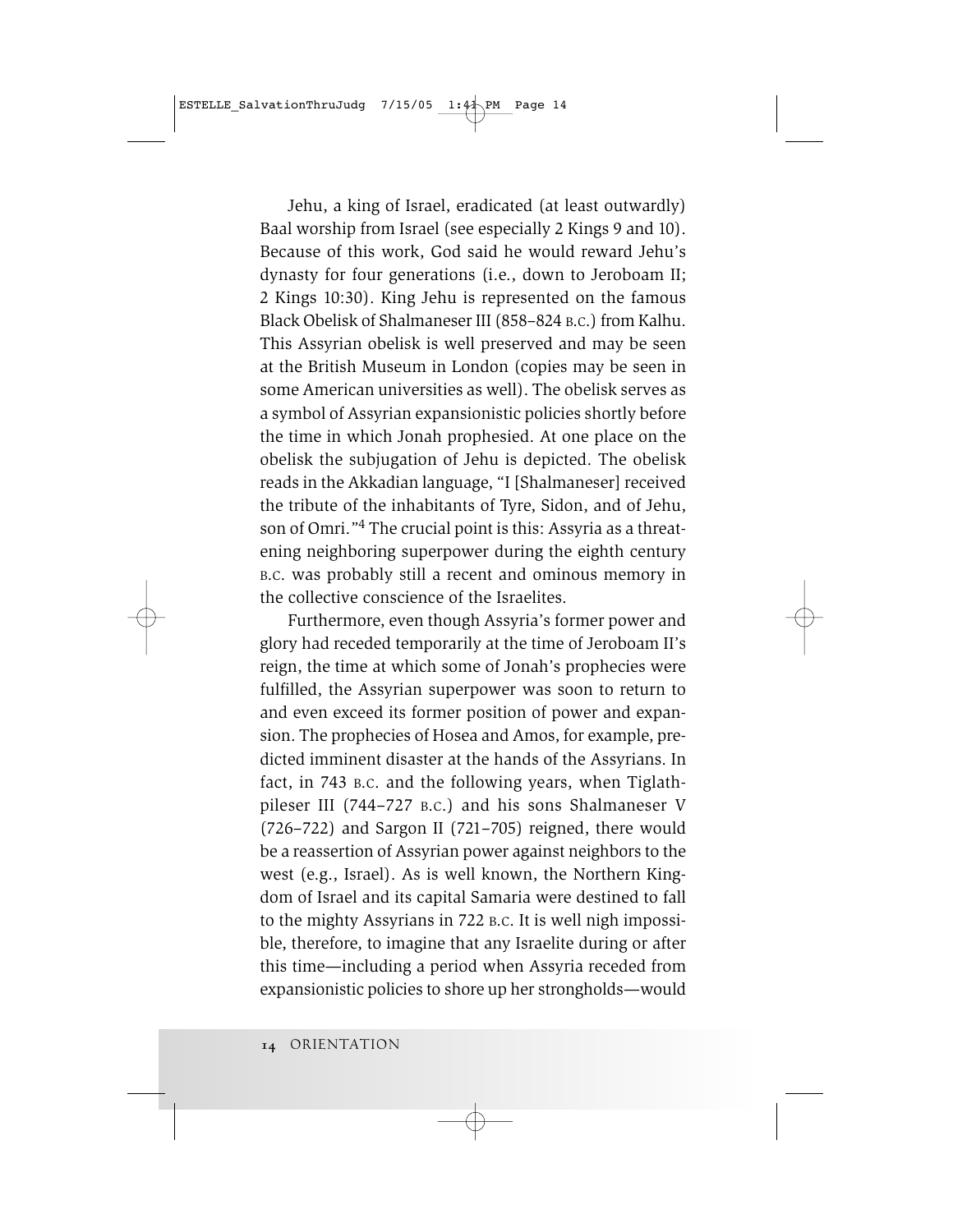ESTELLE\_SalvationThruJudg 7/15/05 1:44 PM Page 15

have had a neutral emotional reaction when the name of Assyria was mentioned.

## **THE DISTINCTIVENESS OF ISRAEL AND COVENANT INFIDELITY**

Although a specific date of composition cannot be assigned to the book of Jonah, we can determine a broader historical view from the perspective of the book as we have received it. The little book of Jonah forces the reader right at the beginning to ask the question, "Why is Jonah, a prophet of God, called to go to a Gentile nation, when the mission of most of the prophets of Israel and Judah (though not exclusively) is to prophesy to or against God's chosen people, that is, Israel and Judah?" In other words, "Why is Jonah commissioned to go to a foreign nation rather than to his own people?" Furthermore, "What is the relationship between Israel and the nations at this time in history?"

Many have tried to respond to these questions by asserting a kind of universalism (defined as communicating God's compassion for the nations outside of Israel) that pervades the book of Jonah. This answer, however, as pointed out many years ago by Edmund Clowney, is only superficially satisfying.<sup>5</sup>

We need to stand back and distinguish the forest from the trees before we begin looking at the details of the book. We need to ask what the big picture was with respect to God's interactions with the people of Israel at that time in history. By doing so, we are not in danger of reading a message into Jonah that is not there; on the contrary, we are recognizing that discerning a broad context can help us understand the particulars and details of the book. Also, we are sensitizing ourselves to the particular period of redemptive history in which the contents of this book are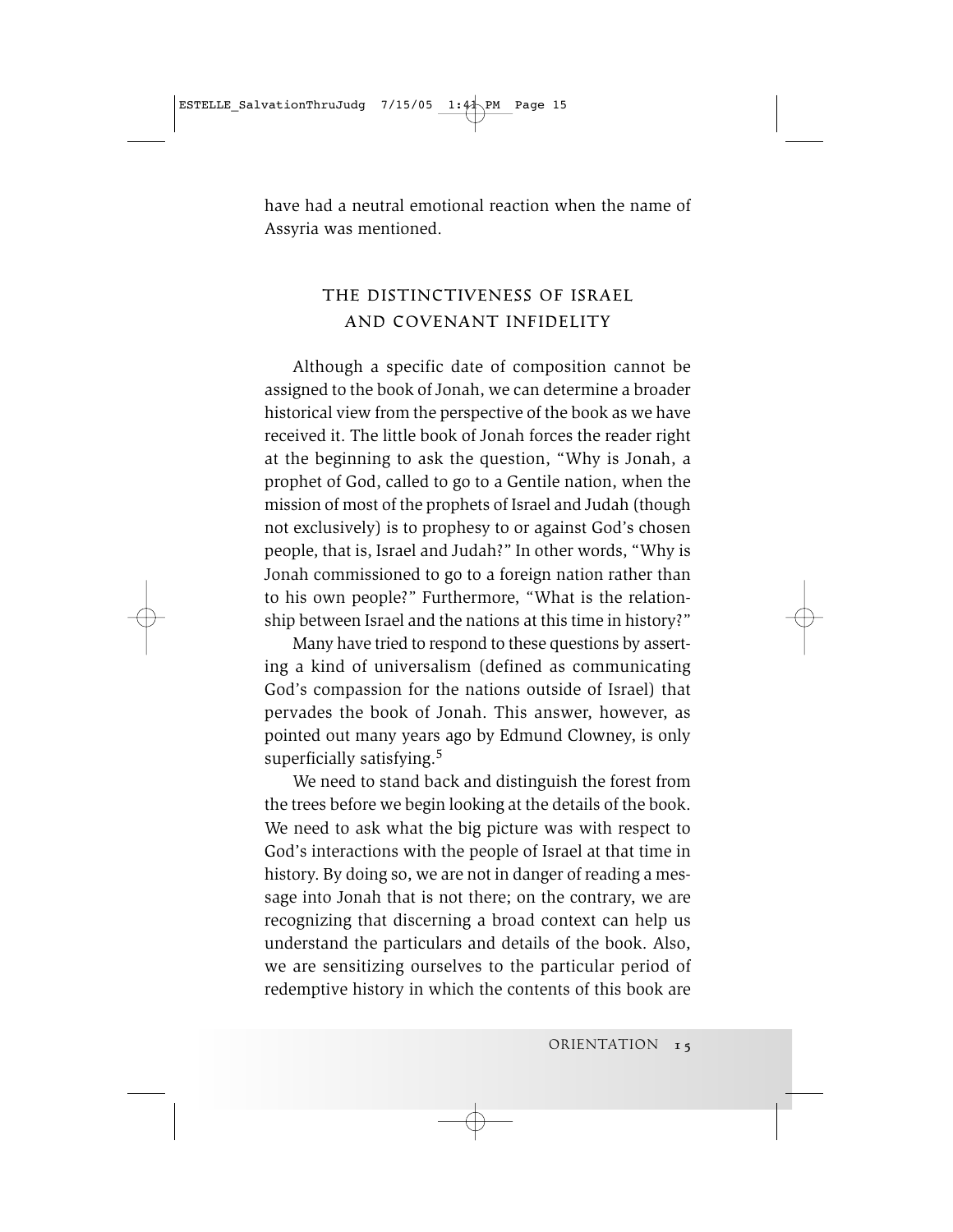portrayed. This is one of the first and necessary important steps in the process of interpretation.

Let the reader understand that this is a different issue than determining exactly who the intended audience is. Since the exact date of composition is unknown, the answer to that question is that the intended audience is simply God's people in each successive generation. The book of Jonah was intended for God's people in ancient Israel, and it was intended for God's people after Christ came. Even so, we are about to embark on another important preliminary task: we are going to determine in broad strokes what God's relationships with his people and with the Gentiles were during the period in which the author has placed the events described.

God's relationship with his chosen people is the lens through which one may understand the history of Israel correctly. To state it simply, the essence of God's relationship with his people can be summed up in a word: covenant. A covenant may be broadly defined as a commitment with divine sanctions.<sup>6</sup> Biblical covenants often have solemn oaths attached to them. God promises to be the God of Israel, and the Israelites promise to be exclusively his people.

Jonah's commission in chapter 1 must be understood against the backdrop of the Mosaic covenant. However, the Mosaic covenant must in turn be understood against the backdrop of the patriarchs, particularly the covenant with Abraham. In what is often alluded to by theologians as the covenant of grace, God promised that all the peoples on the earth would be blessed through Abraham's seed (Gen. 12:1–3; 18:18; 22:18). Here is eschatology already present in God's dealings with his people. That is, it is forwardlooking. Clowney states this felicitously:

Even in the Abrahamic period of revelation there comes, along with the development of particularism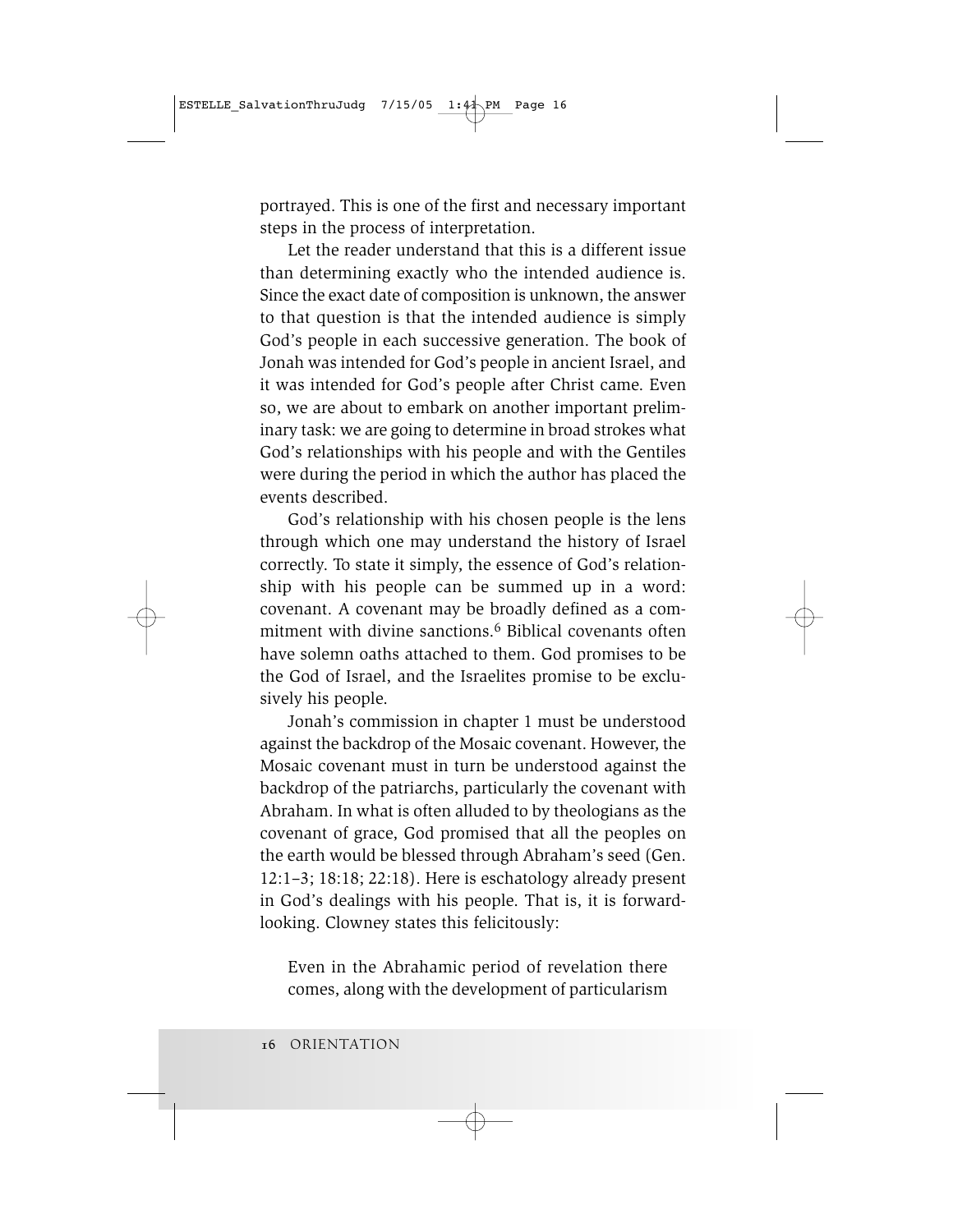of grace, a revelation that in Abraham's seed all the nations of the earth will be blessed. The setting up of the seed of Abraham is a particularistic means to a universal end of blessing. Even in this period it is to be noted that this blessing has an eschatological position. It is connected with the seed (Gen. 17:7), which, as Paul reminds us, is not the many, but the one, that coming One whose day Abraham saw and was glad (Gal. 3:16).<sup>7</sup>

Some recent commentators on the book of Jonah have stated that "explicit references to the covenant theme are noticeably absent from Jonah."8 If we were to accent the term "explicit," then that statement could be considered true enough. Nevertheless, that there are no explicit references to covenant does not mean that the concept of covenant is absent from the book. The Israelites were a covenantal people. Let me explain.

Covenant is an essential background belief for the book of Jonah. God's covenantal dealings with the Israelites are taken for granted. When doing biblical studies, one needs to discriminate between the term and the idea behind it. Even without an explicit reference we can still assume a historical covenant. This touches on an axiom (i.e., a principle that doesn't need to be proven) of both theology and linguistics: a term or word does not have to be present in order for the concept to be present. As a New Testament colleague of mine is fond of saying, "If it quacks like a duck, then it is a duck." In short, the book of Jonah assumes God's dealings with Israel through covenant; this concept was so pervasive to the Israelites that it didn't need to be explicitly mentioned.

Thus the backdrop of God's covenant dealings with Israel is assumed in the book of Jonah. The idea lay in back of the words of the book of Jonah even though the exact word for "covenant" (*berit*) is not present in the book; indeed, it may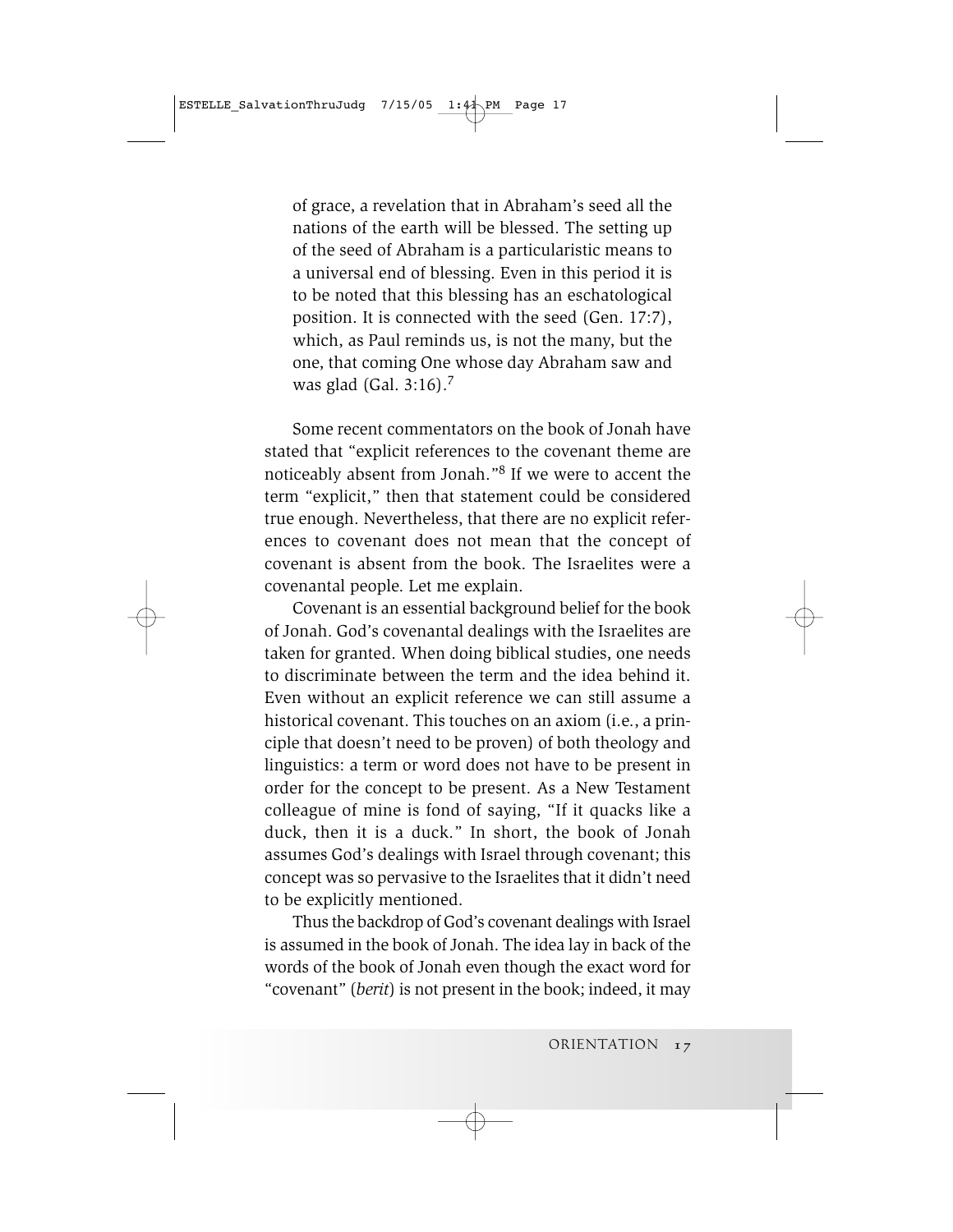be correctly asserted, as Peter Craigie did in fact assert, that Jonah "had a strongly-based covenant theology."9

This is a crucial step in the process of interpreting biblical books correctly: knowledge of both the historical background and the covenantal context will often enhance our understanding of a particular text. A couple of historical examples will serve as an illustration. An awareness of the availability of iron in Israel or lack thereof might explain the great anxiety and distress experienced by an Israelite losing a borrowed axe (2 Kings 6:1–7). Or, for example, the interpretation of the language and book of Esther is illuminated by familiarity with the history of ancient Persia.

It is true that the book of Jonah doesn't begin with the same kind of specific and detailed historical references that many of the other prophetical books do (e.g., Jer. 1:1–3; Ezek. 1:2; Hos. 1:1; Amos 1:1). Caution is warranted when searching for historical connections, especially if one has a theological axe to grind. However, I would suggest that an acquaintance with the general historical period in which the story is couched is crucial to a correct understanding and interpretation of the story.

The author has taken pains to connect our Jonah with the Jonah alluded to in 2 Kings 14 by the way he opens his story in the Hebrew language. Additionally, the way in which the Septuagint—an ancient Greek translation (third century B.C.) of the Hebrew text—rendered 1:9 is further evidence that those in the ancient world took pains to connect the Jonah at the beginning of our little book with the prophet Jonah alluded to in 2 Kings. Similarly, early rabbinic interpretation unanimously connects the prophet of the book of Jonah to the prophet of 2 Kings 14.

Although one should recognize that this connection between Jonah 1 and 2 Kings 14 is one of the most difficult issues in interpreting the book, the connection should not be quickly dismissed. As already stated above, the narrator has given us the story of Jonah to be read in prox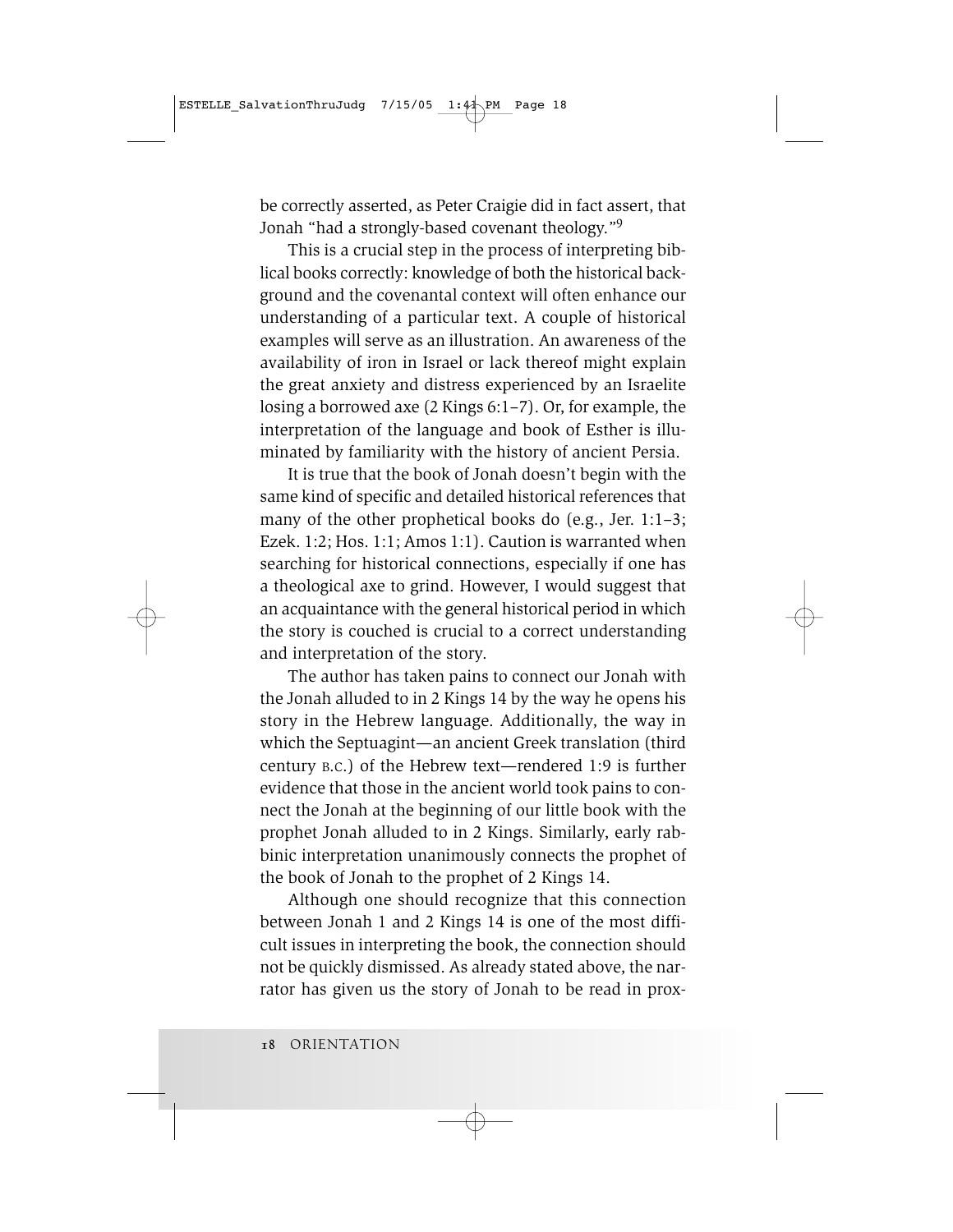imity with the reign of Jeroboam II (786–746 B.C.). We do not know how long our protagonist lived, yet his life, or at least his influence, seems to have overlapped with Jeroboam II's reign. Therefore, it behooves us as readers to ask how God was interacting with the world during this period and, more specifically, how God was dealing with his covenant people during this historical period and why.

Jonah's mission occurred during the Israelite theocracy under the Mosaic period. Theocracy is the grid through which this period is to be understood. God had crafted this particular nation to be the apple of his eye. He had entered into a special covenantal relationship with them, setting the people and their land apart from all others to demonstrate that he would be their God and they would be his people.

This was the essence of covenant. Israel alone was Yahweh's treasured possession (*segullah*), a term pregnant in meaning especially now that we know its Akkadian cognates.10 It seems that this term originally had to do with physical and private savings, but was extended to include a spiritual sense of being attached "to objects diligently and patiently acquired. Thus *segullah* comes to mean a dear personal possession, a 'treasure' only in the sense of that which is treasured or cherished."<sup>11</sup> This fits well with the biblical contexts (see also Deut. 7:6; 14:2; 26:18; Ps. 135:4; Mal. 3:17).

In Israel, at this particular time, there would be a theocracy that would find its reason for existence in the fact that God had chosen to dwell in the midst of this particular people among all the nations of the earth. God's dominion would be visible and external in a special manner. In other words, the reign of God could be seen in the geopolitical dimension in Israel and Judah. Although God has always ruled over his whole creation throughout all times by virtue of his providence and general care, a particular locale would especially be God's holy realm in this historical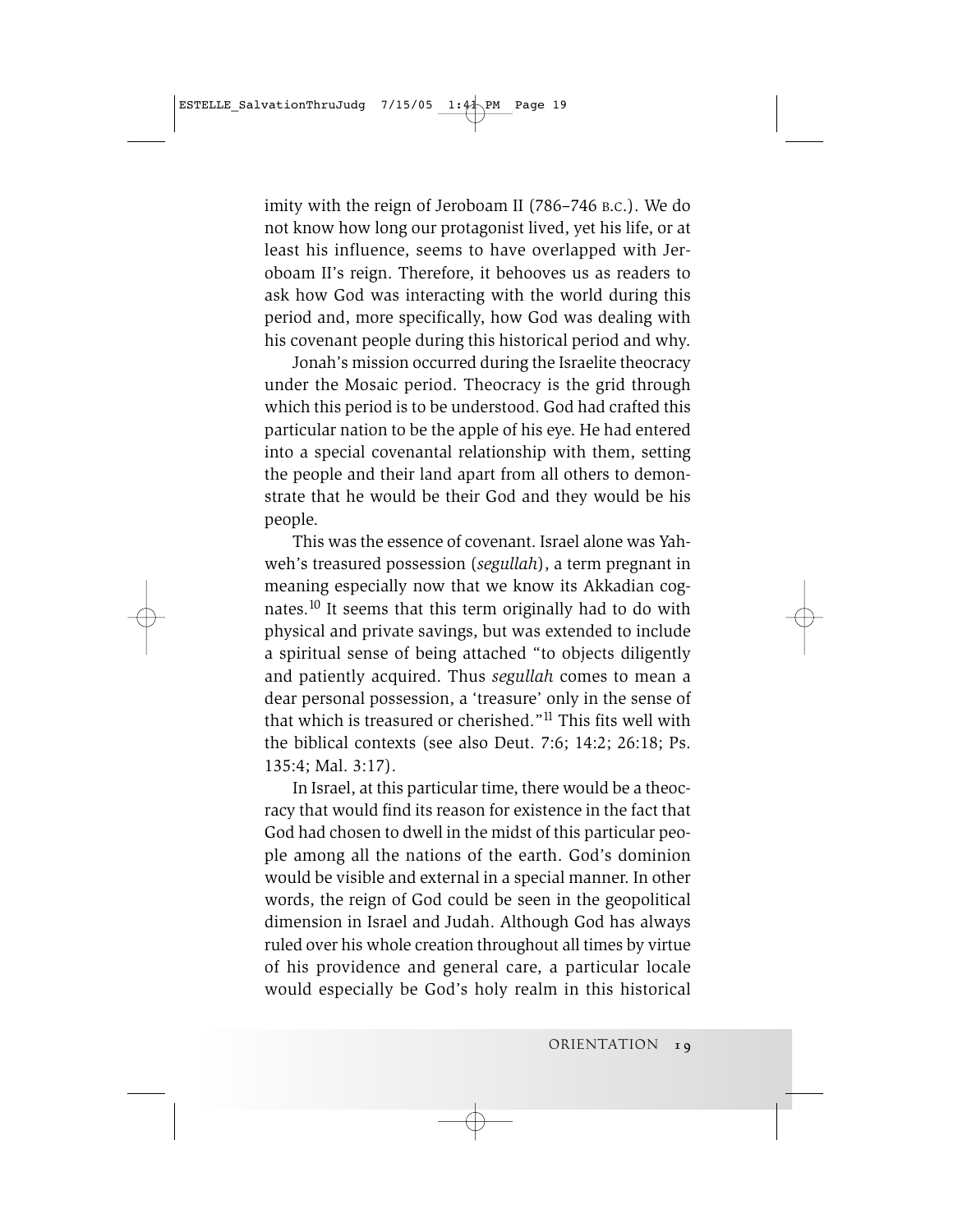period. Here, among all the places in the earth, divinely sanctioned theocracy existed. As one Israeli biblical historian sums it up:

The Pentateuch and historical books (Former Prophets), for example, consistently represent the world as divided into two realms, Israel and the nations, with Israel alone "the portion of YHWH." Deuteronomy goes so far as to assert that YHWH himself has "allotted" the worship of the host of heaven to the heathen (Deut. 4:19). . . . Thus while YHWH governs and manifests his activity everywhere—in Sodom, Shinar, Egypt, Nineveh and Tarshish—the area of his sanctity is restricted to the boundaries of Israel. The rest of the lands are the domain of the idols, the host of heaven, or the *shedim*—"no-gods" (Deut. 32:17). The early cult is entirely restricted to the sanctified territory of Israel (except for the desert cult, performed in a kind of portable sacred area). Outside it there is no sacrifice and no festival, but only impure ground where idols are worshiped.<sup>12</sup>

God's kingdom rule in the Israelite theocracy was not merely the invisible rule in people's hearts at this point in time; in this period of redemptive history, his reign was visible and earthly in the land of Israel. There, God's name would dwell.

According to Exodus 19:3–6, God revealed to Moses his divine blueprint for the theocracy:

Then Moses went up to God, and the LORD called to him from the mountain and said, "This is what you are to say to the house of Jacob and what you are to tell the people of Israel: 'You yourselves have seen what I did to Egypt, and how I carried you on eagles'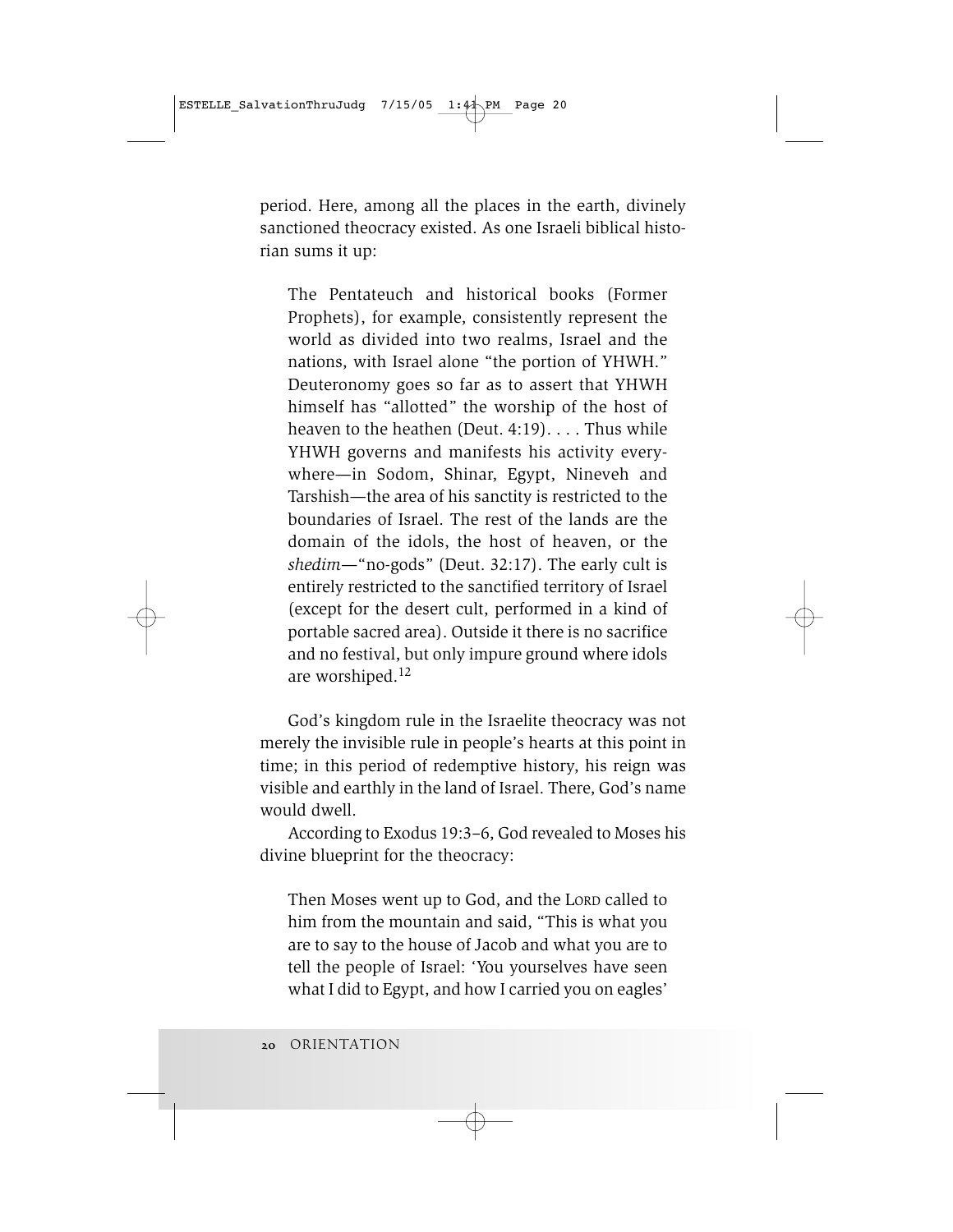wings and brought you to myself. Now if you obey me fully and keep my covenant, then out of all nations you will be my treasured possession [*segullah*]. Although the whole earth is mine, you will be for me a kingdom of priests and a holy nation.' These are the words you are to speak to the Israelites."

This is the essence of God's relationship to this people: "I will be your God, and you will be my people." Israel is God's servant. Privilege also entails responsibility. This chosen people of God, the theocracy of Israel, was to set apart God's name before the surrounding nations. Theocracy entailed a mission, a mission that implied certain distinctiveness.

It is against this backdrop that the relationship between Israel and the Gentiles is brought to the foreground. Israel must distinguish herself in many ways from the surrounding nations. She must distinguish herself religiously from the surrounding nations. Although other nations may serve and worship many other gods, Israel is to serve only one (Deut. 6:4–19). Accordingly, there must be unequivocal commitment to the Lord's command: worship God alone at the place he chooses (Deut. 12). This command became crucial for how the kingdom of Israel and Judah and her kings would fare in the future.

During this period God will bless his chosen people if they do not go whoring after other gods. The nations will note that Israel is different and fear her (Deut. 28:8–10). Israel is to unswervingly obey the law. Other nations may practice all kinds of perverse ethical practices, but Israel must be marked off by purity of ethical behavior according to God's holy standard. Otherwise the land will vomit them out (Lev. 18:24–30).

Furthermore, within this theocratic relationship between God and his people, Israel had a temporary set of cultic regulations (i.e., ceremonial distinctiveness) and judi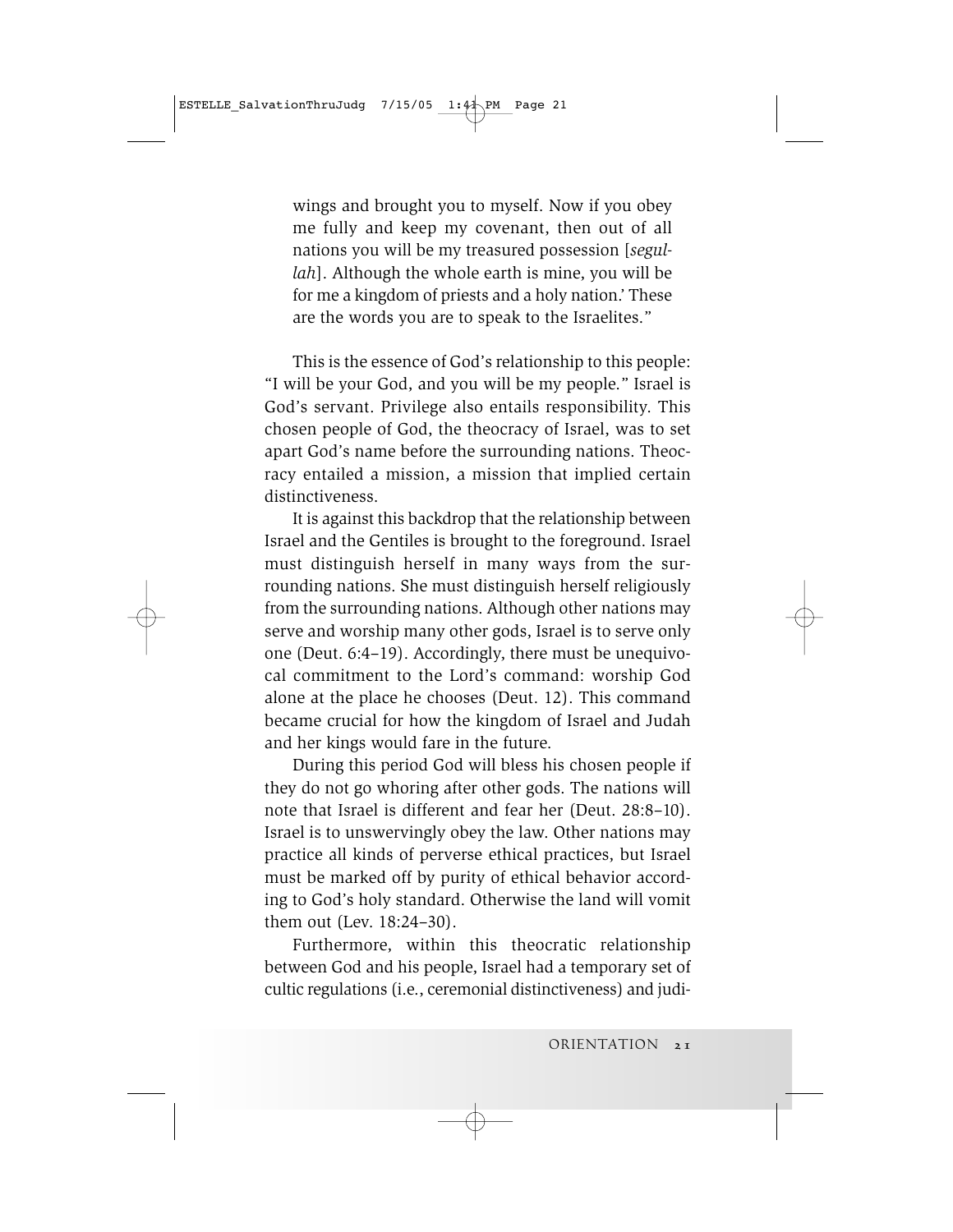cial practices (see the Westminster Confession of Faith 19.3–4). Israel was constituted a nation with a special purpose conditioned by the period in which she found herself; therefore, she had a distinctive, albeit temporal, set of ceremonial and judicial practices that were followed.

God had promised Abraham a land as well (Gen. 15:18–21). We begin to see partial fulfillment of that promise during this time. Israel's charter did not entail world domination; her charter did encompass, during that particular historical period, the subjection of the land of Canaan and the defeat of the Canaanite peoples who practiced idolatry. At that period in world history, then, a particular parcel of land in the world was divinely sanctioned as God's own possession for the dwelling of his name. However, when the theocracy passed away (we are using "theocracy" in this book to mean more than just the time of the monarchy; rather, in a general sense, the concept of theocracy may apply to the period before the monarchy, the monarchy itself, and even the postexilic period as well), so did the judicial and penal sanctions associated with it. When the theocracy passed away, so did the ceremonial regulations. Additionally, the divinely sanctioned geopolitical domination, that is, conquering land for Israel on behalf of God and subduing the Canaanites, also passed away. Shadows and types pass away once the substance has come. Fulfillment brings cessation. Christ brought fulfillment. Christ is the fulfillment.

As Clowney notes, the establishment of a distinct kingdom with an earthly king is a further development within the theocratic period. In the military battles of David, which culminated in the building of the temple by Solomon his son, the climax of the theocratic program becomes clear. David, a mighty warrior, has subdued the enemies of the land. He builds up the kingdom and places his capital in Jerusalem. It is left to Solomon, a man of peace, to erect the temple where God's name would preeminently dwell. Under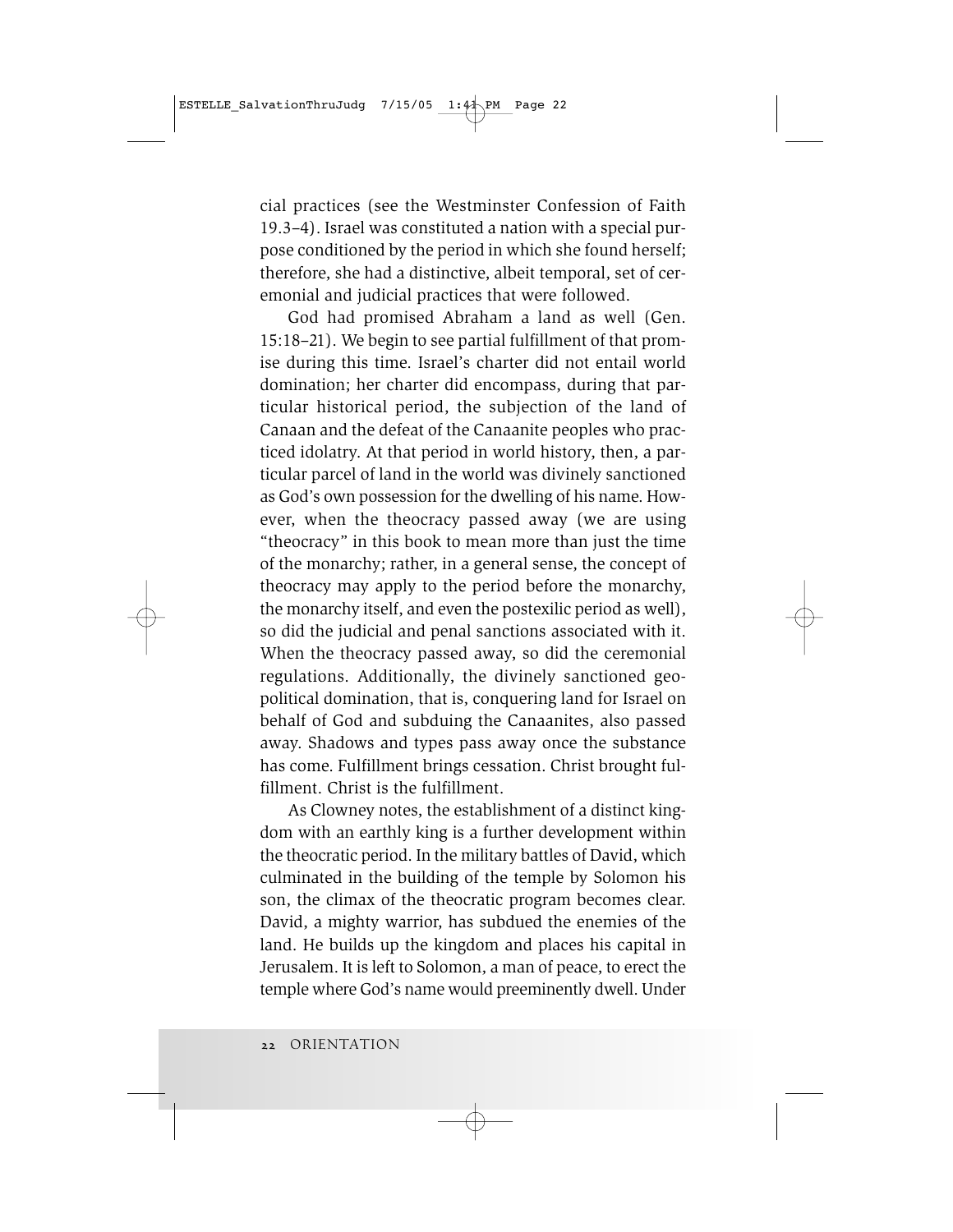Solomon the temple is constructed as the dwelling place of God. God makes his abode in the midst of his people.

The temple demonstrates the grandeur and splendor of the kingdom. The surrounding nations will sit up and take notice of something markedly different in this little kingdom, as evidenced in Solomon's famous prayer dedicating the temple:

As for the foreigner who does not belong to your people Israel but has come from a distant land because of your name—for men will hear of your great name and your mighty hand and your outstretched arm—when he comes and prays toward this temple, then hear from heaven, your dwelling place, and do whatever the foreigner asks of you, so that all the peoples of the earth may know your name and fear you, as do your own people Israel, and may know that this house I have built bears your Name. (1 Kings 8:41–43)

Solomon goes on to conclude his sublime prayer with a similar thought:

And may these words of mine, which I have prayed before the LORD, be near to the LORD our God day and night, that he may uphold the cause of his servant and the cause of his people Israel according to each day's need, so that all the peoples of the earth may know that the LORD is God and that there is no other. But your hearts must be fully committed to the LORD our God, to live by his decrees and obey his commands, as at this time. (1 Kings 8:59–61)

If Solomon signifies the apex of the kingdom (although he himself was by no means the perfect king; see 1 Kings 11:7–13), beginning with Solomon and those kings fol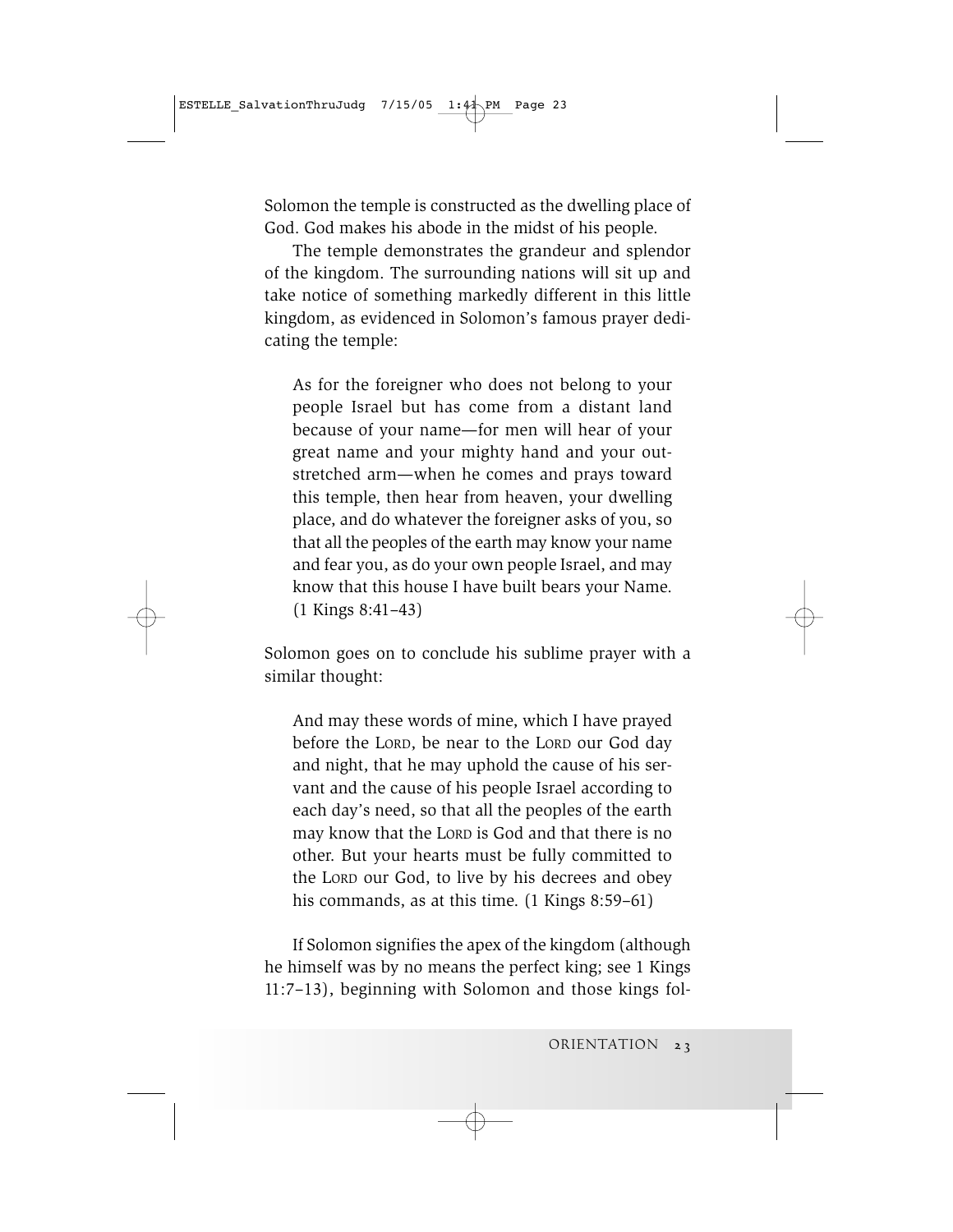lowing in his path a slippery slope spirals downward with only a few exceptions. From the perspective of the unknown author of the book of Kings, the kingdom is rent in two because of the syncretism and idolatry of the people. Following the reign of Solomon (1 Kings 2:12–11:43), the Northern tribes seceded and apostatized (1 Kings 12–14). King Jeroboam erected golden calves—one in Bethel and one in Dan—with the effect of drawing the people's affections away from Jerusalem and the temple (1 Kings 12:25–33). Jeroboam committed other atrocities that are portrayed negatively as violations of God's will. Nevertheless, God did not turn his back upon the people despite their unfaithfulness to the covenant.

Soon thereafter, Baal worship becomes a threat in the North at least temporarily. During the reign of Ahab and his wicked wife Jezebel, daughter of Ethbaal, king of the Sidonians, Baal worship is a dangerous attraction to Israel. Israel turns time and again from her God. If the people will not showcase God's glory by maintaining ritual, ceremonial, ethical, and geographical distinctiveness before the nations, then God like a faithful father will discipline her by means of other nations. If the Israelites play the part of an unfaithful spouse, then God, Israel's only true husband, will prosecute his covenantal lawsuit against the Israelites. And his servants the prophets do indeed prosecute the lawsuit (see, for example, Amos and Hosea).

It is important to our understanding of Jonah to recognize that during this time period, the blessings of two great Old Testament prophets had already come to the Gentiles. Elijah's prophetic work as described in 1 Kings 17 had blessed a Gentile widow in Zarephath, a place within the borders of Phoenicia, not Israel. Through this narrative the point is driven home: God's sovereignty reigns outside the borders of Israel. Already present in the Old Testament, mission finds its justification for going outside of the borders of Israel.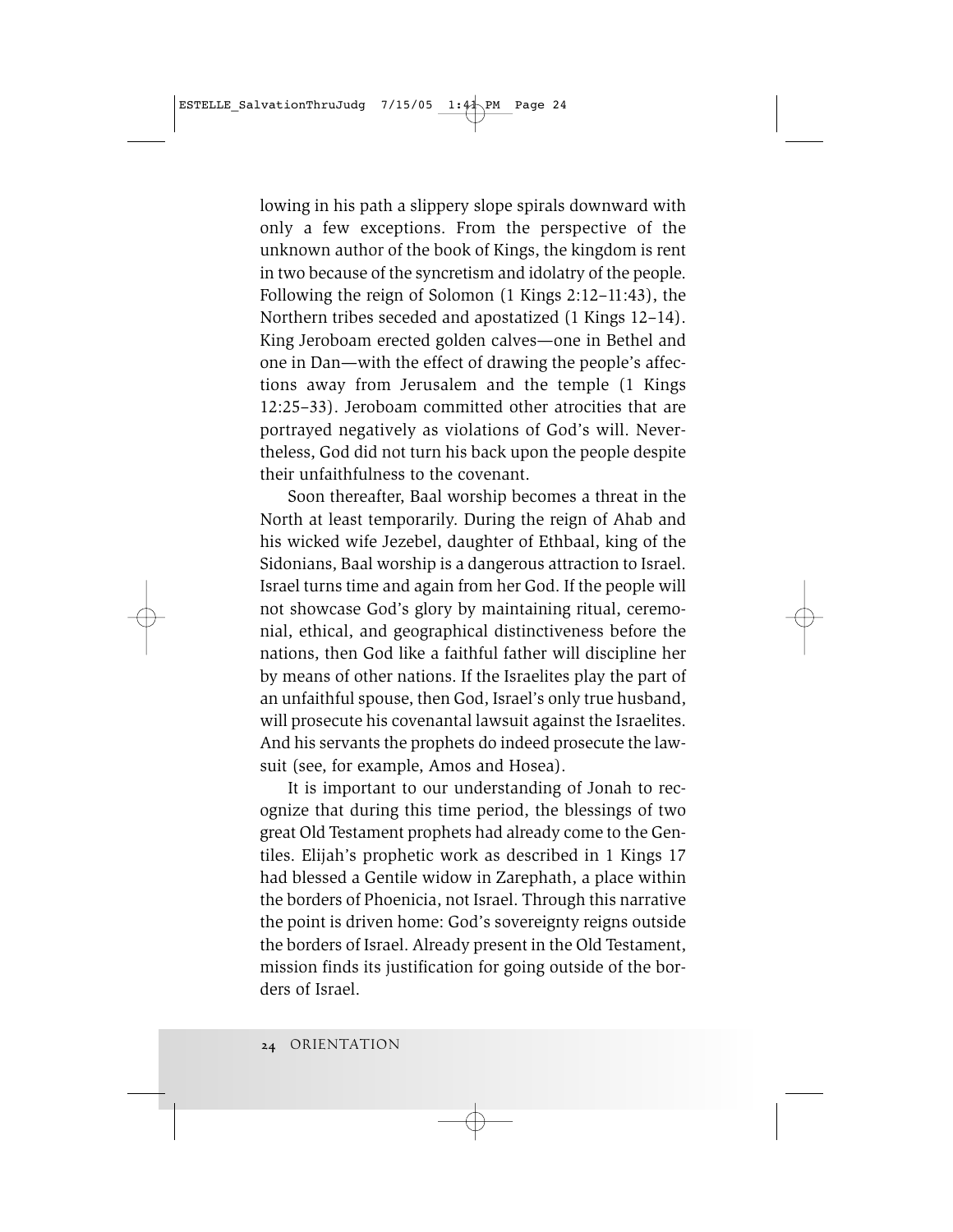In Elisha's ministry also (Elijah's successor), the grace of God was extended beyond the borders of Israel: Naaman, a Syrian general (and Israel's enemy), received the blessings of God by being healed of his leprosy (2 Kings 5). The prophetic word was received with a welcome outside the borders of Israel, an allusion used so poignantly by our Lord that all his audience was filled with fury (Luke 4:27–29). There are, then, two sides to this coin. At the same time that blessings come to the Gentiles, judgment comes upon Israel.

The parallels between these prophets and Jonah should be noted. Toward the end of Elijah's ministry (1 Kings 19), he was directed to do three things: anoint Hazael as king over Aram, anoint Jehu as king over Israel, and anoint Elisha as prophet to succeed him. The latter Elijah did (in a certain sense), but the former two things he did not do. Did this thwart God's plan? No.

It was Elisha, Elijah's successor, who brought the news to Hazael that he would become king in Aram and, furthermore, that as the new king, Hazael would wreak havoc on Israel:

Elisha went to Damascus, and Ben-Hadad king of Aram was ill. When the king was told, "The man of God has come all the way up here," he said to Hazael, "Take a gift with you and go to meet the man of God. Consult the LORD through him; ask him, 'Will I recover from this illness?' "

Hazael went to meet Elisha, taking with him as a gift forty camel-loads of all the finest wares of Damascus. He went in and stood before him, and said, "Your son Ben-Hadad king of Aram has sent me to ask, 'Will I recover from this illness?' "

Elisha answered, "Go and say to him, 'You will certainly recover'; but the LORD has revealed to me that he will in fact die." He stared at him with a fixed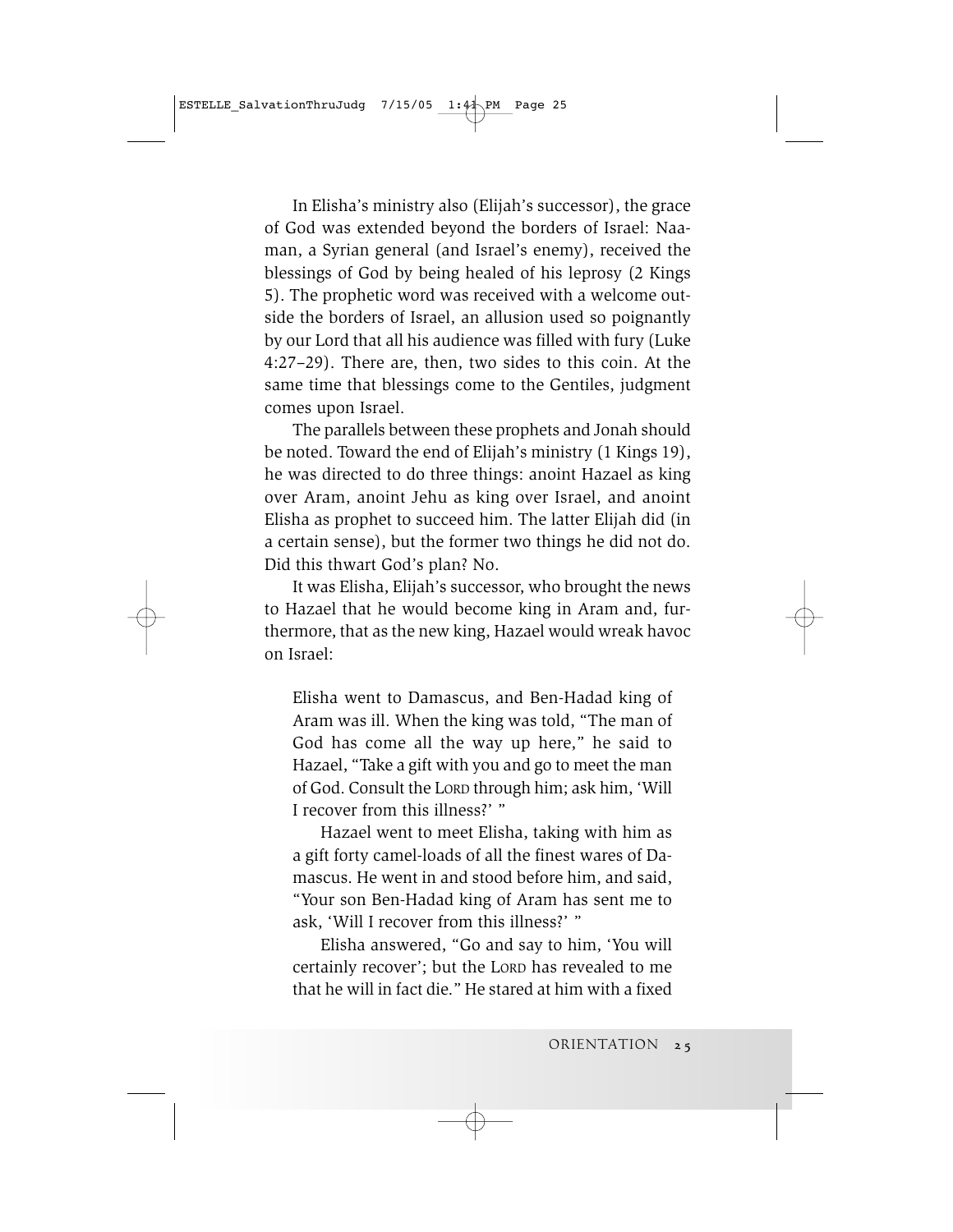gaze until Hazael felt ashamed. Then the man of God [i.e., Elisha!] began to weep.

"Why is my lord weeping?" asked Hazael.

"Because I know the harm you will do to the Israelites," he answered. "You will set fire to their fortified places, kill their young men with the sword, dash their little children to the ground, and rip open their pregnant women."

Hazael said, "How could your servant, a mere dog, accomplish such a feat?"

"The LORD has shown me that you will become king of Aram," answered Elisha. (2 Kings 8:7–13)

This word of the Lord was fulfilled. In 2 Kings 13:22 we read, "Hazael king of Aram oppressed Israel throughout the reign of Jehoahaz." No wonder that Elisha's message brought such grief to the prophet. It was a bitter duty for him to discharge. Elisha's own people were to suffer judgment at the hands of the Gentiles. Elisha himself was the harbinger of bad news for his own people.

Now just as Elisha loathed going to Hazael, a future Gentile king who would bring judgment upon Israel, it is possible that Jonah also loathed going to Nineveh for similar reasons. For, according to the prophets, Assyria would be the instrument in God's hand against the Israelites. Blessings come to the Gentiles (Nineveh in Jonah's case), but God brings judgment upon Israel through the Gentiles. Furthermore, Jonah knows God's character (Jonah 4:2). So the charge to go to Nineveh was possibly repugnant to Jonah.<sup>13</sup>

Perhaps the Nobel Prize–winning author, Elie Wiesel, had it right when he gave our poor antihero the benefit of the doubt and wrote that Jonah "does not wish Nineveh to die, yet he does not wish Nineveh to live at the expense of Israel."14 This was by no means the only possible rea-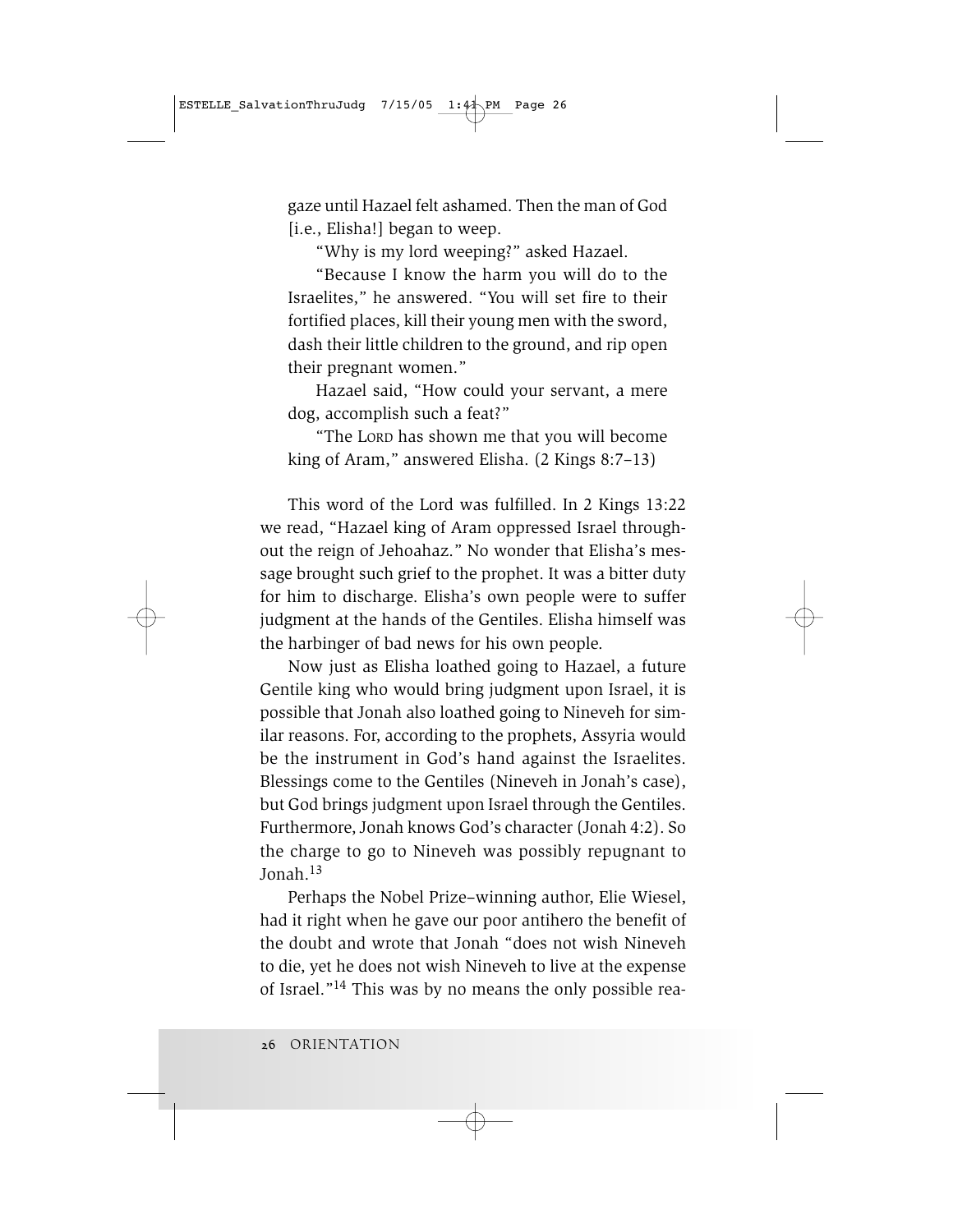son why Jonah didn't want to go to Nineveh. Many commentators have noted other reasons as well.

Although there are judgment and chastisement, the book of Jonah is heavy with mercy. Jonah should have observed that there was mercy for him and that there would be mercy for the people of Israel as well. God showed great mercy while he pursued Jonah sleeping on the ship. Indeed, God rescued him. The reader can recognize in hindsight that another place we can see this mercy is in the exile and eventual restoration of Israel to its land. Moreover, the prophets declared that there would be mercy for those outside of Israel. We begin to see mercy in even fuller measure when we turn to the New Testament.

As in the rest of Scripture, judgment and mercy are both observed in the book of Jonah. Much more will be said about this in the pages that follow. Chastisement comes to Israel by foreign nations because she repeatedly broke covenant with her Lord. Mercy, however, is extended to the Gentiles as a corollary response. Indeed, mercy is primary, but never at the expense of justice, for God must be true.

Indeed, Nineveh is blessed. The mercies of God are extended to the Gentiles as well as the Hebrews. The promise previously announced to Abraham (Gen. 12:1–3), namely, that all the nations will be blessed, is taking further shape in preparation for the coming of the greatest prophet: Jesus Christ. The Old Testament is heavy with eschatology. With respect to the future, Nineveh will become the symbol of great rebuke against Israel (Matt. 12:41). Nineveh will also become a great symbol of mercy to the Gentiles.

## **THE MESSAGE OF THE BOOK OF JONAH**

Jonah's message has been hammered out upon the anvil of many different interpretations through the ages.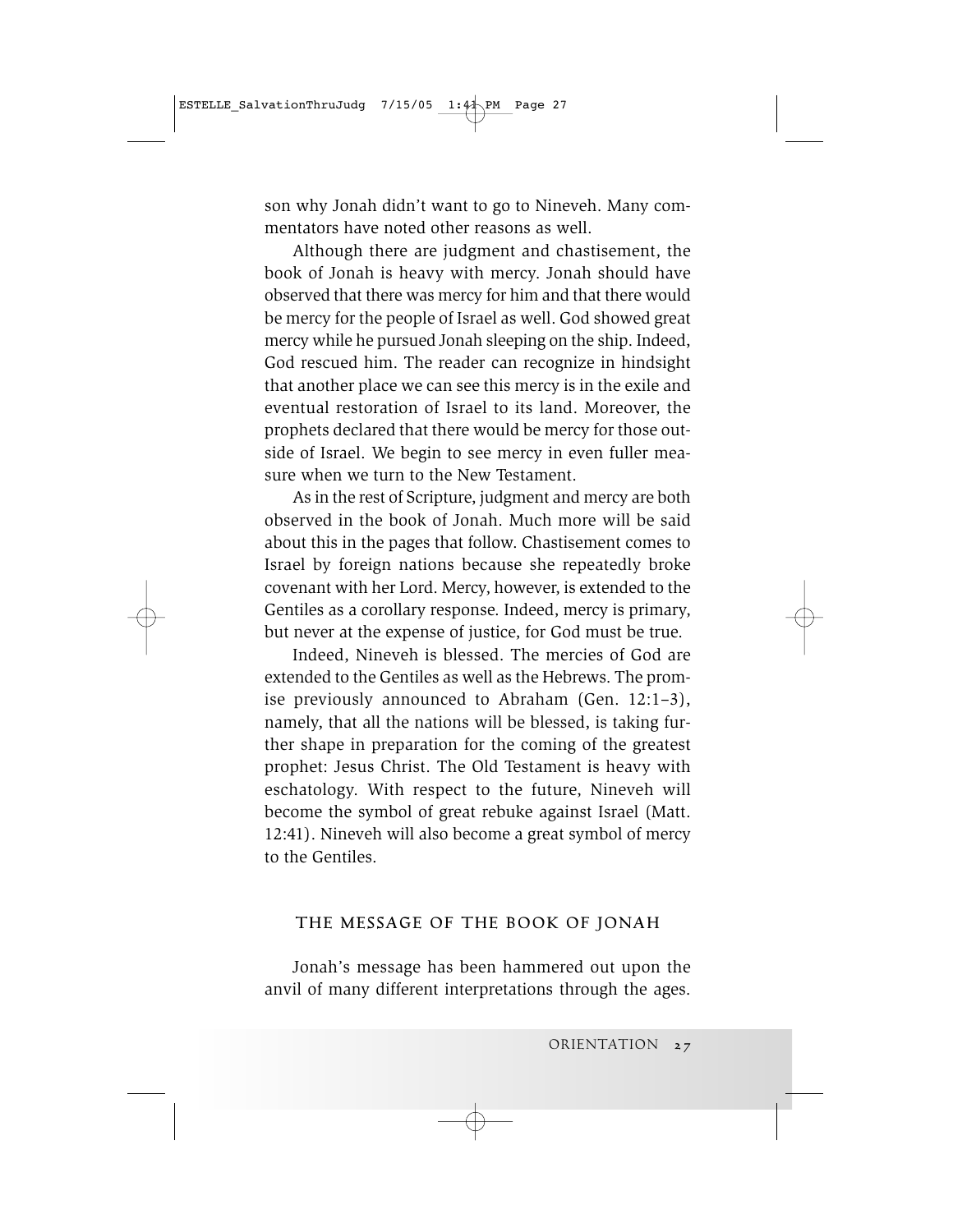Sometimes anti-Semitism got the better of people. Sometimes their imaginations did. The traditions of the rabbis actually connected Jonah with the unidentified son of the widow of Zarephath (1 Kings 17). As alluded to earlier, the unbridled imaginations of the early church fathers concocted far-fetched meanings. Augustine saw Jonah as pointing forward to Christ, but also as a sign of the still immature Jewish nation not yet emerged into the full bloom of the Christian church.

Luther in preparation for his lectures on the book of Jonah found it difficult to escape a negative presentation of old Israel. Calvin saw the book essentially as an object lesson from the schoolhouse of discipline: Jonah provides an example of a necessary attitude adjustment for the wayward, errant, or backsliding saint. The Enlightenment brought in the theme of universalism, that is, God's love and mercy extending beyond the borders of national Israel. In the nineteenth century, many interpreters tried to turn the little book into a textbook of biology by myopically focusing on the nature, size, and plausibility of the great fish that swallowed the prophet. Finally, some postmodern interpreters foreground the threat of a "Christian colonization" of the Old Testament and warn against the New Testament exercising hegemony over the Old Testament.

What message or messages one derives from the little prophecy of Jonah is largely relative to the interpretive principles one applies to the text. The message one receives from the book of Jonah is also directly related to the questions one asks.

The book of Jonah, even on a superficial reading, is obviously taking pains to demonstrate God's mercy to those outside of Israel, as discussed above. But why? This message will find its culminating fulfillment in the person and work of Jesus Christ. In other words, whereas the advent of the Lord of history as recorded in the four Gospels discloses the inauguration of the kingdom of God in new full-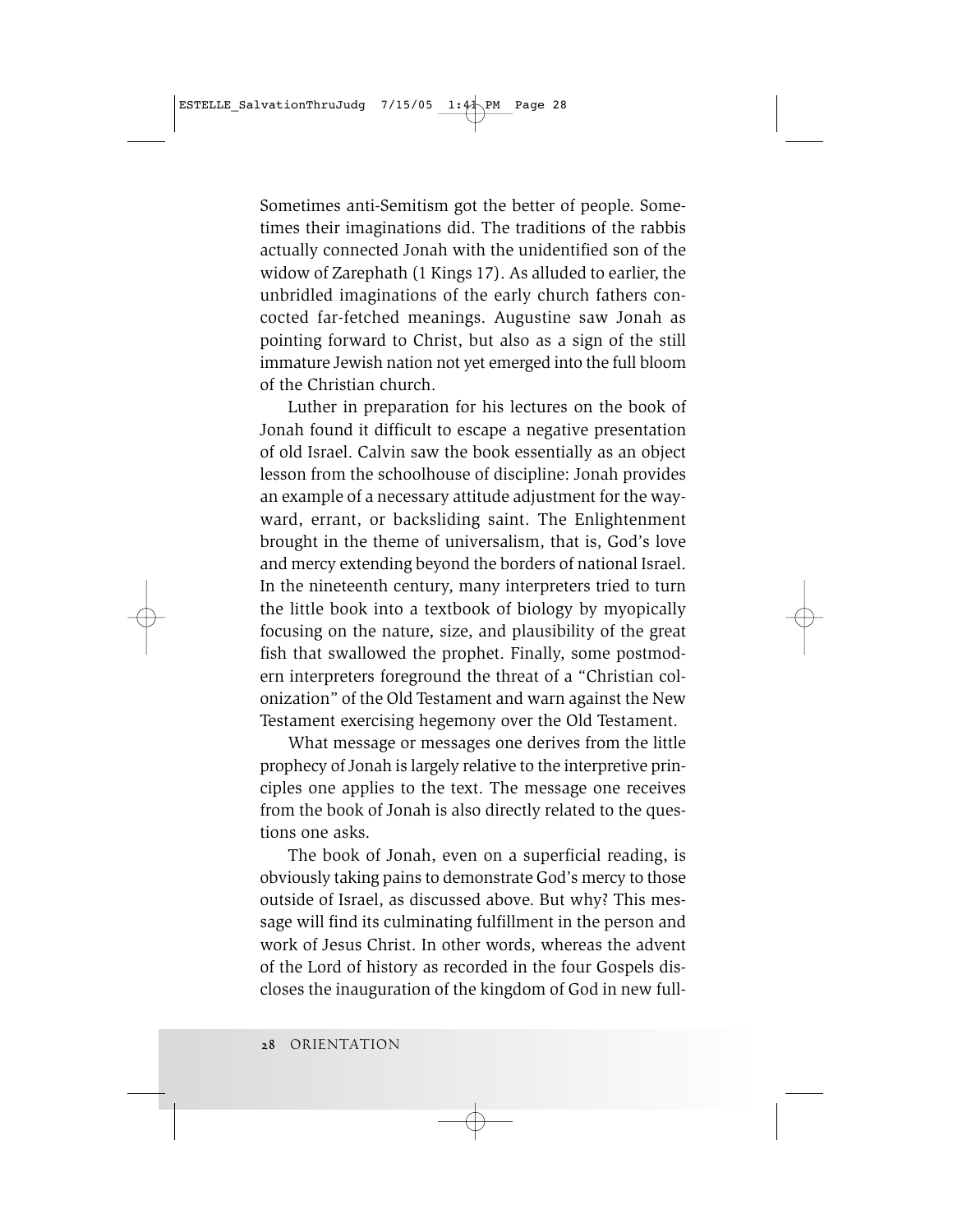ness, a kingdom which will include both Jews and Gentiles to the ends of the earth, the book of Jonah presages that earth-shaking event many centuries in advance of its actual occurrence.

But mercy is communicated not only to those outside of Israel. Indeed, many scholars have recognized the theme of mercy in the immediate context of 2 Kings 14:25. The reader should note the goodness of God that was extended toward Israel:

He [i.e., Jeroboam II] was the one who restored the boundaries of Israel from Lebo Hamath to the Sea of the Arabah, in accordance with the word of the LORD, the God of Israel, spoken through his servant Jonah son of Amittai, the prophet from Gath Hepher.

The LORD had seen how bitterly everyone in Israel, whether slave or free, was suffering; there was no one to help them. And since the LORD had not said he would blot out the name of Israel from under heaven, he saved them by the hand of Jeroboam son of Jehoash. (2 Kings 14:25–27)

But notice the immediate context of these verses! The author says, "He [i.e., Jeroboam II] did evil in the eyes of the LORD and did not turn away from any of the sins of Jeroboam son of Nebat, which he had caused Israel to commit" (2 Kings 14:24). In sum, God has been merciful to Israel as well as to Nineveh.

There are other messages in the book of Jonah. Usually the commentaries give a range of views pigeonholing various authors accordingly. Indeed, this little book of Jonah is not intended to communicate merely a message, but messages. The book of Jonah is a highly complex and artistic short story as recent studies have demonstrated.

Therefore, in order to take in the kaleidoscope of lessons found in the book, the reader must approach the text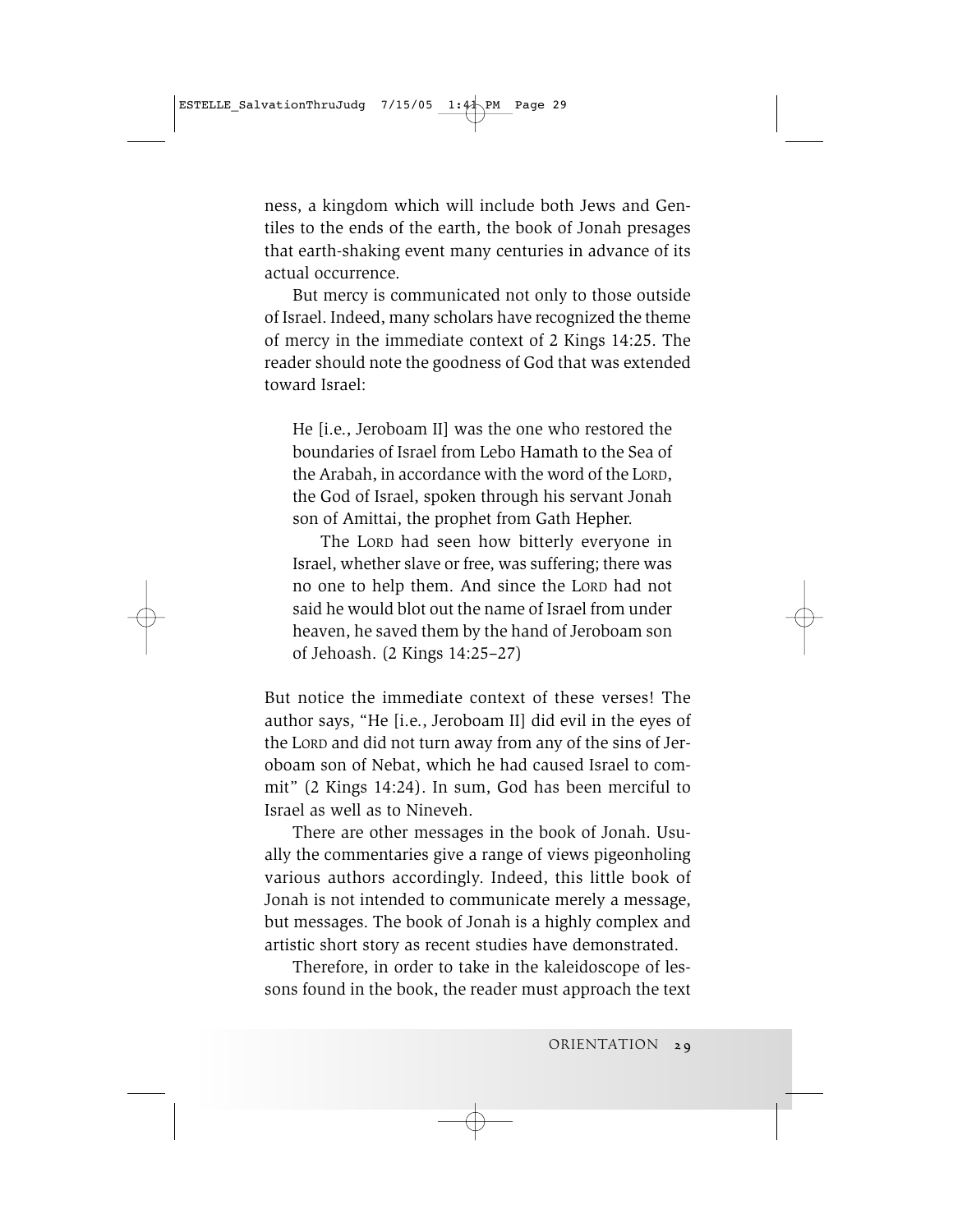with a teachable attitude. A good student will be a reader who is persuadable and listens quietly and calmly, proceeding slowly, meditatively. This is not easy for us moderns. It is like climbing a mountain. It takes painstaking effort and self-discipline, but the rewards at the end are worth the effort. If one expects to learn from Jonah, then one must properly prepare to read it, and preparation entails openness and humility.

### **FOR FURTHER REFLECTION**

- 1. When was Jonah written?
- 2. What can be said about the authorship of Jonah?
- 3. What is a covenant, and why is it important for interpreting the book of Jonah even though explicit references to the word are absent?
- 4. Summarize the history of the ministry of the following prophets: Elijah, Elisha, and Jonah. How are their ministries similar and how different? Why is this important for understanding the book of Jonah?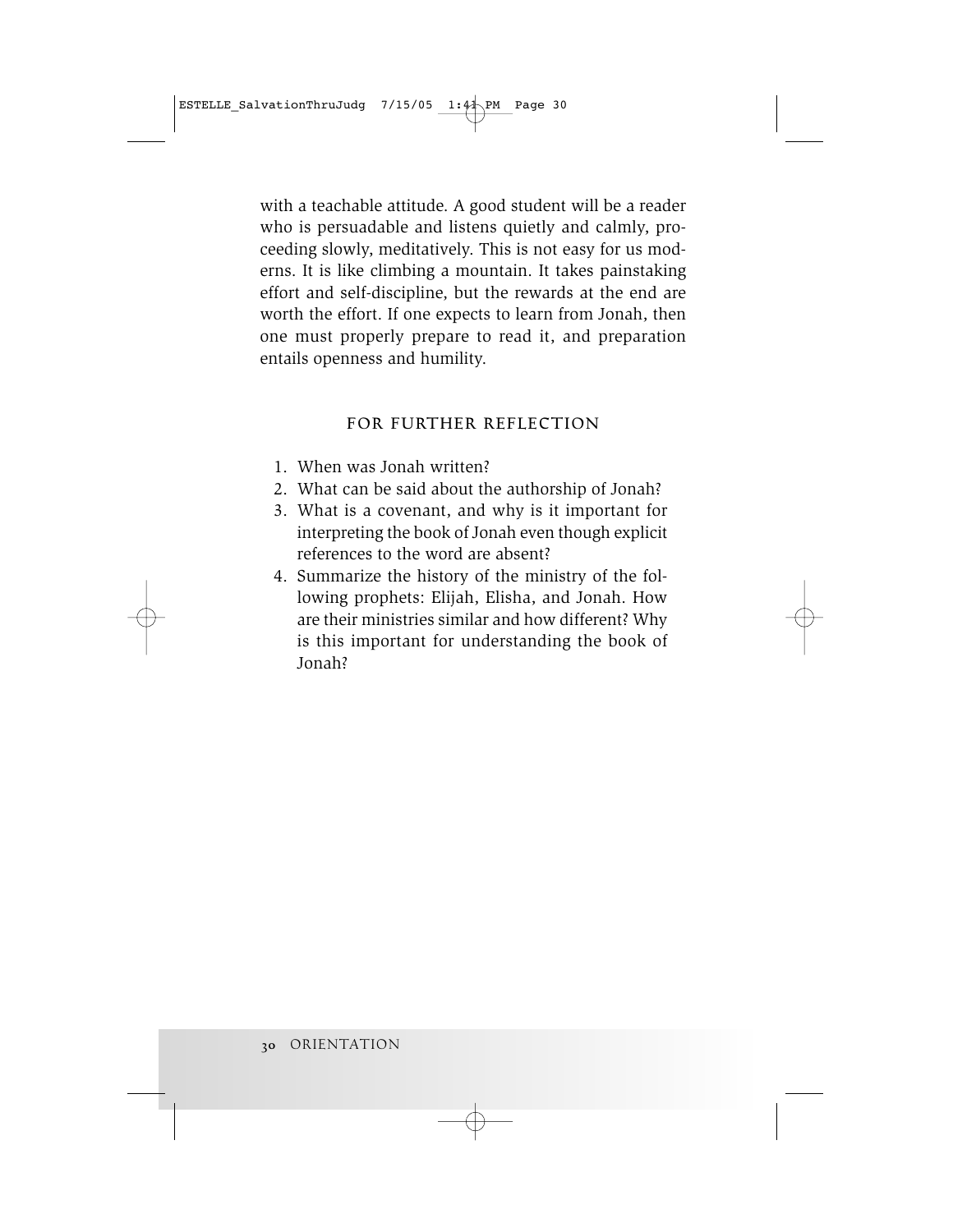ESTELLE\_SalvationThruJudg  $7/15/05$  1:41 PM Page 31

# 2

## **THE RUNAWAY PROPHET**

 $(i:i-j)$ A

Consider, once more, the universal cannibalism of the sea; all whose creatures prey upon each other, carrying on eternal war since the world began. Consider all this; and then turn to this green, gentle, and most docile earth; consider them both, the sea and the land; and do you not find a strange analogy to something in yourself? For as this appalling ocean surrounds the verdant land, so in the soul of man there lies one insular Tahiti, full of peace and joy, but encompassed by all the horrors of the half known life. God keep thee! Push not off from that isle, thou canst never return! (Herman Melville, *Moby Dick*)

The word of the LORD came to Jonah son of Amittai: "Go to the great city of Nineveh and preach against it, because its wickedness has come up before me."

But Jonah ran away from the LORD and headed for Tarshish. He went down to Joppa, where he found a ship bound for that port. After paying the fare, he went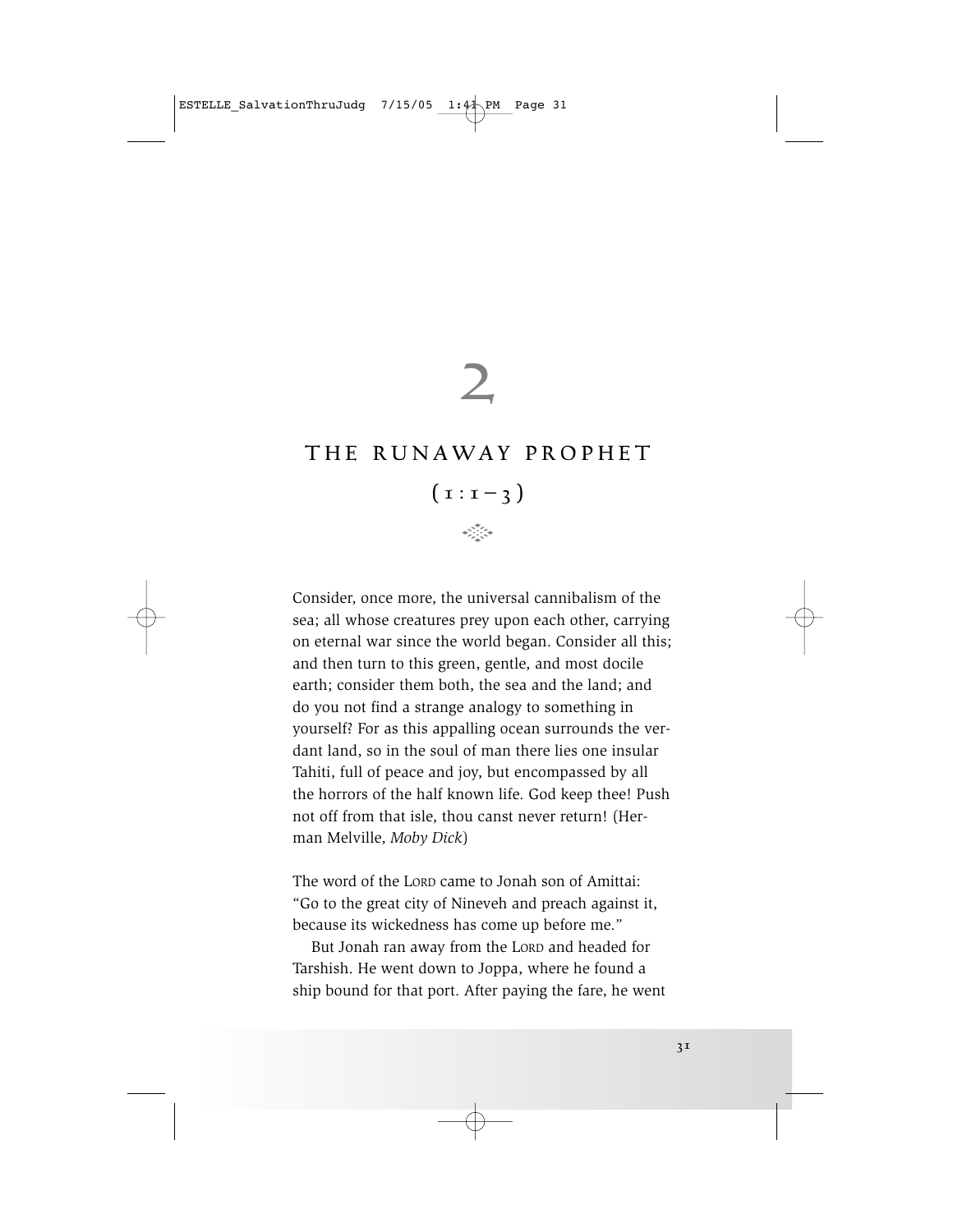ESTELLE\_SalvationThruJudg 7/15/05 1:44 PM Page 32

aboard and sailed for Tarshish to flee from the LORD. (Jonah 1:1–3)

## **JONAH THE PROPHET AND THE REPRESENTATIVE OF ISRAEL**

The opening lines are absolutely crucial in any story, and especially in a world where stories carry neither a title page nor a table of contents. Although in the first verse we are introduced to the only character in this short story who receives a name, Jonah the son of Amittai, we are not given very much information about him. As Elie Wiesel once wrote:

His file in Scripture is astonishingly meager. His name, and the name of his father and nothing else. Where does he dwell? Mystery. Who are his friends, his teachers, his enemies? Impossible to ascertain. What was he doing until the incident that made him famous? What became of him afterwards? Nobody tells us. Without Nineveh and its sinners, Jonah might not have figured in sacred Jewish History and neither would the whale. $<sup>1</sup>$ </sup>

The name *Yonah ben 'Amittay* means "Dove, son of truth." Usually the ancient Semites were very thoughtful and deliberate about the names they chose for their children; often a person's name was freighted with tremendous significance. Although some authors see varying degrees of importance in Jonah's name, my own opinion is that this should not be overinterpreted. It would be easy for a modern reader to make hay of such an epithet after reading the story of this prophet, but scarce data and thousands of years separating us from the ancient author should breed a note of caution about doing so. The main charac-

32 THE RUNAWAY PROPHET  $(I:I-3)$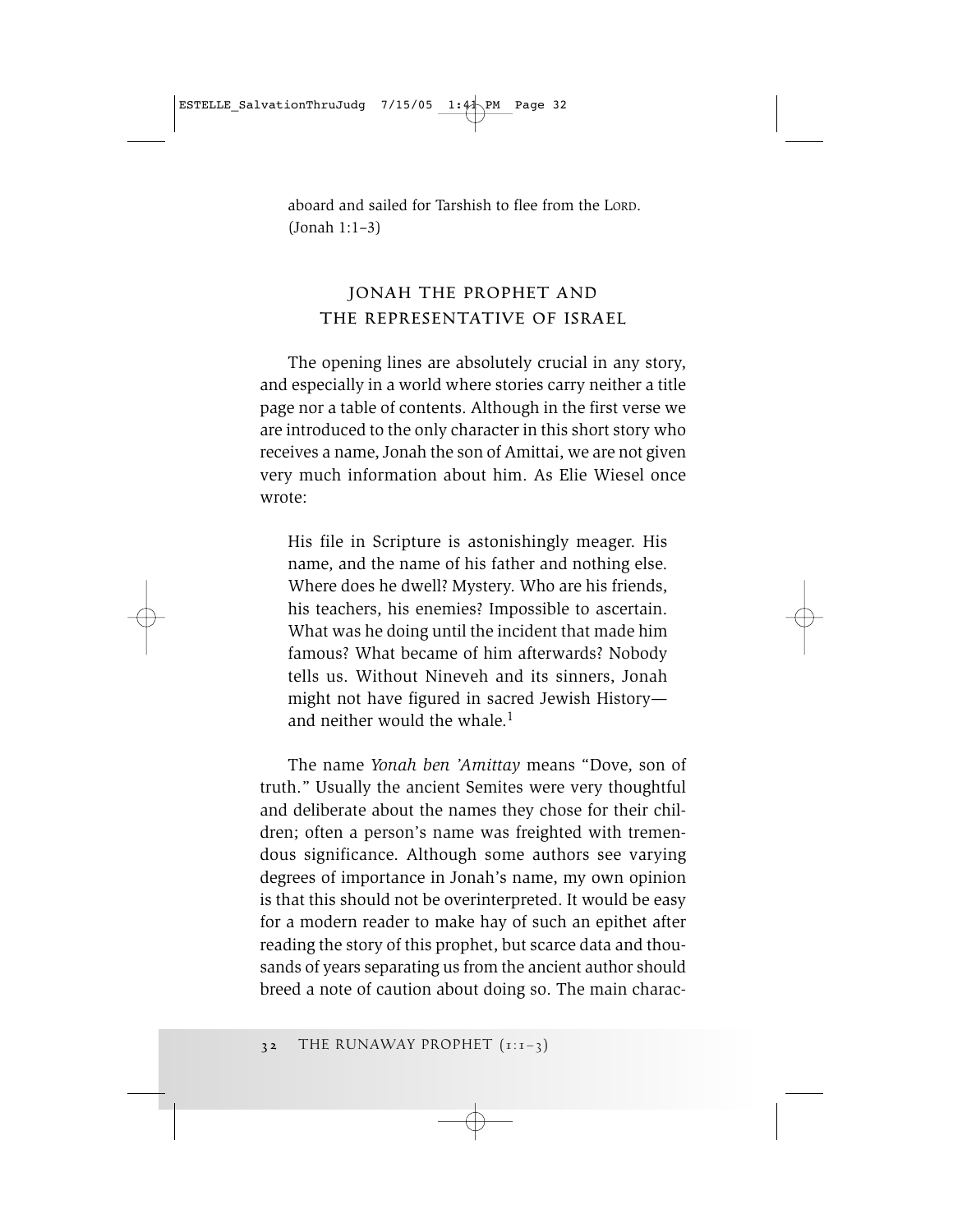ter's name was Jonah. Just as our actions contribute to our name, so this protagonist's actions, whose name happens to be Jonah son of Amittai, describe his character more than do conjectures about the meaning or etymology of the words that make up his name.

Even so, why is Jonah's biography so thin? This is an important interpretive question for the rest of the book. In the previous chapter, I discussed the subject of who the original audience may have been. Although we cannot say for sure who the immediate audience was, we can say that the author was speaking to Israel in the Old Testament and to God's church in each succeeding generation. We need to say something more about this point that the book addresses Israel particularly.

If it is true that Jonah is addressed, at least initially, to the people of God in the Old Testament (i.e., Israel), then is it possible that Jonah plays a representative role in some sense? Other prophets in the Old Testament did so (e.g., Hosea and Ezekiel), and I do think together with some other interpreters of this book that indeed Jonah does play a representative role.2

Many years ago Calvin Seminary professor John Stek suggested that there are three possibilities for Jonah's representational role: he may be representing people in general (several writers take this position), he may be representing anyone to whom a prophetic role has been given, or he may be representing Israel as a whole nation.<sup>3</sup> Stek argues successfully, in my opinion, for the last option.

Jonah was not representing every person, although at times the reader can definitely identify with Jonah. This is the case especially with his foolishness or stubbornness. Moreover, we will see when we turn to the second chapter of Jonah in particular, that the poetry draws us in to sympathize and actually identify with the prophet.

Nor was Jonah representing every prophet in Israel. Rather, Jonah represented all Israel. This position is bol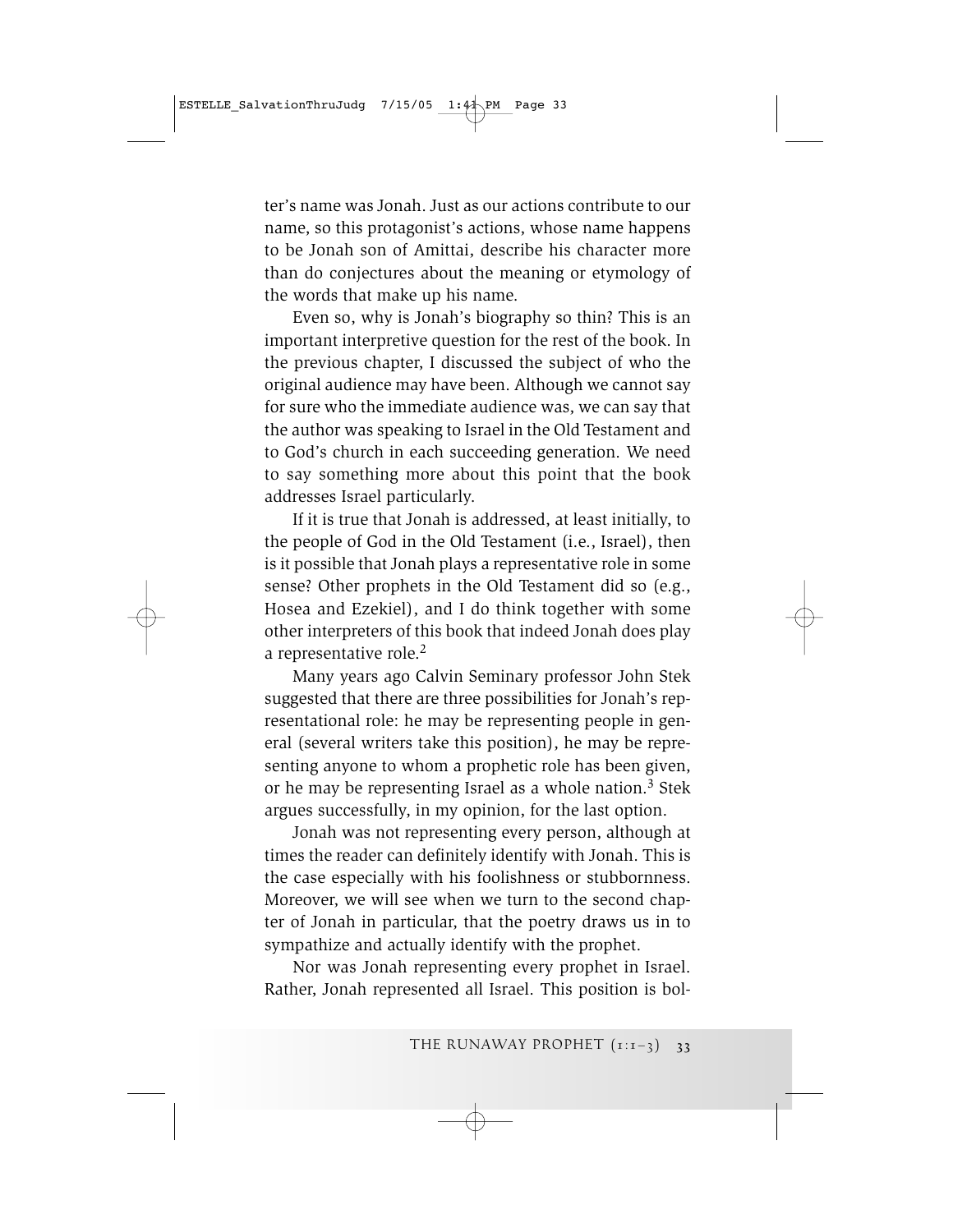stered in many ways according to Stek: we are told very little about the man Jonah, very little is said about the prophetic office, and the whole episode is played out on the vast stage of the world, first with the sailors and then with Nineveh itself, which seems to represent the Gentiles. Stek offers other evidences as well, and the reader is encouraged to read his article to understand his position.

Edmund Clowney makes a similar point when he says, "Jonah as the individual servant of the Lord represents the whole nation called to be God's servant."<sup>4</sup> God intended to say something to the Israelites about their relationship with the Gentiles, and through them God also intended to say something about Israel's relationship to God even before the coming of Christ. Here was direct application for the Israelites. The message of Jonah is not merely a rebuke to Jonah the prophet, but is also a rebuke to the whole nation of Israel whom Jonah represents. This will become especially evident as we turn to the fourth chapter of Jonah. This interpretation of Jonah, however, needs to be handled carefully for it can lead one down the path of allegorical interpretation.

## **NINEVEH THE GREAT CITY**

If Jonah represents the entire nation of Israel in a certain sense, then it is also true that Nineveh represents the entire world of the Gentiles in a certain sense. As Professor Stek notes, this is especially the case in chapter 4 where the pity that God expresses toward the Ninevites and their animals can be extended appropriately to the wider world.

God commands Jonah to go to the great ancient city of Nineveh. This city was one of the greatest in the ancient world. Located about six hundred miles northeast of Israel, it endured for over a thousand years. Nineveh was huge by ancient standards. This is indicated by the fine details

**34** THE RUNAWAY PROPHET (1:1–3)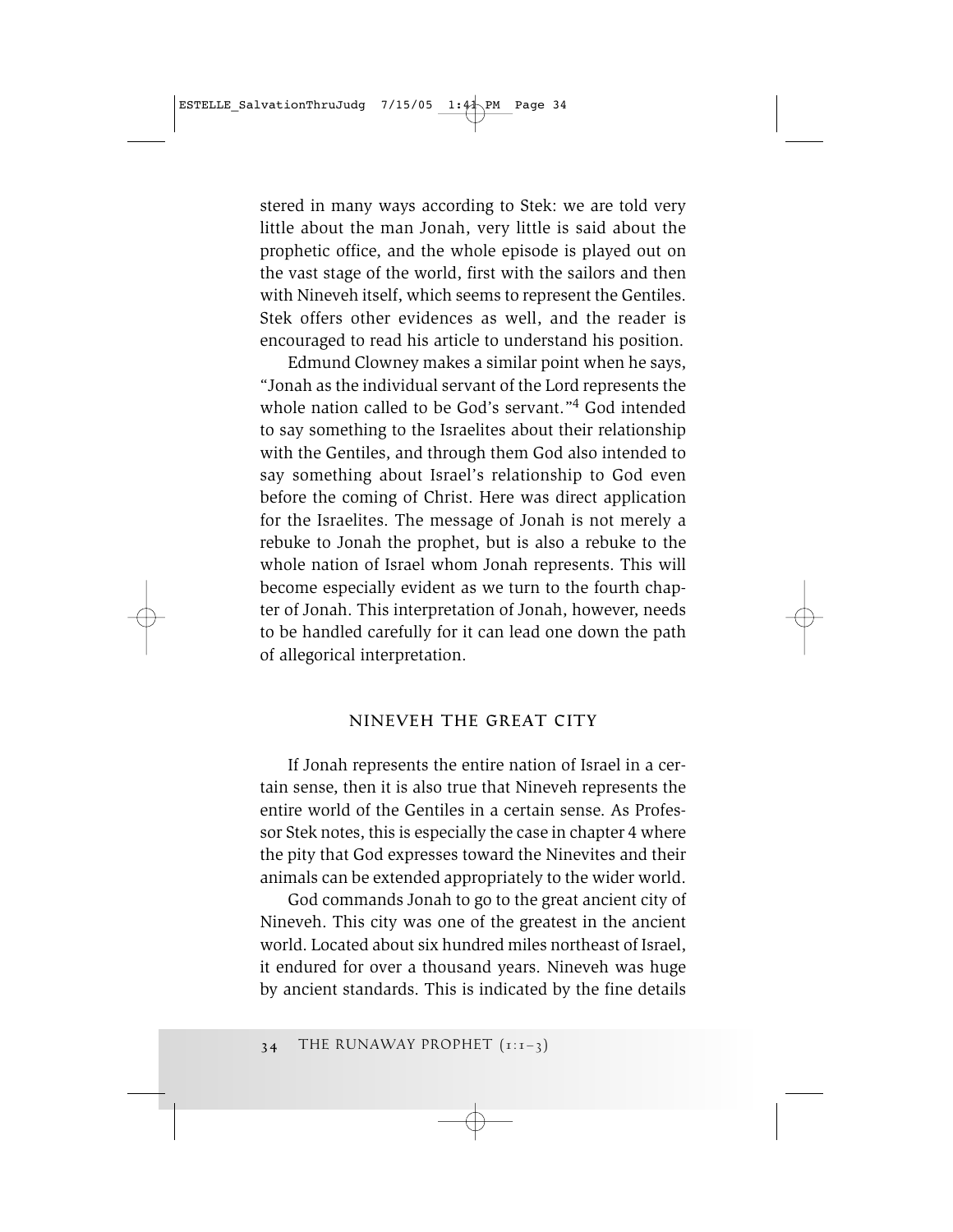and accents in the Hebrew language as well as by what we know from the archeology of the ancient city.

The city was located in what is now northern Iraq, near present-day Al-Mawsil (Mosul). In the nineteenth century, British archeologists conducted excavations which yielded many inscriptions and magnificent reliefs now securely housed at the famous British Museum. The Iraqi government continued excavations in the region throughout the 1960s and 1970s. Therefore, we now know a fair amount about the site. Indeed, Nineveh has become one of the most important sites for informing us in the modern world about ancient Assyrian practices.

During Sennacherib's reign (704–681 B.C.), Nineveh became the chief royal city of the Assyrian Empire (2 Kings 19:36), with magnificent buildings and walls. The city was finally destroyed in August of 612 B.C. by the Medes. Soon afterward, the Babylonians occupied the city. In the years that followed, Nineveh became a symbol representing the forces of evil arrayed against the people of God much as Babylon became such a symbol later in the book of Revelation.<sup>5</sup> The city, and the mere mention of its name, retained its negative impact upon the memory of the Hebrews long after the city's destruction. Even in the early church, Nineveh came to be regarded as a symbol of the devil himself.<sup>6</sup> Given this background, the reader can imagine the thoughts that would have been uppermost in Jonah's mind when he received this commission from God: "Go to the great city of Nineveh and preach against it."

### **GOD'S COMMAND AND JONAH'S RESPONSE**

Jonah was commanded to do one thing: Go and preach against Nineveh. God's expression of his sovereign will is a commission to Jonah: Get up and go! We expect this prophet of God to comply from what we know of previous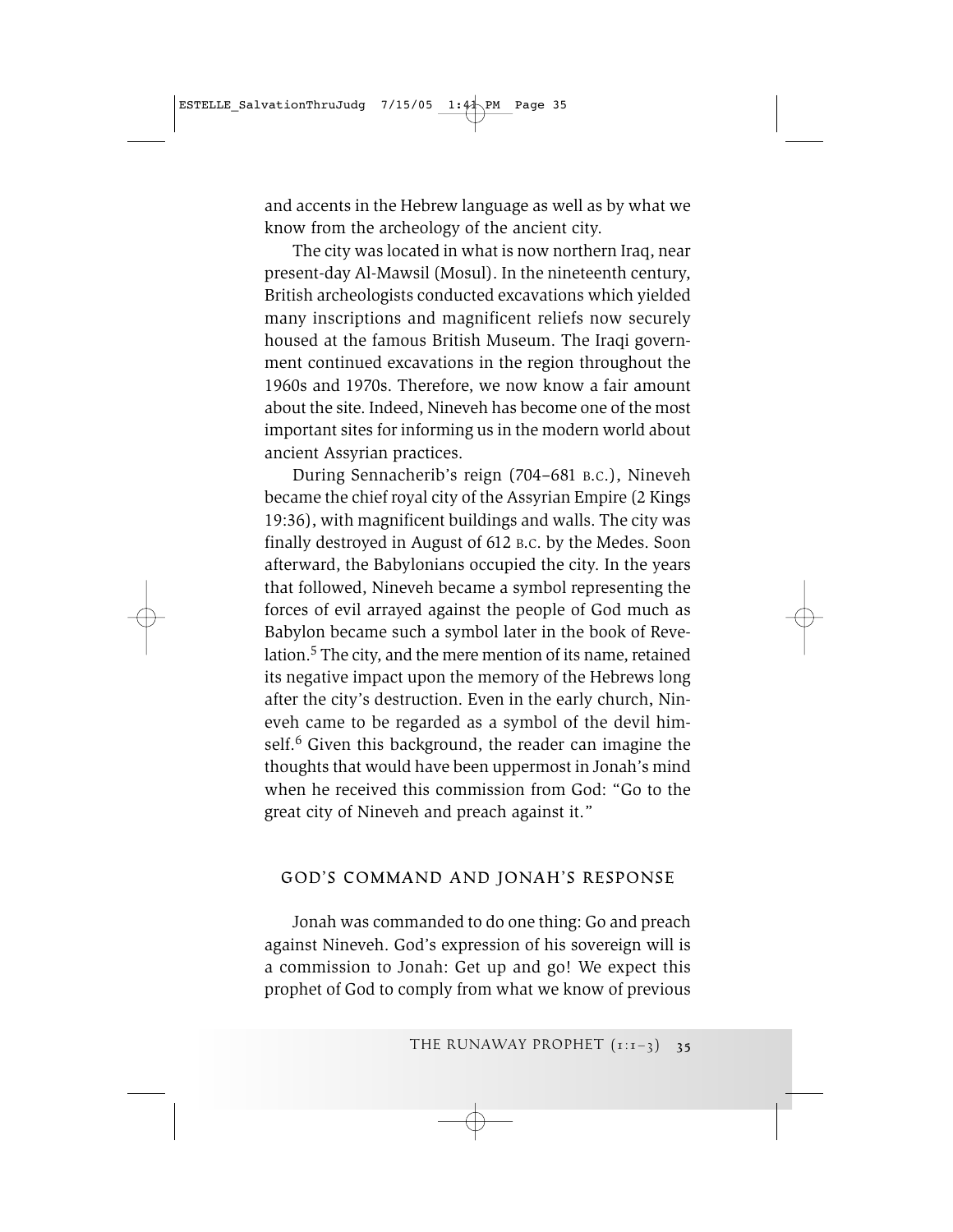prophets' responses to God's commissions. In 1 Kings we read, "Then the word of the LORD came to Elijah: 'Leave here, turn eastward and hide in the Kerith Ravine'" (1 Kings 17:2). In verse 5, we read that Elijah did just as he had been expected to do: "So he did what the LORD had told him. He went to the Kerith Ravine" (1 Kings 17:5). What a stark contrast Jonah portrays.

The response of a compliant person to the command of God (or to another speaker of higher status) is often echoed in similar-sounding narrative forms built from the same verbal roots in the Hebrew narrative. Therefore, in verse 3 we expect to read that Jonah *got up and went*. Instead we read that he *got up in order to flee*. In fact, Jonah is so determined to run away from God that the writer shows in detail how determined Jonah was in his efforts.

First, he goes to Joppa, modern-day Jaffa, which is a port city not far from modern Tel Aviv. During ancient times Joppa remained outside Hebrew control except for a very brief time. Consequently, as interpreters have recognized for centuries, Jonah is apparently seeking to avoid God's oversight by fleeing to this city.

Second, he boards a Tarshish-bound ship. While the location of Tarshish is much disputed, one thing is agreed upon by all: Tarshish is in exactly the opposite direction of Nineveh. While God commanded Jonah to go eastward, Jonah took it upon himself to tuck tail and run westward. This is the beginning of Jonah's long downfall.

Third, travel by sea in the ancient world took a very long time since a ship could travel only at a painstakingly slow pace (by today's standards), and the season for safe traveling was limited to a few months out of the year. The conclusion is that Jonah was trying to escape from God's sovereign control. Therefore, our book begins with tension: the formal expression of God's sovereign will ("get up and go") versus the prophet's determined opposition to that declaration ("he got up and fled"). If there is any doubt

#### 36 THE RUNAWAY PROPHET  $(1:1-z)$